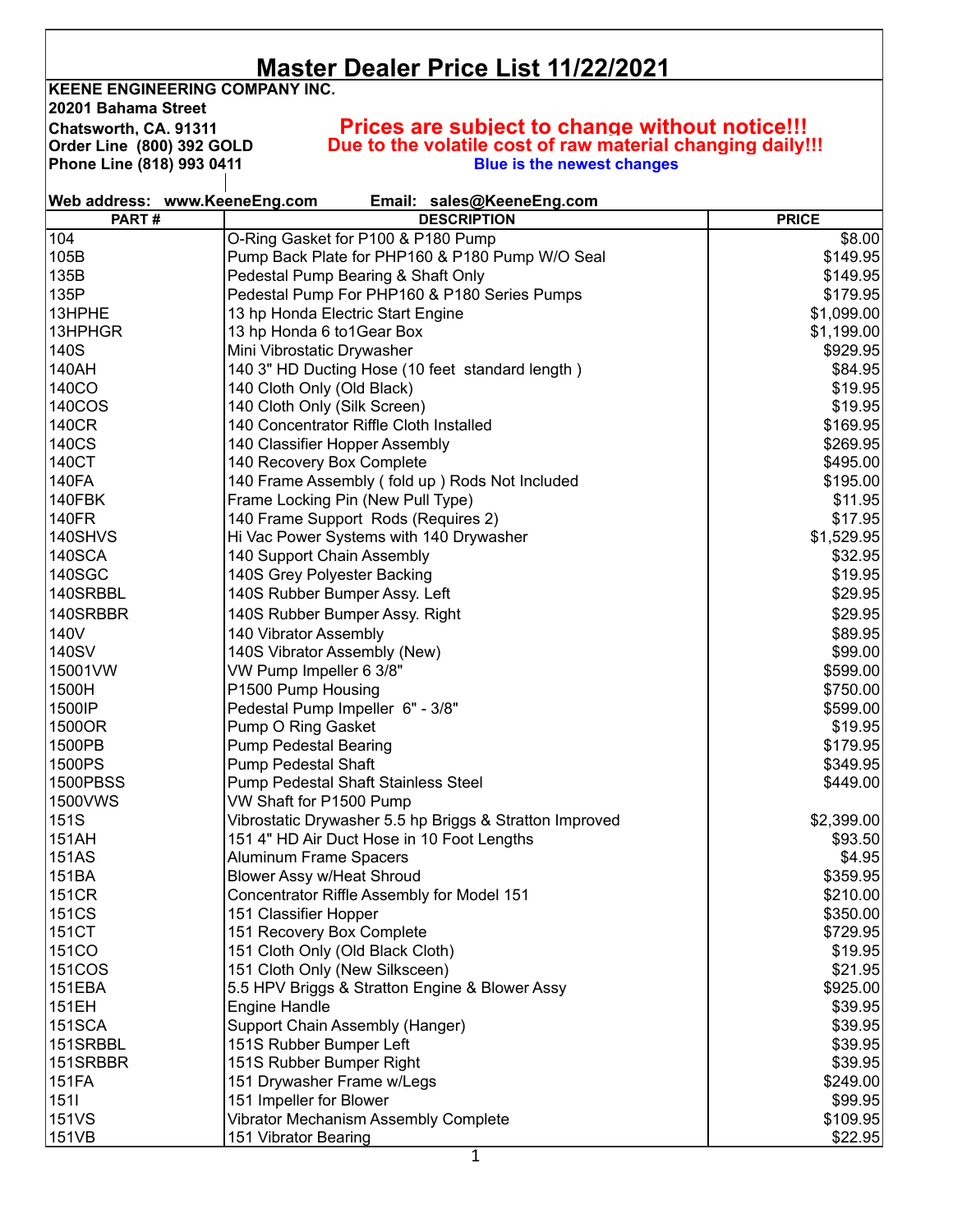| 160<br>160 New Drywasher only<br>\$949.95<br><b>161HVS</b><br>160 New Drywasher and HVS<br>\$1,549.00<br>160 Wet Conversion kit<br>16012VK<br>\$575.00<br>161<br>PHP160 Pump Housing<br>\$199.60<br>162<br>PHP160 Pump Impeller<br>\$165.00<br>High Banker Frame & Legs 2.5" to 4" Models<br>170F<br>\$205.00<br>173<br>High Banker (w/PHP160)<br>17325<br>2.5" Power Sluice / Dredge (New 12 inch width)<br>2.5" Power Sluice/Dredge 4 hp Honda Engine (12" width)<br>17325H<br>\$3,195.00<br>173CA<br>173 Concentrator (Upper & Lower Legs) 12"x 48"<br>\$1,295.00<br>173E<br>173-175 Extension Sluice & Legs<br>\$595.00<br>173H<br>Power Sluice 4 hp Honda<br>\$2,750.00<br>175<br>3" Power Sluice Only<br>\$2,950.00<br>3" Power Sluice Combination (Briggs & Stratton)<br>1753<br>1753F<br>1753 & PFA45C Combination Unit<br>1753H<br>3" Power Sluice Dredge GX200 Honda Engine<br>\$3,595.00<br>1753X12<br>1753 Concentrator Honda for 3" Dredge 12 Foot Long<br>\$4,895.00<br>1753X8<br>1753 Concentrator Honda for 3" Dredge 8 Foot Long<br>\$4,250.00<br>175H<br>Power Sluice 6.5 hp Honda Engine<br>\$2,775.00<br>173LS<br>Lower Sluice box 2.5" or 3"<br>\$739.95<br>173UH<br>Upper Hopper Complete 2.5" or 3"<br>\$650.00<br>175X12<br>175 Concentrator Honda 12 foot long Box<br>\$4,350.00<br>175X8<br>175 Concentrator Honda 8 foot long Box<br>\$3,775.00<br>17624CA<br>Nome Beach Box Power Sluice Concentrator only<br>\$1,995.00<br>176244<br>Nome Beach Box w/GX120 PHP106 & Priming Kit<br>\$3,750.00<br>17820<br>178 Power Sluice P185 6.5 Vanguard 50' NH2 call<br>178203<br>178 Power Sluice Dredge 3" P185 6.5 Vanguard call<br>178 Power Sluice Dredge 3" P185H Honda<br>178203H<br>\$5,850.00<br>178 Power Sluice P185H Honda GX200 50' NH2<br>17820H<br>\$4,995.00<br>178 Power Sluice Hopper Legs Sluice<br>17820CA<br>\$2,550.00<br>178 P/S 32" x 8' & wheels<br>17832CA<br>\$3,225.00<br>17832E<br>17832 4' x 32" Wide Extension + legs<br>\$995.00<br>178 Dual Hopper Power Sluice (Concentrator Only)<br>17834DHCA<br>remove<br>178 Dual Hopper H.D. Grizzly with Stand<br>17834DHG<br>remove<br>178 Dual Hopper 34" x 4' Sluice Extension<br>17834DHE<br>remove<br>178 Sluice Box Extension and Legs 4 foot long<br>178E<br>\$750.00<br>178LS<br>178 Power Sluice Lower & Legs 20" 8' x 20"<br><b>178UH</b><br>178 Power Sluice Upper Hopper Assembly<br>\$950.00<br>178 Power Sluice Wheel Kit & Handle<br>178WK<br>\$325.00<br>181<br>Housing for P180 Pump<br>\$225.00<br>182<br>\$219.00<br>Aluminum Impeller For P180 Pump<br>190 Drywasher & Frame<br>190<br>\$1,850.00<br>191<br>191 Triple Threat Drywasher Complete with Blower<br>\$2,775.00<br>192K<br>191 Sluice, Spray & Grizzley Bar Up Grade for Wet Service<br>\$425.00<br>1922K<br>\$375.00<br>190 2" Dredge Brakt & Suction Nozzle 20xPH125 & 15xSH2.<br>2004PJF<br>2" Jet Flare for Backpack Dredge<br>\$2,495.00<br>2004SNF<br>2" Jet Flare Backpack Dredge w/Suction Nozzle<br>\$2,450.00<br>2" JF Power Jet S nozzle with leg kit<br>2004SNPJLK<br>\$2,995.00<br>204<br>Engine Mounting Bracket (Ring Only)<br>\$115.00<br>205<br>280-350 Compressor Bracket<br>\$189.95<br>207<br>280-350 3 Leg Adapter<br>\$175.00<br>208<br>280-350 Paper Gasket<br>\$10.95<br>8hp to 25 hp O'ring for Pump<br>\$10.95<br>New Commercial Dry Washer Call for update<br>210<br>23HP<br>23 hp Vanguard Engine w/ Muffler<br>\$2,495.00<br>2.5" Dredge 12" Box GX120 Honda Power Jet<br>2604HPJ<br>\$3,295.00<br>2.5" Dredge 12" Box GX120 Honda Suction Nozzle<br>2604HSN<br>\$3,350.00 | PART#    | <b>DESCRIPTION</b>                               | <b>PRICE</b> |
|-----------------------------------------------------------------------------------------------------------------------------------------------------------------------------------------------------------------------------------------------------------------------------------------------------------------------------------------------------------------------------------------------------------------------------------------------------------------------------------------------------------------------------------------------------------------------------------------------------------------------------------------------------------------------------------------------------------------------------------------------------------------------------------------------------------------------------------------------------------------------------------------------------------------------------------------------------------------------------------------------------------------------------------------------------------------------------------------------------------------------------------------------------------------------------------------------------------------------------------------------------------------------------------------------------------------------------------------------------------------------------------------------------------------------------------------------------------------------------------------------------------------------------------------------------------------------------------------------------------------------------------------------------------------------------------------------------------------------------------------------------------------------------------------------------------------------------------------------------------------------------------------------------------------------------------------------------------------------------------------------------------------------------------------------------------------------------------------------------------------------------------------------------------------------------------------------------------------------------------------------------------------------------------------------------------------------------------------------------------------------------------------------------------------------------------------------------------------------------------------------------------------------------------------------------------------------------------------------------------------------------------------------------------------------------------------------------------------------------------------------------------------------------------------------------------------------------------------------------------------------------------------------------------------------------------------------------------------------------------------------------------------------------------------------------------------------------------------------------------------------------------------------------------------------------------------------------------------------------------------------------------------------------------------------------------------------------------------------------------------------------------------------------------------------------------------------------------------------------------------------------------------------------------------------------------------------------------|----------|--------------------------------------------------|--------------|
|                                                                                                                                                                                                                                                                                                                                                                                                                                                                                                                                                                                                                                                                                                                                                                                                                                                                                                                                                                                                                                                                                                                                                                                                                                                                                                                                                                                                                                                                                                                                                                                                                                                                                                                                                                                                                                                                                                                                                                                                                                                                                                                                                                                                                                                                                                                                                                                                                                                                                                                                                                                                                                                                                                                                                                                                                                                                                                                                                                                                                                                                                                                                                                                                                                                                                                                                                                                                                                                                                                                                                                                   |          |                                                  |              |
|                                                                                                                                                                                                                                                                                                                                                                                                                                                                                                                                                                                                                                                                                                                                                                                                                                                                                                                                                                                                                                                                                                                                                                                                                                                                                                                                                                                                                                                                                                                                                                                                                                                                                                                                                                                                                                                                                                                                                                                                                                                                                                                                                                                                                                                                                                                                                                                                                                                                                                                                                                                                                                                                                                                                                                                                                                                                                                                                                                                                                                                                                                                                                                                                                                                                                                                                                                                                                                                                                                                                                                                   |          |                                                  |              |
|                                                                                                                                                                                                                                                                                                                                                                                                                                                                                                                                                                                                                                                                                                                                                                                                                                                                                                                                                                                                                                                                                                                                                                                                                                                                                                                                                                                                                                                                                                                                                                                                                                                                                                                                                                                                                                                                                                                                                                                                                                                                                                                                                                                                                                                                                                                                                                                                                                                                                                                                                                                                                                                                                                                                                                                                                                                                                                                                                                                                                                                                                                                                                                                                                                                                                                                                                                                                                                                                                                                                                                                   |          |                                                  |              |
|                                                                                                                                                                                                                                                                                                                                                                                                                                                                                                                                                                                                                                                                                                                                                                                                                                                                                                                                                                                                                                                                                                                                                                                                                                                                                                                                                                                                                                                                                                                                                                                                                                                                                                                                                                                                                                                                                                                                                                                                                                                                                                                                                                                                                                                                                                                                                                                                                                                                                                                                                                                                                                                                                                                                                                                                                                                                                                                                                                                                                                                                                                                                                                                                                                                                                                                                                                                                                                                                                                                                                                                   |          |                                                  |              |
|                                                                                                                                                                                                                                                                                                                                                                                                                                                                                                                                                                                                                                                                                                                                                                                                                                                                                                                                                                                                                                                                                                                                                                                                                                                                                                                                                                                                                                                                                                                                                                                                                                                                                                                                                                                                                                                                                                                                                                                                                                                                                                                                                                                                                                                                                                                                                                                                                                                                                                                                                                                                                                                                                                                                                                                                                                                                                                                                                                                                                                                                                                                                                                                                                                                                                                                                                                                                                                                                                                                                                                                   |          |                                                  |              |
|                                                                                                                                                                                                                                                                                                                                                                                                                                                                                                                                                                                                                                                                                                                                                                                                                                                                                                                                                                                                                                                                                                                                                                                                                                                                                                                                                                                                                                                                                                                                                                                                                                                                                                                                                                                                                                                                                                                                                                                                                                                                                                                                                                                                                                                                                                                                                                                                                                                                                                                                                                                                                                                                                                                                                                                                                                                                                                                                                                                                                                                                                                                                                                                                                                                                                                                                                                                                                                                                                                                                                                                   |          |                                                  |              |
|                                                                                                                                                                                                                                                                                                                                                                                                                                                                                                                                                                                                                                                                                                                                                                                                                                                                                                                                                                                                                                                                                                                                                                                                                                                                                                                                                                                                                                                                                                                                                                                                                                                                                                                                                                                                                                                                                                                                                                                                                                                                                                                                                                                                                                                                                                                                                                                                                                                                                                                                                                                                                                                                                                                                                                                                                                                                                                                                                                                                                                                                                                                                                                                                                                                                                                                                                                                                                                                                                                                                                                                   |          |                                                  |              |
|                                                                                                                                                                                                                                                                                                                                                                                                                                                                                                                                                                                                                                                                                                                                                                                                                                                                                                                                                                                                                                                                                                                                                                                                                                                                                                                                                                                                                                                                                                                                                                                                                                                                                                                                                                                                                                                                                                                                                                                                                                                                                                                                                                                                                                                                                                                                                                                                                                                                                                                                                                                                                                                                                                                                                                                                                                                                                                                                                                                                                                                                                                                                                                                                                                                                                                                                                                                                                                                                                                                                                                                   |          |                                                  |              |
|                                                                                                                                                                                                                                                                                                                                                                                                                                                                                                                                                                                                                                                                                                                                                                                                                                                                                                                                                                                                                                                                                                                                                                                                                                                                                                                                                                                                                                                                                                                                                                                                                                                                                                                                                                                                                                                                                                                                                                                                                                                                                                                                                                                                                                                                                                                                                                                                                                                                                                                                                                                                                                                                                                                                                                                                                                                                                                                                                                                                                                                                                                                                                                                                                                                                                                                                                                                                                                                                                                                                                                                   |          |                                                  |              |
|                                                                                                                                                                                                                                                                                                                                                                                                                                                                                                                                                                                                                                                                                                                                                                                                                                                                                                                                                                                                                                                                                                                                                                                                                                                                                                                                                                                                                                                                                                                                                                                                                                                                                                                                                                                                                                                                                                                                                                                                                                                                                                                                                                                                                                                                                                                                                                                                                                                                                                                                                                                                                                                                                                                                                                                                                                                                                                                                                                                                                                                                                                                                                                                                                                                                                                                                                                                                                                                                                                                                                                                   |          |                                                  |              |
|                                                                                                                                                                                                                                                                                                                                                                                                                                                                                                                                                                                                                                                                                                                                                                                                                                                                                                                                                                                                                                                                                                                                                                                                                                                                                                                                                                                                                                                                                                                                                                                                                                                                                                                                                                                                                                                                                                                                                                                                                                                                                                                                                                                                                                                                                                                                                                                                                                                                                                                                                                                                                                                                                                                                                                                                                                                                                                                                                                                                                                                                                                                                                                                                                                                                                                                                                                                                                                                                                                                                                                                   |          |                                                  |              |
|                                                                                                                                                                                                                                                                                                                                                                                                                                                                                                                                                                                                                                                                                                                                                                                                                                                                                                                                                                                                                                                                                                                                                                                                                                                                                                                                                                                                                                                                                                                                                                                                                                                                                                                                                                                                                                                                                                                                                                                                                                                                                                                                                                                                                                                                                                                                                                                                                                                                                                                                                                                                                                                                                                                                                                                                                                                                                                                                                                                                                                                                                                                                                                                                                                                                                                                                                                                                                                                                                                                                                                                   |          |                                                  |              |
|                                                                                                                                                                                                                                                                                                                                                                                                                                                                                                                                                                                                                                                                                                                                                                                                                                                                                                                                                                                                                                                                                                                                                                                                                                                                                                                                                                                                                                                                                                                                                                                                                                                                                                                                                                                                                                                                                                                                                                                                                                                                                                                                                                                                                                                                                                                                                                                                                                                                                                                                                                                                                                                                                                                                                                                                                                                                                                                                                                                                                                                                                                                                                                                                                                                                                                                                                                                                                                                                                                                                                                                   |          |                                                  |              |
| \$1,595.00                                                                                                                                                                                                                                                                                                                                                                                                                                                                                                                                                                                                                                                                                                                                                                                                                                                                                                                                                                                                                                                                                                                                                                                                                                                                                                                                                                                                                                                                                                                                                                                                                                                                                                                                                                                                                                                                                                                                                                                                                                                                                                                                                                                                                                                                                                                                                                                                                                                                                                                                                                                                                                                                                                                                                                                                                                                                                                                                                                                                                                                                                                                                                                                                                                                                                                                                                                                                                                                                                                                                                                        |          |                                                  |              |
|                                                                                                                                                                                                                                                                                                                                                                                                                                                                                                                                                                                                                                                                                                                                                                                                                                                                                                                                                                                                                                                                                                                                                                                                                                                                                                                                                                                                                                                                                                                                                                                                                                                                                                                                                                                                                                                                                                                                                                                                                                                                                                                                                                                                                                                                                                                                                                                                                                                                                                                                                                                                                                                                                                                                                                                                                                                                                                                                                                                                                                                                                                                                                                                                                                                                                                                                                                                                                                                                                                                                                                                   |          |                                                  |              |
|                                                                                                                                                                                                                                                                                                                                                                                                                                                                                                                                                                                                                                                                                                                                                                                                                                                                                                                                                                                                                                                                                                                                                                                                                                                                                                                                                                                                                                                                                                                                                                                                                                                                                                                                                                                                                                                                                                                                                                                                                                                                                                                                                                                                                                                                                                                                                                                                                                                                                                                                                                                                                                                                                                                                                                                                                                                                                                                                                                                                                                                                                                                                                                                                                                                                                                                                                                                                                                                                                                                                                                                   |          |                                                  |              |
|                                                                                                                                                                                                                                                                                                                                                                                                                                                                                                                                                                                                                                                                                                                                                                                                                                                                                                                                                                                                                                                                                                                                                                                                                                                                                                                                                                                                                                                                                                                                                                                                                                                                                                                                                                                                                                                                                                                                                                                                                                                                                                                                                                                                                                                                                                                                                                                                                                                                                                                                                                                                                                                                                                                                                                                                                                                                                                                                                                                                                                                                                                                                                                                                                                                                                                                                                                                                                                                                                                                                                                                   |          |                                                  |              |
|                                                                                                                                                                                                                                                                                                                                                                                                                                                                                                                                                                                                                                                                                                                                                                                                                                                                                                                                                                                                                                                                                                                                                                                                                                                                                                                                                                                                                                                                                                                                                                                                                                                                                                                                                                                                                                                                                                                                                                                                                                                                                                                                                                                                                                                                                                                                                                                                                                                                                                                                                                                                                                                                                                                                                                                                                                                                                                                                                                                                                                                                                                                                                                                                                                                                                                                                                                                                                                                                                                                                                                                   |          |                                                  |              |
|                                                                                                                                                                                                                                                                                                                                                                                                                                                                                                                                                                                                                                                                                                                                                                                                                                                                                                                                                                                                                                                                                                                                                                                                                                                                                                                                                                                                                                                                                                                                                                                                                                                                                                                                                                                                                                                                                                                                                                                                                                                                                                                                                                                                                                                                                                                                                                                                                                                                                                                                                                                                                                                                                                                                                                                                                                                                                                                                                                                                                                                                                                                                                                                                                                                                                                                                                                                                                                                                                                                                                                                   |          |                                                  |              |
|                                                                                                                                                                                                                                                                                                                                                                                                                                                                                                                                                                                                                                                                                                                                                                                                                                                                                                                                                                                                                                                                                                                                                                                                                                                                                                                                                                                                                                                                                                                                                                                                                                                                                                                                                                                                                                                                                                                                                                                                                                                                                                                                                                                                                                                                                                                                                                                                                                                                                                                                                                                                                                                                                                                                                                                                                                                                                                                                                                                                                                                                                                                                                                                                                                                                                                                                                                                                                                                                                                                                                                                   |          |                                                  |              |
|                                                                                                                                                                                                                                                                                                                                                                                                                                                                                                                                                                                                                                                                                                                                                                                                                                                                                                                                                                                                                                                                                                                                                                                                                                                                                                                                                                                                                                                                                                                                                                                                                                                                                                                                                                                                                                                                                                                                                                                                                                                                                                                                                                                                                                                                                                                                                                                                                                                                                                                                                                                                                                                                                                                                                                                                                                                                                                                                                                                                                                                                                                                                                                                                                                                                                                                                                                                                                                                                                                                                                                                   |          |                                                  |              |
|                                                                                                                                                                                                                                                                                                                                                                                                                                                                                                                                                                                                                                                                                                                                                                                                                                                                                                                                                                                                                                                                                                                                                                                                                                                                                                                                                                                                                                                                                                                                                                                                                                                                                                                                                                                                                                                                                                                                                                                                                                                                                                                                                                                                                                                                                                                                                                                                                                                                                                                                                                                                                                                                                                                                                                                                                                                                                                                                                                                                                                                                                                                                                                                                                                                                                                                                                                                                                                                                                                                                                                                   |          |                                                  |              |
|                                                                                                                                                                                                                                                                                                                                                                                                                                                                                                                                                                                                                                                                                                                                                                                                                                                                                                                                                                                                                                                                                                                                                                                                                                                                                                                                                                                                                                                                                                                                                                                                                                                                                                                                                                                                                                                                                                                                                                                                                                                                                                                                                                                                                                                                                                                                                                                                                                                                                                                                                                                                                                                                                                                                                                                                                                                                                                                                                                                                                                                                                                                                                                                                                                                                                                                                                                                                                                                                                                                                                                                   |          |                                                  |              |
|                                                                                                                                                                                                                                                                                                                                                                                                                                                                                                                                                                                                                                                                                                                                                                                                                                                                                                                                                                                                                                                                                                                                                                                                                                                                                                                                                                                                                                                                                                                                                                                                                                                                                                                                                                                                                                                                                                                                                                                                                                                                                                                                                                                                                                                                                                                                                                                                                                                                                                                                                                                                                                                                                                                                                                                                                                                                                                                                                                                                                                                                                                                                                                                                                                                                                                                                                                                                                                                                                                                                                                                   |          |                                                  |              |
|                                                                                                                                                                                                                                                                                                                                                                                                                                                                                                                                                                                                                                                                                                                                                                                                                                                                                                                                                                                                                                                                                                                                                                                                                                                                                                                                                                                                                                                                                                                                                                                                                                                                                                                                                                                                                                                                                                                                                                                                                                                                                                                                                                                                                                                                                                                                                                                                                                                                                                                                                                                                                                                                                                                                                                                                                                                                                                                                                                                                                                                                                                                                                                                                                                                                                                                                                                                                                                                                                                                                                                                   |          |                                                  |              |
|                                                                                                                                                                                                                                                                                                                                                                                                                                                                                                                                                                                                                                                                                                                                                                                                                                                                                                                                                                                                                                                                                                                                                                                                                                                                                                                                                                                                                                                                                                                                                                                                                                                                                                                                                                                                                                                                                                                                                                                                                                                                                                                                                                                                                                                                                                                                                                                                                                                                                                                                                                                                                                                                                                                                                                                                                                                                                                                                                                                                                                                                                                                                                                                                                                                                                                                                                                                                                                                                                                                                                                                   |          |                                                  |              |
|                                                                                                                                                                                                                                                                                                                                                                                                                                                                                                                                                                                                                                                                                                                                                                                                                                                                                                                                                                                                                                                                                                                                                                                                                                                                                                                                                                                                                                                                                                                                                                                                                                                                                                                                                                                                                                                                                                                                                                                                                                                                                                                                                                                                                                                                                                                                                                                                                                                                                                                                                                                                                                                                                                                                                                                                                                                                                                                                                                                                                                                                                                                                                                                                                                                                                                                                                                                                                                                                                                                                                                                   |          |                                                  |              |
|                                                                                                                                                                                                                                                                                                                                                                                                                                                                                                                                                                                                                                                                                                                                                                                                                                                                                                                                                                                                                                                                                                                                                                                                                                                                                                                                                                                                                                                                                                                                                                                                                                                                                                                                                                                                                                                                                                                                                                                                                                                                                                                                                                                                                                                                                                                                                                                                                                                                                                                                                                                                                                                                                                                                                                                                                                                                                                                                                                                                                                                                                                                                                                                                                                                                                                                                                                                                                                                                                                                                                                                   |          |                                                  |              |
|                                                                                                                                                                                                                                                                                                                                                                                                                                                                                                                                                                                                                                                                                                                                                                                                                                                                                                                                                                                                                                                                                                                                                                                                                                                                                                                                                                                                                                                                                                                                                                                                                                                                                                                                                                                                                                                                                                                                                                                                                                                                                                                                                                                                                                                                                                                                                                                                                                                                                                                                                                                                                                                                                                                                                                                                                                                                                                                                                                                                                                                                                                                                                                                                                                                                                                                                                                                                                                                                                                                                                                                   |          |                                                  |              |
|                                                                                                                                                                                                                                                                                                                                                                                                                                                                                                                                                                                                                                                                                                                                                                                                                                                                                                                                                                                                                                                                                                                                                                                                                                                                                                                                                                                                                                                                                                                                                                                                                                                                                                                                                                                                                                                                                                                                                                                                                                                                                                                                                                                                                                                                                                                                                                                                                                                                                                                                                                                                                                                                                                                                                                                                                                                                                                                                                                                                                                                                                                                                                                                                                                                                                                                                                                                                                                                                                                                                                                                   |          |                                                  |              |
|                                                                                                                                                                                                                                                                                                                                                                                                                                                                                                                                                                                                                                                                                                                                                                                                                                                                                                                                                                                                                                                                                                                                                                                                                                                                                                                                                                                                                                                                                                                                                                                                                                                                                                                                                                                                                                                                                                                                                                                                                                                                                                                                                                                                                                                                                                                                                                                                                                                                                                                                                                                                                                                                                                                                                                                                                                                                                                                                                                                                                                                                                                                                                                                                                                                                                                                                                                                                                                                                                                                                                                                   |          |                                                  |              |
|                                                                                                                                                                                                                                                                                                                                                                                                                                                                                                                                                                                                                                                                                                                                                                                                                                                                                                                                                                                                                                                                                                                                                                                                                                                                                                                                                                                                                                                                                                                                                                                                                                                                                                                                                                                                                                                                                                                                                                                                                                                                                                                                                                                                                                                                                                                                                                                                                                                                                                                                                                                                                                                                                                                                                                                                                                                                                                                                                                                                                                                                                                                                                                                                                                                                                                                                                                                                                                                                                                                                                                                   |          |                                                  |              |
|                                                                                                                                                                                                                                                                                                                                                                                                                                                                                                                                                                                                                                                                                                                                                                                                                                                                                                                                                                                                                                                                                                                                                                                                                                                                                                                                                                                                                                                                                                                                                                                                                                                                                                                                                                                                                                                                                                                                                                                                                                                                                                                                                                                                                                                                                                                                                                                                                                                                                                                                                                                                                                                                                                                                                                                                                                                                                                                                                                                                                                                                                                                                                                                                                                                                                                                                                                                                                                                                                                                                                                                   |          |                                                  |              |
|                                                                                                                                                                                                                                                                                                                                                                                                                                                                                                                                                                                                                                                                                                                                                                                                                                                                                                                                                                                                                                                                                                                                                                                                                                                                                                                                                                                                                                                                                                                                                                                                                                                                                                                                                                                                                                                                                                                                                                                                                                                                                                                                                                                                                                                                                                                                                                                                                                                                                                                                                                                                                                                                                                                                                                                                                                                                                                                                                                                                                                                                                                                                                                                                                                                                                                                                                                                                                                                                                                                                                                                   |          |                                                  |              |
|                                                                                                                                                                                                                                                                                                                                                                                                                                                                                                                                                                                                                                                                                                                                                                                                                                                                                                                                                                                                                                                                                                                                                                                                                                                                                                                                                                                                                                                                                                                                                                                                                                                                                                                                                                                                                                                                                                                                                                                                                                                                                                                                                                                                                                                                                                                                                                                                                                                                                                                                                                                                                                                                                                                                                                                                                                                                                                                                                                                                                                                                                                                                                                                                                                                                                                                                                                                                                                                                                                                                                                                   |          |                                                  |              |
|                                                                                                                                                                                                                                                                                                                                                                                                                                                                                                                                                                                                                                                                                                                                                                                                                                                                                                                                                                                                                                                                                                                                                                                                                                                                                                                                                                                                                                                                                                                                                                                                                                                                                                                                                                                                                                                                                                                                                                                                                                                                                                                                                                                                                                                                                                                                                                                                                                                                                                                                                                                                                                                                                                                                                                                                                                                                                                                                                                                                                                                                                                                                                                                                                                                                                                                                                                                                                                                                                                                                                                                   |          |                                                  |              |
|                                                                                                                                                                                                                                                                                                                                                                                                                                                                                                                                                                                                                                                                                                                                                                                                                                                                                                                                                                                                                                                                                                                                                                                                                                                                                                                                                                                                                                                                                                                                                                                                                                                                                                                                                                                                                                                                                                                                                                                                                                                                                                                                                                                                                                                                                                                                                                                                                                                                                                                                                                                                                                                                                                                                                                                                                                                                                                                                                                                                                                                                                                                                                                                                                                                                                                                                                                                                                                                                                                                                                                                   |          |                                                  |              |
|                                                                                                                                                                                                                                                                                                                                                                                                                                                                                                                                                                                                                                                                                                                                                                                                                                                                                                                                                                                                                                                                                                                                                                                                                                                                                                                                                                                                                                                                                                                                                                                                                                                                                                                                                                                                                                                                                                                                                                                                                                                                                                                                                                                                                                                                                                                                                                                                                                                                                                                                                                                                                                                                                                                                                                                                                                                                                                                                                                                                                                                                                                                                                                                                                                                                                                                                                                                                                                                                                                                                                                                   |          |                                                  |              |
|                                                                                                                                                                                                                                                                                                                                                                                                                                                                                                                                                                                                                                                                                                                                                                                                                                                                                                                                                                                                                                                                                                                                                                                                                                                                                                                                                                                                                                                                                                                                                                                                                                                                                                                                                                                                                                                                                                                                                                                                                                                                                                                                                                                                                                                                                                                                                                                                                                                                                                                                                                                                                                                                                                                                                                                                                                                                                                                                                                                                                                                                                                                                                                                                                                                                                                                                                                                                                                                                                                                                                                                   |          |                                                  |              |
|                                                                                                                                                                                                                                                                                                                                                                                                                                                                                                                                                                                                                                                                                                                                                                                                                                                                                                                                                                                                                                                                                                                                                                                                                                                                                                                                                                                                                                                                                                                                                                                                                                                                                                                                                                                                                                                                                                                                                                                                                                                                                                                                                                                                                                                                                                                                                                                                                                                                                                                                                                                                                                                                                                                                                                                                                                                                                                                                                                                                                                                                                                                                                                                                                                                                                                                                                                                                                                                                                                                                                                                   |          |                                                  |              |
|                                                                                                                                                                                                                                                                                                                                                                                                                                                                                                                                                                                                                                                                                                                                                                                                                                                                                                                                                                                                                                                                                                                                                                                                                                                                                                                                                                                                                                                                                                                                                                                                                                                                                                                                                                                                                                                                                                                                                                                                                                                                                                                                                                                                                                                                                                                                                                                                                                                                                                                                                                                                                                                                                                                                                                                                                                                                                                                                                                                                                                                                                                                                                                                                                                                                                                                                                                                                                                                                                                                                                                                   |          |                                                  |              |
|                                                                                                                                                                                                                                                                                                                                                                                                                                                                                                                                                                                                                                                                                                                                                                                                                                                                                                                                                                                                                                                                                                                                                                                                                                                                                                                                                                                                                                                                                                                                                                                                                                                                                                                                                                                                                                                                                                                                                                                                                                                                                                                                                                                                                                                                                                                                                                                                                                                                                                                                                                                                                                                                                                                                                                                                                                                                                                                                                                                                                                                                                                                                                                                                                                                                                                                                                                                                                                                                                                                                                                                   |          |                                                  |              |
|                                                                                                                                                                                                                                                                                                                                                                                                                                                                                                                                                                                                                                                                                                                                                                                                                                                                                                                                                                                                                                                                                                                                                                                                                                                                                                                                                                                                                                                                                                                                                                                                                                                                                                                                                                                                                                                                                                                                                                                                                                                                                                                                                                                                                                                                                                                                                                                                                                                                                                                                                                                                                                                                                                                                                                                                                                                                                                                                                                                                                                                                                                                                                                                                                                                                                                                                                                                                                                                                                                                                                                                   |          |                                                  |              |
|                                                                                                                                                                                                                                                                                                                                                                                                                                                                                                                                                                                                                                                                                                                                                                                                                                                                                                                                                                                                                                                                                                                                                                                                                                                                                                                                                                                                                                                                                                                                                                                                                                                                                                                                                                                                                                                                                                                                                                                                                                                                                                                                                                                                                                                                                                                                                                                                                                                                                                                                                                                                                                                                                                                                                                                                                                                                                                                                                                                                                                                                                                                                                                                                                                                                                                                                                                                                                                                                                                                                                                                   |          |                                                  |              |
|                                                                                                                                                                                                                                                                                                                                                                                                                                                                                                                                                                                                                                                                                                                                                                                                                                                                                                                                                                                                                                                                                                                                                                                                                                                                                                                                                                                                                                                                                                                                                                                                                                                                                                                                                                                                                                                                                                                                                                                                                                                                                                                                                                                                                                                                                                                                                                                                                                                                                                                                                                                                                                                                                                                                                                                                                                                                                                                                                                                                                                                                                                                                                                                                                                                                                                                                                                                                                                                                                                                                                                                   |          |                                                  |              |
|                                                                                                                                                                                                                                                                                                                                                                                                                                                                                                                                                                                                                                                                                                                                                                                                                                                                                                                                                                                                                                                                                                                                                                                                                                                                                                                                                                                                                                                                                                                                                                                                                                                                                                                                                                                                                                                                                                                                                                                                                                                                                                                                                                                                                                                                                                                                                                                                                                                                                                                                                                                                                                                                                                                                                                                                                                                                                                                                                                                                                                                                                                                                                                                                                                                                                                                                                                                                                                                                                                                                                                                   |          |                                                  |              |
|                                                                                                                                                                                                                                                                                                                                                                                                                                                                                                                                                                                                                                                                                                                                                                                                                                                                                                                                                                                                                                                                                                                                                                                                                                                                                                                                                                                                                                                                                                                                                                                                                                                                                                                                                                                                                                                                                                                                                                                                                                                                                                                                                                                                                                                                                                                                                                                                                                                                                                                                                                                                                                                                                                                                                                                                                                                                                                                                                                                                                                                                                                                                                                                                                                                                                                                                                                                                                                                                                                                                                                                   |          |                                                  |              |
|                                                                                                                                                                                                                                                                                                                                                                                                                                                                                                                                                                                                                                                                                                                                                                                                                                                                                                                                                                                                                                                                                                                                                                                                                                                                                                                                                                                                                                                                                                                                                                                                                                                                                                                                                                                                                                                                                                                                                                                                                                                                                                                                                                                                                                                                                                                                                                                                                                                                                                                                                                                                                                                                                                                                                                                                                                                                                                                                                                                                                                                                                                                                                                                                                                                                                                                                                                                                                                                                                                                                                                                   |          |                                                  |              |
|                                                                                                                                                                                                                                                                                                                                                                                                                                                                                                                                                                                                                                                                                                                                                                                                                                                                                                                                                                                                                                                                                                                                                                                                                                                                                                                                                                                                                                                                                                                                                                                                                                                                                                                                                                                                                                                                                                                                                                                                                                                                                                                                                                                                                                                                                                                                                                                                                                                                                                                                                                                                                                                                                                                                                                                                                                                                                                                                                                                                                                                                                                                                                                                                                                                                                                                                                                                                                                                                                                                                                                                   |          |                                                  |              |
|                                                                                                                                                                                                                                                                                                                                                                                                                                                                                                                                                                                                                                                                                                                                                                                                                                                                                                                                                                                                                                                                                                                                                                                                                                                                                                                                                                                                                                                                                                                                                                                                                                                                                                                                                                                                                                                                                                                                                                                                                                                                                                                                                                                                                                                                                                                                                                                                                                                                                                                                                                                                                                                                                                                                                                                                                                                                                                                                                                                                                                                                                                                                                                                                                                                                                                                                                                                                                                                                                                                                                                                   |          |                                                  |              |
|                                                                                                                                                                                                                                                                                                                                                                                                                                                                                                                                                                                                                                                                                                                                                                                                                                                                                                                                                                                                                                                                                                                                                                                                                                                                                                                                                                                                                                                                                                                                                                                                                                                                                                                                                                                                                                                                                                                                                                                                                                                                                                                                                                                                                                                                                                                                                                                                                                                                                                                                                                                                                                                                                                                                                                                                                                                                                                                                                                                                                                                                                                                                                                                                                                                                                                                                                                                                                                                                                                                                                                                   |          |                                                  |              |
|                                                                                                                                                                                                                                                                                                                                                                                                                                                                                                                                                                                                                                                                                                                                                                                                                                                                                                                                                                                                                                                                                                                                                                                                                                                                                                                                                                                                                                                                                                                                                                                                                                                                                                                                                                                                                                                                                                                                                                                                                                                                                                                                                                                                                                                                                                                                                                                                                                                                                                                                                                                                                                                                                                                                                                                                                                                                                                                                                                                                                                                                                                                                                                                                                                                                                                                                                                                                                                                                                                                                                                                   |          |                                                  |              |
|                                                                                                                                                                                                                                                                                                                                                                                                                                                                                                                                                                                                                                                                                                                                                                                                                                                                                                                                                                                                                                                                                                                                                                                                                                                                                                                                                                                                                                                                                                                                                                                                                                                                                                                                                                                                                                                                                                                                                                                                                                                                                                                                                                                                                                                                                                                                                                                                                                                                                                                                                                                                                                                                                                                                                                                                                                                                                                                                                                                                                                                                                                                                                                                                                                                                                                                                                                                                                                                                                                                                                                                   |          |                                                  |              |
|                                                                                                                                                                                                                                                                                                                                                                                                                                                                                                                                                                                                                                                                                                                                                                                                                                                                                                                                                                                                                                                                                                                                                                                                                                                                                                                                                                                                                                                                                                                                                                                                                                                                                                                                                                                                                                                                                                                                                                                                                                                                                                                                                                                                                                                                                                                                                                                                                                                                                                                                                                                                                                                                                                                                                                                                                                                                                                                                                                                                                                                                                                                                                                                                                                                                                                                                                                                                                                                                                                                                                                                   |          |                                                  |              |
|                                                                                                                                                                                                                                                                                                                                                                                                                                                                                                                                                                                                                                                                                                                                                                                                                                                                                                                                                                                                                                                                                                                                                                                                                                                                                                                                                                                                                                                                                                                                                                                                                                                                                                                                                                                                                                                                                                                                                                                                                                                                                                                                                                                                                                                                                                                                                                                                                                                                                                                                                                                                                                                                                                                                                                                                                                                                                                                                                                                                                                                                                                                                                                                                                                                                                                                                                                                                                                                                                                                                                                                   | 2080     |                                                  |              |
|                                                                                                                                                                                                                                                                                                                                                                                                                                                                                                                                                                                                                                                                                                                                                                                                                                                                                                                                                                                                                                                                                                                                                                                                                                                                                                                                                                                                                                                                                                                                                                                                                                                                                                                                                                                                                                                                                                                                                                                                                                                                                                                                                                                                                                                                                                                                                                                                                                                                                                                                                                                                                                                                                                                                                                                                                                                                                                                                                                                                                                                                                                                                                                                                                                                                                                                                                                                                                                                                                                                                                                                   |          |                                                  |              |
|                                                                                                                                                                                                                                                                                                                                                                                                                                                                                                                                                                                                                                                                                                                                                                                                                                                                                                                                                                                                                                                                                                                                                                                                                                                                                                                                                                                                                                                                                                                                                                                                                                                                                                                                                                                                                                                                                                                                                                                                                                                                                                                                                                                                                                                                                                                                                                                                                                                                                                                                                                                                                                                                                                                                                                                                                                                                                                                                                                                                                                                                                                                                                                                                                                                                                                                                                                                                                                                                                                                                                                                   |          |                                                  |              |
|                                                                                                                                                                                                                                                                                                                                                                                                                                                                                                                                                                                                                                                                                                                                                                                                                                                                                                                                                                                                                                                                                                                                                                                                                                                                                                                                                                                                                                                                                                                                                                                                                                                                                                                                                                                                                                                                                                                                                                                                                                                                                                                                                                                                                                                                                                                                                                                                                                                                                                                                                                                                                                                                                                                                                                                                                                                                                                                                                                                                                                                                                                                                                                                                                                                                                                                                                                                                                                                                                                                                                                                   |          |                                                  |              |
|                                                                                                                                                                                                                                                                                                                                                                                                                                                                                                                                                                                                                                                                                                                                                                                                                                                                                                                                                                                                                                                                                                                                                                                                                                                                                                                                                                                                                                                                                                                                                                                                                                                                                                                                                                                                                                                                                                                                                                                                                                                                                                                                                                                                                                                                                                                                                                                                                                                                                                                                                                                                                                                                                                                                                                                                                                                                                                                                                                                                                                                                                                                                                                                                                                                                                                                                                                                                                                                                                                                                                                                   |          |                                                  |              |
|                                                                                                                                                                                                                                                                                                                                                                                                                                                                                                                                                                                                                                                                                                                                                                                                                                                                                                                                                                                                                                                                                                                                                                                                                                                                                                                                                                                                                                                                                                                                                                                                                                                                                                                                                                                                                                                                                                                                                                                                                                                                                                                                                                                                                                                                                                                                                                                                                                                                                                                                                                                                                                                                                                                                                                                                                                                                                                                                                                                                                                                                                                                                                                                                                                                                                                                                                                                                                                                                                                                                                                                   | 2604HCPJ | 2.5" Dredge 12" Box GX120 Honda PJ T80 Power Jet | \$4,050.00]  |
| 2.5" Dredge 12" Box GX120 Honda PJ T80 Suct Nozzle<br>\$4,122.00]                                                                                                                                                                                                                                                                                                                                                                                                                                                                                                                                                                                                                                                                                                                                                                                                                                                                                                                                                                                                                                                                                                                                                                                                                                                                                                                                                                                                                                                                                                                                                                                                                                                                                                                                                                                                                                                                                                                                                                                                                                                                                                                                                                                                                                                                                                                                                                                                                                                                                                                                                                                                                                                                                                                                                                                                                                                                                                                                                                                                                                                                                                                                                                                                                                                                                                                                                                                                                                                                                                                 | 2604HCSN |                                                  |              |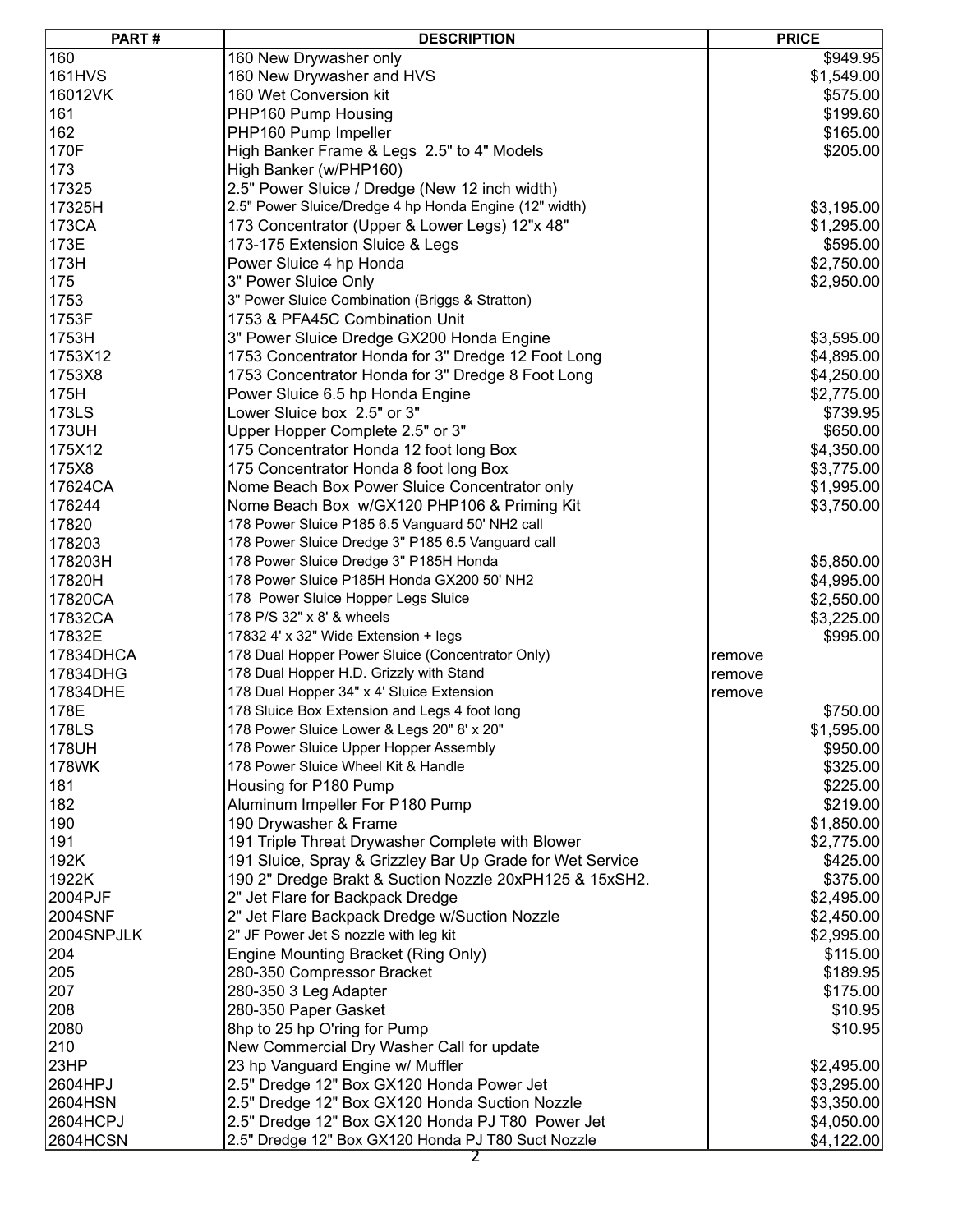| 25HPH<br>GX50 hp Honda Engine<br>\$495.00<br>263<br>Air Compressor (6.0 CFM)<br>\$799.00<br>263 Air Filters Black Plastic Felt Inside<br>\$59.95<br>\$35.00<br>263 Fan Only (GAST) AF661<br>263 Fan Shroud only AF656<br>\$65.00<br>263 Compressor w/3 hp B/S<br>remove<br>263 Compressor GX120 hp Honda<br>\$1,995.00<br>Pedestal Bearing Shaft 280 & 350<br>\$149.00<br>Pedestal only for P285 Pump<br>\$225.00<br>301<br>Housing for P350 Pump<br>\$229.95<br>Housing for P350S Pump<br>301S<br>\$279.00<br>3" Ultra Dredge GX120 Honda P104<br>\$3,895.00<br>3" Ultra Dredge GX120 Honda P104 KAC Compressor<br>\$4,695.00<br>3" Utra Dredge GX120 Honda P104 T80 Compressor<br>remove<br>3" Ultra Dredge Briggs & Stratton P180 pump<br>remove<br>3" Ultra Dredge GX200 Honda Engine<br>\$3,875.00<br>3" Ultra Dredge B/S P180 Pump KAC Comp.<br>remove<br>3" Ultra Dredge B/S P180 Pump T80 Compressor<br>remove |  |
|------------------------------------------------------------------------------------------------------------------------------------------------------------------------------------------------------------------------------------------------------------------------------------------------------------------------------------------------------------------------------------------------------------------------------------------------------------------------------------------------------------------------------------------------------------------------------------------------------------------------------------------------------------------------------------------------------------------------------------------------------------------------------------------------------------------------------------------------------------------------------------------------------------------------|--|
|                                                                                                                                                                                                                                                                                                                                                                                                                                                                                                                                                                                                                                                                                                                                                                                                                                                                                                                        |  |
| 263AF<br>263F<br>263FS<br>263G<br>263GH<br>285B<br>285P<br>3400PH<br>3405PHKAC<br>3405PH<br>3500P<br>3500PH<br>3505PKAC<br>3505P                                                                                                                                                                                                                                                                                                                                                                                                                                                                                                                                                                                                                                                                                                                                                                                       |  |
|                                                                                                                                                                                                                                                                                                                                                                                                                                                                                                                                                                                                                                                                                                                                                                                                                                                                                                                        |  |
|                                                                                                                                                                                                                                                                                                                                                                                                                                                                                                                                                                                                                                                                                                                                                                                                                                                                                                                        |  |
|                                                                                                                                                                                                                                                                                                                                                                                                                                                                                                                                                                                                                                                                                                                                                                                                                                                                                                                        |  |
|                                                                                                                                                                                                                                                                                                                                                                                                                                                                                                                                                                                                                                                                                                                                                                                                                                                                                                                        |  |
|                                                                                                                                                                                                                                                                                                                                                                                                                                                                                                                                                                                                                                                                                                                                                                                                                                                                                                                        |  |
|                                                                                                                                                                                                                                                                                                                                                                                                                                                                                                                                                                                                                                                                                                                                                                                                                                                                                                                        |  |
|                                                                                                                                                                                                                                                                                                                                                                                                                                                                                                                                                                                                                                                                                                                                                                                                                                                                                                                        |  |
|                                                                                                                                                                                                                                                                                                                                                                                                                                                                                                                                                                                                                                                                                                                                                                                                                                                                                                                        |  |
|                                                                                                                                                                                                                                                                                                                                                                                                                                                                                                                                                                                                                                                                                                                                                                                                                                                                                                                        |  |
|                                                                                                                                                                                                                                                                                                                                                                                                                                                                                                                                                                                                                                                                                                                                                                                                                                                                                                                        |  |
|                                                                                                                                                                                                                                                                                                                                                                                                                                                                                                                                                                                                                                                                                                                                                                                                                                                                                                                        |  |
|                                                                                                                                                                                                                                                                                                                                                                                                                                                                                                                                                                                                                                                                                                                                                                                                                                                                                                                        |  |
|                                                                                                                                                                                                                                                                                                                                                                                                                                                                                                                                                                                                                                                                                                                                                                                                                                                                                                                        |  |
|                                                                                                                                                                                                                                                                                                                                                                                                                                                                                                                                                                                                                                                                                                                                                                                                                                                                                                                        |  |
|                                                                                                                                                                                                                                                                                                                                                                                                                                                                                                                                                                                                                                                                                                                                                                                                                                                                                                                        |  |
|                                                                                                                                                                                                                                                                                                                                                                                                                                                                                                                                                                                                                                                                                                                                                                                                                                                                                                                        |  |
|                                                                                                                                                                                                                                                                                                                                                                                                                                                                                                                                                                                                                                                                                                                                                                                                                                                                                                                        |  |
| 3505PHKAC<br>3" Ultra Dredge GX200 Honda P180 & KAC Comp.<br>\$4,675.00                                                                                                                                                                                                                                                                                                                                                                                                                                                                                                                                                                                                                                                                                                                                                                                                                                                |  |
| 3" Ultra Dredge GX200 Honda P180 & T80 Compressor<br>3505PH<br>remove                                                                                                                                                                                                                                                                                                                                                                                                                                                                                                                                                                                                                                                                                                                                                                                                                                                  |  |
| 352<br>Impeller for P350 Pump<br>\$259.00                                                                                                                                                                                                                                                                                                                                                                                                                                                                                                                                                                                                                                                                                                                                                                                                                                                                              |  |
| 35211<br>Impeller for P350 11-13hp Keyway (Tall)<br>\$271.70                                                                                                                                                                                                                                                                                                                                                                                                                                                                                                                                                                                                                                                                                                                                                                                                                                                           |  |
| 3529<br>Impeller for P350 9hp (Mid Size)<br>\$259.00                                                                                                                                                                                                                                                                                                                                                                                                                                                                                                                                                                                                                                                                                                                                                                                                                                                                   |  |
| 352S<br>Impeller for (Bullet Nose) P350S<br>\$332.00                                                                                                                                                                                                                                                                                                                                                                                                                                                                                                                                                                                                                                                                                                                                                                                                                                                                   |  |
| 4400P<br>4" Ultra Dredge B/S Engine<br>remove                                                                                                                                                                                                                                                                                                                                                                                                                                                                                                                                                                                                                                                                                                                                                                                                                                                                          |  |
| 4400PH<br>4" Ultra Dredge GX200 hp Honda<br>\$4,450.00                                                                                                                                                                                                                                                                                                                                                                                                                                                                                                                                                                                                                                                                                                                                                                                                                                                                 |  |
| 4405P <br>4" Ultra Dredge B/S + T80 Compressor<br>remove                                                                                                                                                                                                                                                                                                                                                                                                                                                                                                                                                                                                                                                                                                                                                                                                                                                               |  |
| 4405PKAC<br>4" Ultra Dredge B/S Engine KAC Comp.<br>\$5,095.00                                                                                                                                                                                                                                                                                                                                                                                                                                                                                                                                                                                                                                                                                                                                                                                                                                                         |  |
| 4405PH<br>4" Ultra Dredge GX200 Honda +T80 Comp.<br>remove                                                                                                                                                                                                                                                                                                                                                                                                                                                                                                                                                                                                                                                                                                                                                                                                                                                             |  |
| 4" Ultra Dredge GX200 Honda +KAC Compressor<br>4405PHKAC<br>\$5,250.00                                                                                                                                                                                                                                                                                                                                                                                                                                                                                                                                                                                                                                                                                                                                                                                                                                                 |  |
| 4500P<br>4" Jet Flare Dredge B/S 3 Stage<br>remove                                                                                                                                                                                                                                                                                                                                                                                                                                                                                                                                                                                                                                                                                                                                                                                                                                                                     |  |
| 4" Jet Flare Dredge GX200 Honda 3 stage<br>4500PH<br>\$5,175.00                                                                                                                                                                                                                                                                                                                                                                                                                                                                                                                                                                                                                                                                                                                                                                                                                                                        |  |
| 4505P<br>4" Jet Flare Dredge B/S +T80 3 stage<br>remove                                                                                                                                                                                                                                                                                                                                                                                                                                                                                                                                                                                                                                                                                                                                                                                                                                                                |  |
| 4505PH<br>4" Jet Flare Dredge W/P185CH + T80 Compressor                                                                                                                                                                                                                                                                                                                                                                                                                                                                                                                                                                                                                                                                                                                                                                                                                                                                |  |
| remove<br>4505PHKAC<br>4" Jet Flare Dredge GX200 Honda + Comp.<br>\$5,950.00                                                                                                                                                                                                                                                                                                                                                                                                                                                                                                                                                                                                                                                                                                                                                                                                                                           |  |
| 4505PH263<br>4" Jet Flare Dredge GX200 Honda 263                                                                                                                                                                                                                                                                                                                                                                                                                                                                                                                                                                                                                                                                                                                                                                                                                                                                       |  |
| \$6,350.00                                                                                                                                                                                                                                                                                                                                                                                                                                                                                                                                                                                                                                                                                                                                                                                                                                                                                                             |  |
| 4HPH<br>GX120 Honda Engine Threaded Shaft<br>\$550.00                                                                                                                                                                                                                                                                                                                                                                                                                                                                                                                                                                                                                                                                                                                                                                                                                                                                  |  |
| 4HPHKW<br>GX120 Honda Engine Keyway Shaft<br>\$550.00                                                                                                                                                                                                                                                                                                                                                                                                                                                                                                                                                                                                                                                                                                                                                                                                                                                                  |  |
| \$325.00<br>501<br>Housing HP500 3x2.5                                                                                                                                                                                                                                                                                                                                                                                                                                                                                                                                                                                                                                                                                                                                                                                                                                                                                 |  |
| 502<br>Impeller for PHP500 Pump 3x2.5                                                                                                                                                                                                                                                                                                                                                                                                                                                                                                                                                                                                                                                                                                                                                                                                                                                                                  |  |
| 5" Jet Flare Dredge w/GX270 Honda T80 3 Stage<br>\$7,595.00<br>5109PH                                                                                                                                                                                                                                                                                                                                                                                                                                                                                                                                                                                                                                                                                                                                                                                                                                                  |  |
| 5110D<br>5" Dredge 10hp Yanmar Diesel Engine 263 3 Stage<br>\$11,275.00                                                                                                                                                                                                                                                                                                                                                                                                                                                                                                                                                                                                                                                                                                                                                                                                                                                |  |
| 5" 10hp Diesel. 263 Ext. Box Diamond Sluice<br>5110DE<br>\$12,385.00                                                                                                                                                                                                                                                                                                                                                                                                                                                                                                                                                                                                                                                                                                                                                                                                                                                   |  |
| 5113PH<br>5" Jet Flare Dredge 13hp Honda 263 3 Stage Sluice<br>\$8,750.00                                                                                                                                                                                                                                                                                                                                                                                                                                                                                                                                                                                                                                                                                                                                                                                                                                              |  |
| 5208UM<br>5" Jet Flare Dredge t80 comp Dual GX120 honda<br>remove                                                                                                                                                                                                                                                                                                                                                                                                                                                                                                                                                                                                                                                                                                                                                                                                                                                      |  |
| 5" Jet Flare Dredge t80 comp. Dual G200 Honda<br>5211UM<br>remove                                                                                                                                                                                                                                                                                                                                                                                                                                                                                                                                                                                                                                                                                                                                                                                                                                                      |  |
| 5" Jet Flare 2 ea 6.5 intek Pro T80 3 Stage Sluice<br>5210P<br>remove                                                                                                                                                                                                                                                                                                                                                                                                                                                                                                                                                                                                                                                                                                                                                                                                                                                  |  |
| 5" Jet Flare Dredge 2 each GX200 hp Honda kac 3 Stage<br>5211HP<br>\$9,125.00                                                                                                                                                                                                                                                                                                                                                                                                                                                                                                                                                                                                                                                                                                                                                                                                                                          |  |
| 5" Jet Flare Dredge 2 X GX200 Honda & 263 Compressor<br>5211HP263<br>\$9,499.00                                                                                                                                                                                                                                                                                                                                                                                                                                                                                                                                                                                                                                                                                                                                                                                                                                        |  |
| 5FK2<br>Outrigger Kit for PFF5<br>\$750.00                                                                                                                                                                                                                                                                                                                                                                                                                                                                                                                                                                                                                                                                                                                                                                                                                                                                             |  |
| 6113H<br>6" Mini GX390 Honda w/KAC Air Compressor<br>\$9,199.00                                                                                                                                                                                                                                                                                                                                                                                                                                                                                                                                                                                                                                                                                                                                                                                                                                                        |  |
| 6113H263<br>6" Mini GX390 Honda w/263 Air Compressor<br>\$9,590.00                                                                                                                                                                                                                                                                                                                                                                                                                                                                                                                                                                                                                                                                                                                                                                                                                                                     |  |
| 6211M<br>6" Mini Dredge Twin GX200 Honda & KAC 3 stage<br>\$9,450.00                                                                                                                                                                                                                                                                                                                                                                                                                                                                                                                                                                                                                                                                                                                                                                                                                                                   |  |
| 6211M263<br>6" Mini Dredge Twin GX200 Honda & 263 Compressor<br>\$10,125.00                                                                                                                                                                                                                                                                                                                                                                                                                                                                                                                                                                                                                                                                                                                                                                                                                                            |  |
| 6211UM<br>6" Mini Dredge Twin GX200 Honda t80 ultra<br>remove                                                                                                                                                                                                                                                                                                                                                                                                                                                                                                                                                                                                                                                                                                                                                                                                                                                          |  |
| 6218H<br>No longer availble<br>remove                                                                                                                                                                                                                                                                                                                                                                                                                                                                                                                                                                                                                                                                                                                                                                                                                                                                                  |  |
| No longer availble<br>6218HM<br>remove                                                                                                                                                                                                                                                                                                                                                                                                                                                                                                                                                                                                                                                                                                                                                                                                                                                                                 |  |
| 6" Heavy Duty Dredge 2x P3510D Diesel Engines + 263<br>6220D<br>\$23,950.00                                                                                                                                                                                                                                                                                                                                                                                                                                                                                                                                                                                                                                                                                                                                                                                                                                            |  |
| 6220DE<br>6" Heavy Duty D. 2 x 10hp Diesel 263 Extended Diamond<br>\$28,999.00                                                                                                                                                                                                                                                                                                                                                                                                                                                                                                                                                                                                                                                                                                                                                                                                                                         |  |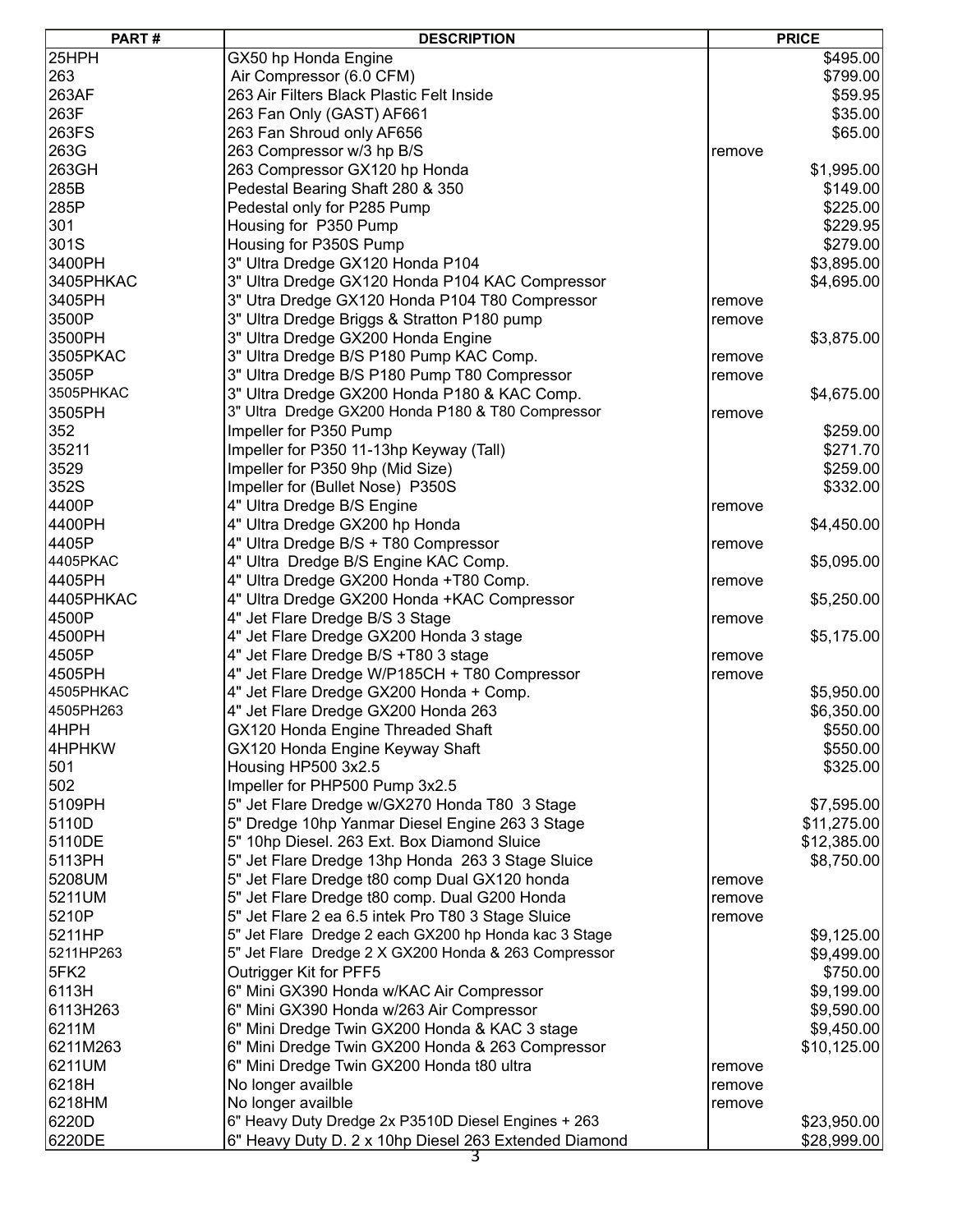| PART#            | <b>DESCRIPTION</b>                                            | <b>PRICE</b> |
|------------------|---------------------------------------------------------------|--------------|
| 6226MAX          | 6" New Dredge Max Sump 2 x GX390 Honda w/263 Compressor       | \$15,950.00  |
| 6226HSMAX        | 6" New Super Max Sump 2 x GX390 Honda w/263 Compressor        | \$19,950.00  |
| 6226SMAXDIA      | 6" Super Max sump diamond ext sluice floats 18"               | \$22,500.00  |
| 6226H            | 6" Heavy Duty Dredge Dual GX340 Honda Engines                 | \$19,950.00  |
| 6226HE           | 6" HD Dredge 2 x GX390 Eng Extended                           | \$24,399.00  |
| 6246V            | 6" Heavy Duty Dredge Dual 23 hp Engines                       | \$22,850.00  |
| 6246VE           | 6" HD Dredge 2 x 23 hp Eng Extended                           | \$27,500.00] |
| 65HPH            | GX200 Honda Engine Threaded Shaft                             | \$650.00     |
| 65HPP            | 6.5 hp B/S Vanguard Engine                                    |              |
| 670GPF           | 6" Gravel Dredge (Call for Price)                             | call         |
| 8140K            | 8" Mini Dredge 37 H.P. EFI Vangard                            | call         |
| 8140KE           | 8" Mini Dredge 37 H.p. Vangard Extended floats, frame, Sluice | call         |
| 8142DE           | 8" Diesel Powered Diamond Dredge Call for update              | \$44,950.00  |
| 8160D            | 8" Dredge Gold and Gem Diesel call for update                 | call         |
| 8175D            | 8" Dredge Gold and Gem Diesel 75 hp                           | \$49,950.00  |
| 8175DSMAX        | New 8" Super Max Dredge Call for update                       | \$64,950.00  |
| 8195D            | 8" Dual Pump System 95hp Call for update                      | call         |
| 8246             | 8" Mini Dredge Twin 23 hp Engines 263                         | \$26,500.00  |
| 8246VE           | 8" Dredge. 2 x 23 hp 263 Ext. Diamond Sluice                  | \$31,350.00  |
| 9HPH             | GX270 Honda Engine (1" Threaded Shaft) Formerly (9HP.)        | \$795.00     |
| A1               | <b>Pressure Relief Valve</b>                                  | \$21.95      |
| A1B              | Pressure Relief Valve T80 55 PSI                              | \$18.50      |
| A10              | Achromatic Loupe (Reg 16X)                                    |              |
| A15A             |                                                               | \$12.95      |
|                  | Tweezers 12" Long (New Lower Price)                           |              |
| A16              | <b>Fine Point Tweezers</b>                                    | \$8.75       |
| <b>A16C</b>      | <b>Curved Fine Point Tweezers</b>                             | \$8.75       |
| A17              | Sample Bottle 2 Dwt                                           | \$0.45]      |
| A18              | Sample Bottle 1/2 oz.                                         | \$0.51       |
| A18P             | 1/2 oz Plastic Bottle 1/2 oz                                  | \$0.67       |
| A19              | Sample Bottle                                                 | \$0.61       |
| A19P             | 1 oz Plastic Bottle 1 oz.                                     | \$0.87       |
| A2               | 1/4" Check Valve                                              | \$39.95      |
| A20              | Sample Bottle 2 oz.                                           | \$0.53]      |
| A22              | <b>Backpack Super Crevice Sucker</b>                          | \$49.95      |
| A23              | <b>Super Crevice Sucker</b>                                   | \$59.95      |
| A24              | Bulb Snifter New & Improved ?????????                         | remove       |
| A25              | Deluxe Bulb Snifter New & Improved                            | remove       |
| A27              | Crevice Tool                                                  | \$12.95      |
| A27A             | New Premium Crevice tool                                      | \$18.50      |
| A28              | Gold Magnet                                                   | \$11.95      |
| A28A             | Large Orange Gold Magnet                                      | \$20.95      |
| A <sub>2</sub> B | 1/4" Unloader Check Valve                                     | \$34.95      |
| A3               | <b>Tire Filler Valve</b>                                      | \$6.50       |
| A36              | <b>Economy Rock Pick</b>                                      | remove       |
| A4               | Pressure Gauge                                                | \$21.95      |
| A461             | Slip On Knee Pads                                             | \$29.95      |
| A51              | Mini Super Sluice                                             | \$129.95     |
| A51A             | Mini Sluice Box                                               | \$124.95     |
| A51DR            | <b>A51 Dredging Riffle</b>                                    | \$55.95      |
| <b>A51E</b>      | 10" X 21.75" Expanded Riffle Material                         | \$27.50      |
| <b>A51R</b>      | <b>A51 Riffle Only</b>                                        | \$52.75      |
| A52              | High Production Hand Sluice (Improved Flare Design)           | \$159.95     |
| A52DR            | <b>A52 Dredging Riffle</b>                                    | \$75.00      |
| A52E             | A52 Expanded Metal Riffle Material                            | \$32.95      |
| A52EB            | A52 Sluice Box Extension Adapter                              | \$27.50      |
| A52P             | New Folding Aluminum Sluice temp not available                |              |
| A52FL            | A52 Flare only with rubber                                    | \$49.95      |
| A52FM            | Rubber Mat for Folding Sluice 20" x 10"                       | \$43.95      |
| A52S             | New A52S Super Sluice box                                     | \$439.95     |
|                  |                                                               |              |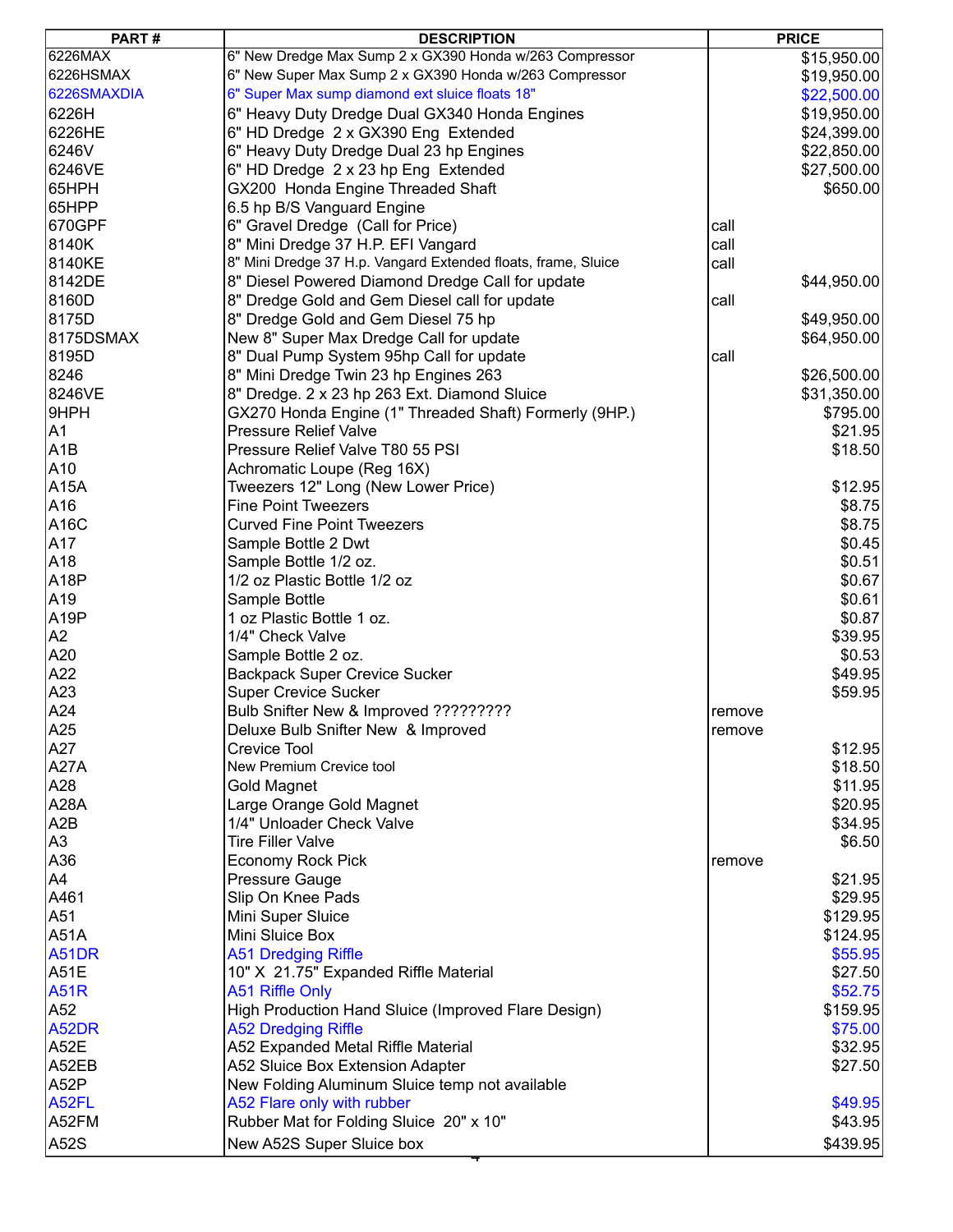| PART#                              | <b>DESCRIPTION</b>                                                     | <b>PRICE</b>       |
|------------------------------------|------------------------------------------------------------------------|--------------------|
| A52SCS                             | New A52S Classifier Screen System                                      | \$105.00           |
| A52SLK                             | Leg Kit A52S & Mini Max                                                | \$189.95           |
| A52SRA                             | New A52S Riffle board and carpets, mats                                | \$87.95            |
| A52SCHA                            | A52S Hopper Assembly with Sluice adaptors kit                          | \$525.00           |
| A52SCHBA                           | A52S Complete High banker assembly                                     | \$2,295.00         |
| A52SCHDA                           | A52S Comp H Banker, Dredge motor pump etc.                             | \$2,795.00         |
| A52SDRS                            | A52S Dredge Riffle Screen "Slow Flow" 1/4"                             | \$47.95            |
| A52SRWWS                           | A52S Riffle woven wire screen add on 1/8"                              | \$29.95            |
| A52SDA2                            | A52S 2" Dredge hopper adaptor and flap                                 | \$59.95            |
| A52SMMKIT1                         | A52S Mini Max Convertion kit pump hopper etc.                          | \$449.95           |
| A52SMMKIT2                         | A52S Mini Max converstion Hopper / End cap                             | \$275.00           |
| A52STEK                            | A52S Sluice Trough Ext kit Mats screen flaps.                          | \$159.95           |
| <b>A52R</b>                        | <b>A52 Riffle Only</b>                                                 | \$69.95            |
| A53                                | Large Mortar and Pestle                                                | \$59.95            |
| A5A                                | Hose to Hose Connector                                                 | \$5.65             |
| A5B                                | Pipe to Hose Connector                                                 | \$4.99             |
| A5C                                | Pipe to Pipe Connector                                                 | \$4.99             |
| A <sub>5</sub> D                   | <b>Female Connector</b>                                                | \$4.99             |
| A5E                                | Street Elbow 1/4"                                                      | \$6.95             |
| A5F                                | Tee Fitting 1/4"                                                       | \$8.25             |
| A5G                                | Cross Fitting 1/4"                                                     | \$9.25             |
| A5H                                | Brass Petcock 1/4" (Tank Drain)                                        | \$10.95            |
| A5I)                               | Brass Ball Valve 1/4" (On-Off)                                         | \$26.50            |
| A5J                                | Valve Stem 1/4" Pipe Thread                                            | \$7.95             |
| A5K                                | Brass Adapter 1/2" X 1/4"                                              | \$13.95            |
| A6                                 | 1/4" Male x 1/8 Female Air Hose to Reg. Hose                           | \$11.95            |
| A65A                               | Light Scope no longer availble                                         |                    |
| A6A                                | Harness Adapter 1/4" to 1/8"                                           | \$21.95            |
| A7                                 | Quick Release Male End Only                                            | \$4.25             |
| A71                                | Mini Mortar & Pestle                                                   | \$44.95            |
| A72                                | Sample Bottle 3 oz.                                                    | \$0.61             |
| A73                                |                                                                        | \$0.67             |
| A8                                 | Sample Bottle 3.5 oz.<br>Air Quick Release Fitting (Female & Male Set) | \$12.95            |
| A85                                | <b>Plastic Funnel</b>                                                  | \$1.25             |
| A86                                | Sample Bottle 4 oz.                                                    | \$0.74             |
| A87                                | Sample Bottle 6 oz.                                                    | \$0.80             |
| A88                                | Sample Bottle 9 oz.                                                    | \$0.87             |
| A89                                | Sample Bottle 10 oz.                                                   | \$0.90             |
| A8H                                | Hansen Fitting Quick Release with Safety Lock 1/4"                     | \$27.75            |
| A8HF                               | Hansen Fitting Female 1/4" Plug                                        | \$11.95            |
| A8HM                               | Hansen Fitting Male 1/4" Plug                                          | \$12.95            |
| A8HSSM                             | Hansen Fitting Stainless Steel Quick Release 1/4" Male                 | \$13.95            |
| A8HSSF                             |                                                                        |                    |
|                                    | Hansen Fitting Stainless Steel Female 1/4"                             | \$54.95<br>\$15.95 |
| A <sub>9</sub><br>AH <sub>20</sub> | 1st. Stage Adapter to Regulator<br>Air Hose 20 Feet                    | \$58.25            |
| <b>AH30</b>                        | Air Hose 30 Feet                                                       | \$72.55            |
| AH40                               | Air Hose 40 Feet                                                       | \$94.95            |
| AH50                               | Air Hose 50 Feet                                                       | \$116.55           |
| AH100                              | Air Hose 100 Feet                                                      | \$225.50           |
| AH300                              | Air Hose 300 Feet                                                      |                    |
|                                    |                                                                        | \$635.00           |
| AIP002                             | <b>Techniques for Desert Prospecting</b>                               | \$13.50            |
| AIP003                             | Pat Keene's Finney Claim                                               | \$13.50            |
| AIP004                             | How to Build and Use a Sluice Box with Plans                           | \$13.50            |
| AIP005                             | Texas Prospecting & Relic Hunting with Boo Coo                         | \$13.50            |
| AIP006                             | Horseback Prospecting & How to Read Desert for Gold                    | \$13.50            |
| AIP007                             | A Complete Guide to Sluicing and Panning                               | \$13.50            |
| AIP009                             | How to Read a River for Placer Gold Deposits                           | \$13.50            |
| AiP010                             | Above & Below Metal Detecting                                          | \$13.50            |
| AIP011                             | Iron from the Sky: Meteorite Hunting                                   | \$13.50            |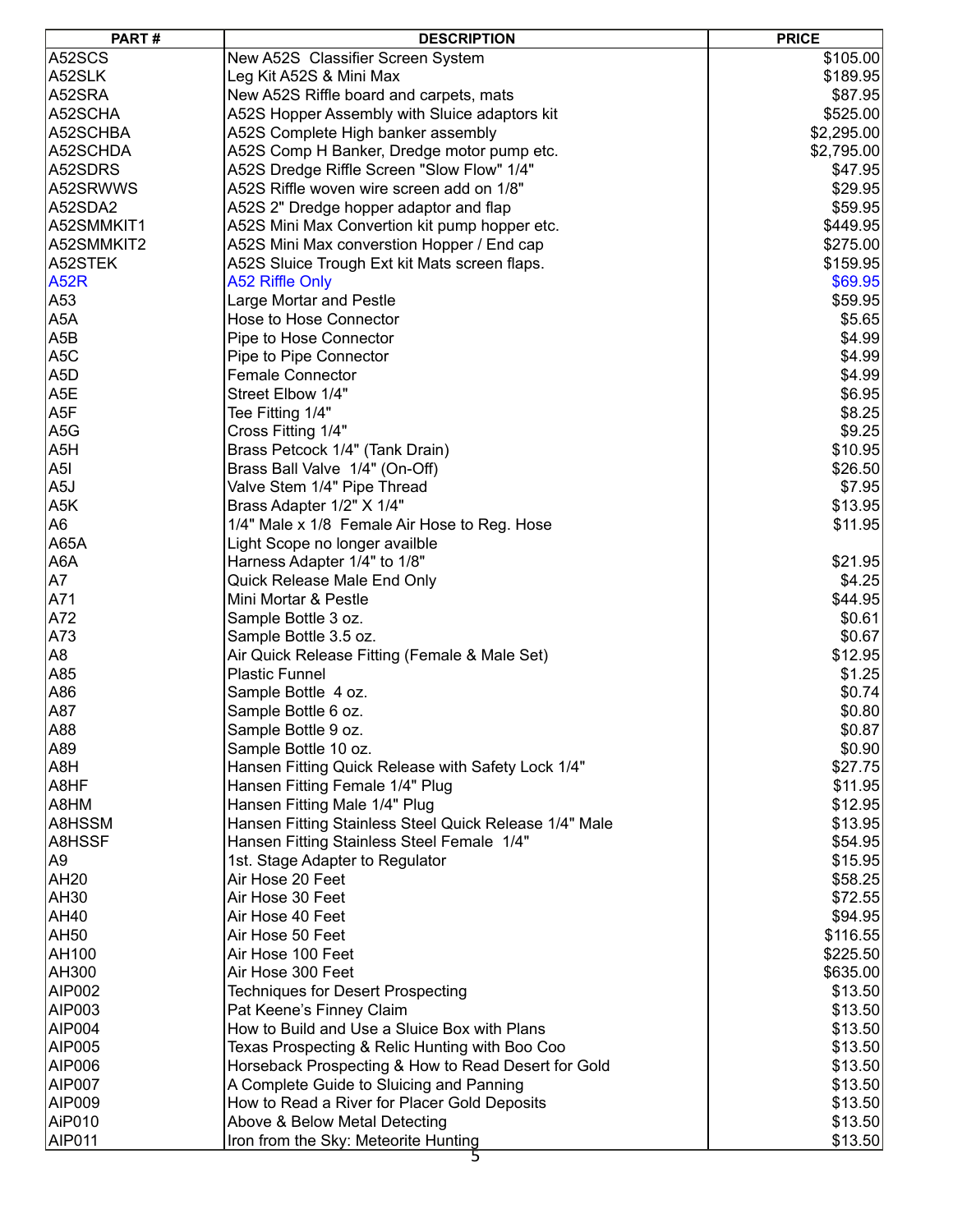| \$13.50<br>North South California Prospecting with Pat Keene<br>AIP013<br>\$13.50<br>Mining Turquoise for Jewelry & Ghost Town Relics<br>AIP014<br>How to Suction Dredge: A Complete Guide<br>\$13.50<br>AIP015<br>How to Process Gold Concentrate: A Complete Guide<br>\$13.50<br>AIP016<br>\$13.50<br><b>Gold Rush Country Prospecting</b><br>AIP017<br>How to Build & Use a Gold Suction Tube<br>\$13.50<br>AIP018<br>\$13.50<br>Golden Beaches of Oregon<br>AIP019<br>Basic Gold Prospecting Techniques & Mor<br>\$13.50<br>AIP020<br>\$13.50<br>Hard Rock Prospecting & Milling<br>AIP022<br>\$13.50<br><b>Ancient Tertiary Mining</b><br>AIP023<br><b>Detecting American History</b><br>\$13.50<br>AIP024<br>\$13.50<br>Drywashing A Complete Guide Part 1<br>AIP025<br>Drywashing A Complete Guide Part 2<br>\$13.50<br>AIP026<br>\$13.50<br>Sniping for Gold with a Metal Detector<br>AIP027<br>16 to 1 Gold Mine<br>\$13.50<br>AIP028<br>\$13.50<br>Sniping for Gold Underwater Methods<br>AIPME005<br>\$13.50<br>(AIPO3O) How to Stake and File a Mining Claim<br>B12<br><b>Nugget Shooter's Field Guide</b><br>\$24.95<br><b>B13</b><br>\$22.00<br>Roadside Geology of Arizona<br>B133<br>Week-End Gold Miner<br>remove<br><b>Gold Fever</b><br>remove<br>\$22.00<br>Roadside Geology of Northern and Central California<br><b>Modern Prospecting</b><br>\$18.65<br>Early Mining days California Gold Country<br>\$10.95<br>Prospector's Digest (Revised)<br>\$8.75<br>B19<br>Rocks and Minerals A Guide to Field Identification<br>remove<br>B <sub>2</sub><br>How to Find Gold<br>\$10.95<br>B249<br>Where to Find Gold in the Mother Lode<br>\$10.95<br><b>B25</b><br>\$15.35<br>Rocks & Minerals of California<br><b>B276</b><br>Where to Find Gold in the Desert<br>reomve<br>B <sub>3</sub><br>Diving and Digging For Gold<br>\$7.65<br>B304<br>Gold Panning Is Easy<br>remove<br>B310<br>Gold Dredger's Handbook<br>\$14.25<br>B317<br>Dry Washing For Gold<br>remove<br>B321<br>Gold Gold "A Beginner's Handbook"<br>remove<br>B325<br>Gold Prospector's Handbook<br>remove<br><b>B33</b><br>Mines of the Mojave<br>\$10.34]<br>Advanced Dredging Techniques V. 2 PT 1 (New Updated)<br>\$10.95<br><b>B349A</b><br>Advanced Dredging Techniques V. 2 PT 2 (New Updated)<br><b>B349B</b><br>\$10.95<br>B351<br>Gold Miner's Secrets on Refining Gold & Silver<br>\$8.25<br>\$8.75<br><b>B365</b><br>Placer Gold Deposits of Nevada<br>B367<br>Placer Gold Deposits of the Sierra Nevada<br>\$14.25<br><b>B370</b><br>Gemstones of the World<br>remove<br><b>B373</b><br>California Atlas & Gazetteer<br>remove<br>B383<br><b>Ancient River of Gold</b><br>remove<br>B399<br>Coin and Relic Dredging<br>B49<br><b>Fists Full of Gold</b><br>B410<br>Golden Rules of Cyanide Leaching & Recovery<br>B411<br>Old Timers Guide To Assaying Gold & Silver<br>B <sub>5</sub><br><b>Gold Prospecting Stories</b><br>California Ghost Town Trails<br>\$9.85<br>Nevada Ghost Towns & Mining Camps #1<br>\$18.65<br><b>Treasure Signs and Symbols</b><br>remove<br>Where To Find Arizona's Placer Gold<br>remove<br>Where To Find Gold In Oregon<br>remove<br>Spanish Monuments & Trail Markers to Treasure in the US<br>remove<br>Death Traps to Treasure<br>remove<br><b>B555</b><br>Nevada Ghost Towns & Mining Camps #2<br>remove | PART#        | <b>DESCRIPTION</b>               | <b>PRICE</b> |
|-----------------------------------------------------------------------------------------------------------------------------------------------------------------------------------------------------------------------------------------------------------------------------------------------------------------------------------------------------------------------------------------------------------------------------------------------------------------------------------------------------------------------------------------------------------------------------------------------------------------------------------------------------------------------------------------------------------------------------------------------------------------------------------------------------------------------------------------------------------------------------------------------------------------------------------------------------------------------------------------------------------------------------------------------------------------------------------------------------------------------------------------------------------------------------------------------------------------------------------------------------------------------------------------------------------------------------------------------------------------------------------------------------------------------------------------------------------------------------------------------------------------------------------------------------------------------------------------------------------------------------------------------------------------------------------------------------------------------------------------------------------------------------------------------------------------------------------------------------------------------------------------------------------------------------------------------------------------------------------------------------------------------------------------------------------------------------------------------------------------------------------------------------------------------------------------------------------------------------------------------------------------------------------------------------------------------------------------------------------------------------------------------------------------------------------------------------------------------------------------------------------------------------------------------------------------------------------------------------------------------------------------------------------------------------------------------------------------------------------------------------------------------------------------------------------------------------------------------------------------------------------------------------------------------------------------------------------------------------------------------------------------------------------------------------------------------------------------------------------------------------------------------------------------------------------------------------------------------------------------------------------------------------------------------------------------------------------------------|--------------|----------------------------------|--------------|
|                                                                                                                                                                                                                                                                                                                                                                                                                                                                                                                                                                                                                                                                                                                                                                                                                                                                                                                                                                                                                                                                                                                                                                                                                                                                                                                                                                                                                                                                                                                                                                                                                                                                                                                                                                                                                                                                                                                                                                                                                                                                                                                                                                                                                                                                                                                                                                                                                                                                                                                                                                                                                                                                                                                                                                                                                                                                                                                                                                                                                                                                                                                                                                                                                                                                                                                                               | AIP012       |                                  |              |
|                                                                                                                                                                                                                                                                                                                                                                                                                                                                                                                                                                                                                                                                                                                                                                                                                                                                                                                                                                                                                                                                                                                                                                                                                                                                                                                                                                                                                                                                                                                                                                                                                                                                                                                                                                                                                                                                                                                                                                                                                                                                                                                                                                                                                                                                                                                                                                                                                                                                                                                                                                                                                                                                                                                                                                                                                                                                                                                                                                                                                                                                                                                                                                                                                                                                                                                                               |              |                                  |              |
|                                                                                                                                                                                                                                                                                                                                                                                                                                                                                                                                                                                                                                                                                                                                                                                                                                                                                                                                                                                                                                                                                                                                                                                                                                                                                                                                                                                                                                                                                                                                                                                                                                                                                                                                                                                                                                                                                                                                                                                                                                                                                                                                                                                                                                                                                                                                                                                                                                                                                                                                                                                                                                                                                                                                                                                                                                                                                                                                                                                                                                                                                                                                                                                                                                                                                                                                               |              |                                  |              |
|                                                                                                                                                                                                                                                                                                                                                                                                                                                                                                                                                                                                                                                                                                                                                                                                                                                                                                                                                                                                                                                                                                                                                                                                                                                                                                                                                                                                                                                                                                                                                                                                                                                                                                                                                                                                                                                                                                                                                                                                                                                                                                                                                                                                                                                                                                                                                                                                                                                                                                                                                                                                                                                                                                                                                                                                                                                                                                                                                                                                                                                                                                                                                                                                                                                                                                                                               |              |                                  |              |
|                                                                                                                                                                                                                                                                                                                                                                                                                                                                                                                                                                                                                                                                                                                                                                                                                                                                                                                                                                                                                                                                                                                                                                                                                                                                                                                                                                                                                                                                                                                                                                                                                                                                                                                                                                                                                                                                                                                                                                                                                                                                                                                                                                                                                                                                                                                                                                                                                                                                                                                                                                                                                                                                                                                                                                                                                                                                                                                                                                                                                                                                                                                                                                                                                                                                                                                                               |              |                                  |              |
|                                                                                                                                                                                                                                                                                                                                                                                                                                                                                                                                                                                                                                                                                                                                                                                                                                                                                                                                                                                                                                                                                                                                                                                                                                                                                                                                                                                                                                                                                                                                                                                                                                                                                                                                                                                                                                                                                                                                                                                                                                                                                                                                                                                                                                                                                                                                                                                                                                                                                                                                                                                                                                                                                                                                                                                                                                                                                                                                                                                                                                                                                                                                                                                                                                                                                                                                               |              |                                  |              |
|                                                                                                                                                                                                                                                                                                                                                                                                                                                                                                                                                                                                                                                                                                                                                                                                                                                                                                                                                                                                                                                                                                                                                                                                                                                                                                                                                                                                                                                                                                                                                                                                                                                                                                                                                                                                                                                                                                                                                                                                                                                                                                                                                                                                                                                                                                                                                                                                                                                                                                                                                                                                                                                                                                                                                                                                                                                                                                                                                                                                                                                                                                                                                                                                                                                                                                                                               |              |                                  |              |
|                                                                                                                                                                                                                                                                                                                                                                                                                                                                                                                                                                                                                                                                                                                                                                                                                                                                                                                                                                                                                                                                                                                                                                                                                                                                                                                                                                                                                                                                                                                                                                                                                                                                                                                                                                                                                                                                                                                                                                                                                                                                                                                                                                                                                                                                                                                                                                                                                                                                                                                                                                                                                                                                                                                                                                                                                                                                                                                                                                                                                                                                                                                                                                                                                                                                                                                                               |              |                                  |              |
|                                                                                                                                                                                                                                                                                                                                                                                                                                                                                                                                                                                                                                                                                                                                                                                                                                                                                                                                                                                                                                                                                                                                                                                                                                                                                                                                                                                                                                                                                                                                                                                                                                                                                                                                                                                                                                                                                                                                                                                                                                                                                                                                                                                                                                                                                                                                                                                                                                                                                                                                                                                                                                                                                                                                                                                                                                                                                                                                                                                                                                                                                                                                                                                                                                                                                                                                               |              |                                  |              |
|                                                                                                                                                                                                                                                                                                                                                                                                                                                                                                                                                                                                                                                                                                                                                                                                                                                                                                                                                                                                                                                                                                                                                                                                                                                                                                                                                                                                                                                                                                                                                                                                                                                                                                                                                                                                                                                                                                                                                                                                                                                                                                                                                                                                                                                                                                                                                                                                                                                                                                                                                                                                                                                                                                                                                                                                                                                                                                                                                                                                                                                                                                                                                                                                                                                                                                                                               |              |                                  |              |
|                                                                                                                                                                                                                                                                                                                                                                                                                                                                                                                                                                                                                                                                                                                                                                                                                                                                                                                                                                                                                                                                                                                                                                                                                                                                                                                                                                                                                                                                                                                                                                                                                                                                                                                                                                                                                                                                                                                                                                                                                                                                                                                                                                                                                                                                                                                                                                                                                                                                                                                                                                                                                                                                                                                                                                                                                                                                                                                                                                                                                                                                                                                                                                                                                                                                                                                                               |              |                                  |              |
|                                                                                                                                                                                                                                                                                                                                                                                                                                                                                                                                                                                                                                                                                                                                                                                                                                                                                                                                                                                                                                                                                                                                                                                                                                                                                                                                                                                                                                                                                                                                                                                                                                                                                                                                                                                                                                                                                                                                                                                                                                                                                                                                                                                                                                                                                                                                                                                                                                                                                                                                                                                                                                                                                                                                                                                                                                                                                                                                                                                                                                                                                                                                                                                                                                                                                                                                               |              |                                  |              |
|                                                                                                                                                                                                                                                                                                                                                                                                                                                                                                                                                                                                                                                                                                                                                                                                                                                                                                                                                                                                                                                                                                                                                                                                                                                                                                                                                                                                                                                                                                                                                                                                                                                                                                                                                                                                                                                                                                                                                                                                                                                                                                                                                                                                                                                                                                                                                                                                                                                                                                                                                                                                                                                                                                                                                                                                                                                                                                                                                                                                                                                                                                                                                                                                                                                                                                                                               |              |                                  |              |
|                                                                                                                                                                                                                                                                                                                                                                                                                                                                                                                                                                                                                                                                                                                                                                                                                                                                                                                                                                                                                                                                                                                                                                                                                                                                                                                                                                                                                                                                                                                                                                                                                                                                                                                                                                                                                                                                                                                                                                                                                                                                                                                                                                                                                                                                                                                                                                                                                                                                                                                                                                                                                                                                                                                                                                                                                                                                                                                                                                                                                                                                                                                                                                                                                                                                                                                                               |              |                                  |              |
|                                                                                                                                                                                                                                                                                                                                                                                                                                                                                                                                                                                                                                                                                                                                                                                                                                                                                                                                                                                                                                                                                                                                                                                                                                                                                                                                                                                                                                                                                                                                                                                                                                                                                                                                                                                                                                                                                                                                                                                                                                                                                                                                                                                                                                                                                                                                                                                                                                                                                                                                                                                                                                                                                                                                                                                                                                                                                                                                                                                                                                                                                                                                                                                                                                                                                                                                               |              |                                  |              |
|                                                                                                                                                                                                                                                                                                                                                                                                                                                                                                                                                                                                                                                                                                                                                                                                                                                                                                                                                                                                                                                                                                                                                                                                                                                                                                                                                                                                                                                                                                                                                                                                                                                                                                                                                                                                                                                                                                                                                                                                                                                                                                                                                                                                                                                                                                                                                                                                                                                                                                                                                                                                                                                                                                                                                                                                                                                                                                                                                                                                                                                                                                                                                                                                                                                                                                                                               |              |                                  |              |
|                                                                                                                                                                                                                                                                                                                                                                                                                                                                                                                                                                                                                                                                                                                                                                                                                                                                                                                                                                                                                                                                                                                                                                                                                                                                                                                                                                                                                                                                                                                                                                                                                                                                                                                                                                                                                                                                                                                                                                                                                                                                                                                                                                                                                                                                                                                                                                                                                                                                                                                                                                                                                                                                                                                                                                                                                                                                                                                                                                                                                                                                                                                                                                                                                                                                                                                                               |              |                                  |              |
|                                                                                                                                                                                                                                                                                                                                                                                                                                                                                                                                                                                                                                                                                                                                                                                                                                                                                                                                                                                                                                                                                                                                                                                                                                                                                                                                                                                                                                                                                                                                                                                                                                                                                                                                                                                                                                                                                                                                                                                                                                                                                                                                                                                                                                                                                                                                                                                                                                                                                                                                                                                                                                                                                                                                                                                                                                                                                                                                                                                                                                                                                                                                                                                                                                                                                                                                               |              |                                  |              |
|                                                                                                                                                                                                                                                                                                                                                                                                                                                                                                                                                                                                                                                                                                                                                                                                                                                                                                                                                                                                                                                                                                                                                                                                                                                                                                                                                                                                                                                                                                                                                                                                                                                                                                                                                                                                                                                                                                                                                                                                                                                                                                                                                                                                                                                                                                                                                                                                                                                                                                                                                                                                                                                                                                                                                                                                                                                                                                                                                                                                                                                                                                                                                                                                                                                                                                                                               |              |                                  |              |
|                                                                                                                                                                                                                                                                                                                                                                                                                                                                                                                                                                                                                                                                                                                                                                                                                                                                                                                                                                                                                                                                                                                                                                                                                                                                                                                                                                                                                                                                                                                                                                                                                                                                                                                                                                                                                                                                                                                                                                                                                                                                                                                                                                                                                                                                                                                                                                                                                                                                                                                                                                                                                                                                                                                                                                                                                                                                                                                                                                                                                                                                                                                                                                                                                                                                                                                                               |              |                                  |              |
|                                                                                                                                                                                                                                                                                                                                                                                                                                                                                                                                                                                                                                                                                                                                                                                                                                                                                                                                                                                                                                                                                                                                                                                                                                                                                                                                                                                                                                                                                                                                                                                                                                                                                                                                                                                                                                                                                                                                                                                                                                                                                                                                                                                                                                                                                                                                                                                                                                                                                                                                                                                                                                                                                                                                                                                                                                                                                                                                                                                                                                                                                                                                                                                                                                                                                                                                               |              |                                  |              |
|                                                                                                                                                                                                                                                                                                                                                                                                                                                                                                                                                                                                                                                                                                                                                                                                                                                                                                                                                                                                                                                                                                                                                                                                                                                                                                                                                                                                                                                                                                                                                                                                                                                                                                                                                                                                                                                                                                                                                                                                                                                                                                                                                                                                                                                                                                                                                                                                                                                                                                                                                                                                                                                                                                                                                                                                                                                                                                                                                                                                                                                                                                                                                                                                                                                                                                                                               | <b>B137</b>  |                                  |              |
|                                                                                                                                                                                                                                                                                                                                                                                                                                                                                                                                                                                                                                                                                                                                                                                                                                                                                                                                                                                                                                                                                                                                                                                                                                                                                                                                                                                                                                                                                                                                                                                                                                                                                                                                                                                                                                                                                                                                                                                                                                                                                                                                                                                                                                                                                                                                                                                                                                                                                                                                                                                                                                                                                                                                                                                                                                                                                                                                                                                                                                                                                                                                                                                                                                                                                                                                               | B14          |                                  |              |
|                                                                                                                                                                                                                                                                                                                                                                                                                                                                                                                                                                                                                                                                                                                                                                                                                                                                                                                                                                                                                                                                                                                                                                                                                                                                                                                                                                                                                                                                                                                                                                                                                                                                                                                                                                                                                                                                                                                                                                                                                                                                                                                                                                                                                                                                                                                                                                                                                                                                                                                                                                                                                                                                                                                                                                                                                                                                                                                                                                                                                                                                                                                                                                                                                                                                                                                                               | <b>B</b> 15  |                                  |              |
|                                                                                                                                                                                                                                                                                                                                                                                                                                                                                                                                                                                                                                                                                                                                                                                                                                                                                                                                                                                                                                                                                                                                                                                                                                                                                                                                                                                                                                                                                                                                                                                                                                                                                                                                                                                                                                                                                                                                                                                                                                                                                                                                                                                                                                                                                                                                                                                                                                                                                                                                                                                                                                                                                                                                                                                                                                                                                                                                                                                                                                                                                                                                                                                                                                                                                                                                               | B16          |                                  |              |
|                                                                                                                                                                                                                                                                                                                                                                                                                                                                                                                                                                                                                                                                                                                                                                                                                                                                                                                                                                                                                                                                                                                                                                                                                                                                                                                                                                                                                                                                                                                                                                                                                                                                                                                                                                                                                                                                                                                                                                                                                                                                                                                                                                                                                                                                                                                                                                                                                                                                                                                                                                                                                                                                                                                                                                                                                                                                                                                                                                                                                                                                                                                                                                                                                                                                                                                                               | <b>B164A</b> |                                  |              |
|                                                                                                                                                                                                                                                                                                                                                                                                                                                                                                                                                                                                                                                                                                                                                                                                                                                                                                                                                                                                                                                                                                                                                                                                                                                                                                                                                                                                                                                                                                                                                                                                                                                                                                                                                                                                                                                                                                                                                                                                                                                                                                                                                                                                                                                                                                                                                                                                                                                                                                                                                                                                                                                                                                                                                                                                                                                                                                                                                                                                                                                                                                                                                                                                                                                                                                                                               |              |                                  |              |
|                                                                                                                                                                                                                                                                                                                                                                                                                                                                                                                                                                                                                                                                                                                                                                                                                                                                                                                                                                                                                                                                                                                                                                                                                                                                                                                                                                                                                                                                                                                                                                                                                                                                                                                                                                                                                                                                                                                                                                                                                                                                                                                                                                                                                                                                                                                                                                                                                                                                                                                                                                                                                                                                                                                                                                                                                                                                                                                                                                                                                                                                                                                                                                                                                                                                                                                                               |              |                                  |              |
|                                                                                                                                                                                                                                                                                                                                                                                                                                                                                                                                                                                                                                                                                                                                                                                                                                                                                                                                                                                                                                                                                                                                                                                                                                                                                                                                                                                                                                                                                                                                                                                                                                                                                                                                                                                                                                                                                                                                                                                                                                                                                                                                                                                                                                                                                                                                                                                                                                                                                                                                                                                                                                                                                                                                                                                                                                                                                                                                                                                                                                                                                                                                                                                                                                                                                                                                               |              |                                  |              |
|                                                                                                                                                                                                                                                                                                                                                                                                                                                                                                                                                                                                                                                                                                                                                                                                                                                                                                                                                                                                                                                                                                                                                                                                                                                                                                                                                                                                                                                                                                                                                                                                                                                                                                                                                                                                                                                                                                                                                                                                                                                                                                                                                                                                                                                                                                                                                                                                                                                                                                                                                                                                                                                                                                                                                                                                                                                                                                                                                                                                                                                                                                                                                                                                                                                                                                                                               |              |                                  |              |
|                                                                                                                                                                                                                                                                                                                                                                                                                                                                                                                                                                                                                                                                                                                                                                                                                                                                                                                                                                                                                                                                                                                                                                                                                                                                                                                                                                                                                                                                                                                                                                                                                                                                                                                                                                                                                                                                                                                                                                                                                                                                                                                                                                                                                                                                                                                                                                                                                                                                                                                                                                                                                                                                                                                                                                                                                                                                                                                                                                                                                                                                                                                                                                                                                                                                                                                                               |              |                                  |              |
|                                                                                                                                                                                                                                                                                                                                                                                                                                                                                                                                                                                                                                                                                                                                                                                                                                                                                                                                                                                                                                                                                                                                                                                                                                                                                                                                                                                                                                                                                                                                                                                                                                                                                                                                                                                                                                                                                                                                                                                                                                                                                                                                                                                                                                                                                                                                                                                                                                                                                                                                                                                                                                                                                                                                                                                                                                                                                                                                                                                                                                                                                                                                                                                                                                                                                                                                               |              |                                  |              |
|                                                                                                                                                                                                                                                                                                                                                                                                                                                                                                                                                                                                                                                                                                                                                                                                                                                                                                                                                                                                                                                                                                                                                                                                                                                                                                                                                                                                                                                                                                                                                                                                                                                                                                                                                                                                                                                                                                                                                                                                                                                                                                                                                                                                                                                                                                                                                                                                                                                                                                                                                                                                                                                                                                                                                                                                                                                                                                                                                                                                                                                                                                                                                                                                                                                                                                                                               |              |                                  |              |
|                                                                                                                                                                                                                                                                                                                                                                                                                                                                                                                                                                                                                                                                                                                                                                                                                                                                                                                                                                                                                                                                                                                                                                                                                                                                                                                                                                                                                                                                                                                                                                                                                                                                                                                                                                                                                                                                                                                                                                                                                                                                                                                                                                                                                                                                                                                                                                                                                                                                                                                                                                                                                                                                                                                                                                                                                                                                                                                                                                                                                                                                                                                                                                                                                                                                                                                                               |              |                                  |              |
|                                                                                                                                                                                                                                                                                                                                                                                                                                                                                                                                                                                                                                                                                                                                                                                                                                                                                                                                                                                                                                                                                                                                                                                                                                                                                                                                                                                                                                                                                                                                                                                                                                                                                                                                                                                                                                                                                                                                                                                                                                                                                                                                                                                                                                                                                                                                                                                                                                                                                                                                                                                                                                                                                                                                                                                                                                                                                                                                                                                                                                                                                                                                                                                                                                                                                                                                               |              |                                  |              |
|                                                                                                                                                                                                                                                                                                                                                                                                                                                                                                                                                                                                                                                                                                                                                                                                                                                                                                                                                                                                                                                                                                                                                                                                                                                                                                                                                                                                                                                                                                                                                                                                                                                                                                                                                                                                                                                                                                                                                                                                                                                                                                                                                                                                                                                                                                                                                                                                                                                                                                                                                                                                                                                                                                                                                                                                                                                                                                                                                                                                                                                                                                                                                                                                                                                                                                                                               |              |                                  |              |
|                                                                                                                                                                                                                                                                                                                                                                                                                                                                                                                                                                                                                                                                                                                                                                                                                                                                                                                                                                                                                                                                                                                                                                                                                                                                                                                                                                                                                                                                                                                                                                                                                                                                                                                                                                                                                                                                                                                                                                                                                                                                                                                                                                                                                                                                                                                                                                                                                                                                                                                                                                                                                                                                                                                                                                                                                                                                                                                                                                                                                                                                                                                                                                                                                                                                                                                                               |              |                                  |              |
|                                                                                                                                                                                                                                                                                                                                                                                                                                                                                                                                                                                                                                                                                                                                                                                                                                                                                                                                                                                                                                                                                                                                                                                                                                                                                                                                                                                                                                                                                                                                                                                                                                                                                                                                                                                                                                                                                                                                                                                                                                                                                                                                                                                                                                                                                                                                                                                                                                                                                                                                                                                                                                                                                                                                                                                                                                                                                                                                                                                                                                                                                                                                                                                                                                                                                                                                               |              |                                  |              |
|                                                                                                                                                                                                                                                                                                                                                                                                                                                                                                                                                                                                                                                                                                                                                                                                                                                                                                                                                                                                                                                                                                                                                                                                                                                                                                                                                                                                                                                                                                                                                                                                                                                                                                                                                                                                                                                                                                                                                                                                                                                                                                                                                                                                                                                                                                                                                                                                                                                                                                                                                                                                                                                                                                                                                                                                                                                                                                                                                                                                                                                                                                                                                                                                                                                                                                                                               |              |                                  |              |
|                                                                                                                                                                                                                                                                                                                                                                                                                                                                                                                                                                                                                                                                                                                                                                                                                                                                                                                                                                                                                                                                                                                                                                                                                                                                                                                                                                                                                                                                                                                                                                                                                                                                                                                                                                                                                                                                                                                                                                                                                                                                                                                                                                                                                                                                                                                                                                                                                                                                                                                                                                                                                                                                                                                                                                                                                                                                                                                                                                                                                                                                                                                                                                                                                                                                                                                                               |              |                                  |              |
|                                                                                                                                                                                                                                                                                                                                                                                                                                                                                                                                                                                                                                                                                                                                                                                                                                                                                                                                                                                                                                                                                                                                                                                                                                                                                                                                                                                                                                                                                                                                                                                                                                                                                                                                                                                                                                                                                                                                                                                                                                                                                                                                                                                                                                                                                                                                                                                                                                                                                                                                                                                                                                                                                                                                                                                                                                                                                                                                                                                                                                                                                                                                                                                                                                                                                                                                               |              |                                  |              |
|                                                                                                                                                                                                                                                                                                                                                                                                                                                                                                                                                                                                                                                                                                                                                                                                                                                                                                                                                                                                                                                                                                                                                                                                                                                                                                                                                                                                                                                                                                                                                                                                                                                                                                                                                                                                                                                                                                                                                                                                                                                                                                                                                                                                                                                                                                                                                                                                                                                                                                                                                                                                                                                                                                                                                                                                                                                                                                                                                                                                                                                                                                                                                                                                                                                                                                                                               |              |                                  |              |
|                                                                                                                                                                                                                                                                                                                                                                                                                                                                                                                                                                                                                                                                                                                                                                                                                                                                                                                                                                                                                                                                                                                                                                                                                                                                                                                                                                                                                                                                                                                                                                                                                                                                                                                                                                                                                                                                                                                                                                                                                                                                                                                                                                                                                                                                                                                                                                                                                                                                                                                                                                                                                                                                                                                                                                                                                                                                                                                                                                                                                                                                                                                                                                                                                                                                                                                                               |              |                                  |              |
|                                                                                                                                                                                                                                                                                                                                                                                                                                                                                                                                                                                                                                                                                                                                                                                                                                                                                                                                                                                                                                                                                                                                                                                                                                                                                                                                                                                                                                                                                                                                                                                                                                                                                                                                                                                                                                                                                                                                                                                                                                                                                                                                                                                                                                                                                                                                                                                                                                                                                                                                                                                                                                                                                                                                                                                                                                                                                                                                                                                                                                                                                                                                                                                                                                                                                                                                               |              |                                  |              |
| \$10.95<br>\$32.95<br>\$8.25<br>\$8.25<br>\$16.45]                                                                                                                                                                                                                                                                                                                                                                                                                                                                                                                                                                                                                                                                                                                                                                                                                                                                                                                                                                                                                                                                                                                                                                                                                                                                                                                                                                                                                                                                                                                                                                                                                                                                                                                                                                                                                                                                                                                                                                                                                                                                                                                                                                                                                                                                                                                                                                                                                                                                                                                                                                                                                                                                                                                                                                                                                                                                                                                                                                                                                                                                                                                                                                                                                                                                                            |              |                                  |              |
|                                                                                                                                                                                                                                                                                                                                                                                                                                                                                                                                                                                                                                                                                                                                                                                                                                                                                                                                                                                                                                                                                                                                                                                                                                                                                                                                                                                                                                                                                                                                                                                                                                                                                                                                                                                                                                                                                                                                                                                                                                                                                                                                                                                                                                                                                                                                                                                                                                                                                                                                                                                                                                                                                                                                                                                                                                                                                                                                                                                                                                                                                                                                                                                                                                                                                                                                               |              |                                  |              |
|                                                                                                                                                                                                                                                                                                                                                                                                                                                                                                                                                                                                                                                                                                                                                                                                                                                                                                                                                                                                                                                                                                                                                                                                                                                                                                                                                                                                                                                                                                                                                                                                                                                                                                                                                                                                                                                                                                                                                                                                                                                                                                                                                                                                                                                                                                                                                                                                                                                                                                                                                                                                                                                                                                                                                                                                                                                                                                                                                                                                                                                                                                                                                                                                                                                                                                                                               |              |                                  |              |
|                                                                                                                                                                                                                                                                                                                                                                                                                                                                                                                                                                                                                                                                                                                                                                                                                                                                                                                                                                                                                                                                                                                                                                                                                                                                                                                                                                                                                                                                                                                                                                                                                                                                                                                                                                                                                                                                                                                                                                                                                                                                                                                                                                                                                                                                                                                                                                                                                                                                                                                                                                                                                                                                                                                                                                                                                                                                                                                                                                                                                                                                                                                                                                                                                                                                                                                                               |              |                                  |              |
|                                                                                                                                                                                                                                                                                                                                                                                                                                                                                                                                                                                                                                                                                                                                                                                                                                                                                                                                                                                                                                                                                                                                                                                                                                                                                                                                                                                                                                                                                                                                                                                                                                                                                                                                                                                                                                                                                                                                                                                                                                                                                                                                                                                                                                                                                                                                                                                                                                                                                                                                                                                                                                                                                                                                                                                                                                                                                                                                                                                                                                                                                                                                                                                                                                                                                                                                               |              |                                  |              |
|                                                                                                                                                                                                                                                                                                                                                                                                                                                                                                                                                                                                                                                                                                                                                                                                                                                                                                                                                                                                                                                                                                                                                                                                                                                                                                                                                                                                                                                                                                                                                                                                                                                                                                                                                                                                                                                                                                                                                                                                                                                                                                                                                                                                                                                                                                                                                                                                                                                                                                                                                                                                                                                                                                                                                                                                                                                                                                                                                                                                                                                                                                                                                                                                                                                                                                                                               |              |                                  |              |
|                                                                                                                                                                                                                                                                                                                                                                                                                                                                                                                                                                                                                                                                                                                                                                                                                                                                                                                                                                                                                                                                                                                                                                                                                                                                                                                                                                                                                                                                                                                                                                                                                                                                                                                                                                                                                                                                                                                                                                                                                                                                                                                                                                                                                                                                                                                                                                                                                                                                                                                                                                                                                                                                                                                                                                                                                                                                                                                                                                                                                                                                                                                                                                                                                                                                                                                                               |              |                                  |              |
|                                                                                                                                                                                                                                                                                                                                                                                                                                                                                                                                                                                                                                                                                                                                                                                                                                                                                                                                                                                                                                                                                                                                                                                                                                                                                                                                                                                                                                                                                                                                                                                                                                                                                                                                                                                                                                                                                                                                                                                                                                                                                                                                                                                                                                                                                                                                                                                                                                                                                                                                                                                                                                                                                                                                                                                                                                                                                                                                                                                                                                                                                                                                                                                                                                                                                                                                               |              |                                  |              |
|                                                                                                                                                                                                                                                                                                                                                                                                                                                                                                                                                                                                                                                                                                                                                                                                                                                                                                                                                                                                                                                                                                                                                                                                                                                                                                                                                                                                                                                                                                                                                                                                                                                                                                                                                                                                                                                                                                                                                                                                                                                                                                                                                                                                                                                                                                                                                                                                                                                                                                                                                                                                                                                                                                                                                                                                                                                                                                                                                                                                                                                                                                                                                                                                                                                                                                                                               | B51          |                                  |              |
|                                                                                                                                                                                                                                                                                                                                                                                                                                                                                                                                                                                                                                                                                                                                                                                                                                                                                                                                                                                                                                                                                                                                                                                                                                                                                                                                                                                                                                                                                                                                                                                                                                                                                                                                                                                                                                                                                                                                                                                                                                                                                                                                                                                                                                                                                                                                                                                                                                                                                                                                                                                                                                                                                                                                                                                                                                                                                                                                                                                                                                                                                                                                                                                                                                                                                                                                               | <b>B525</b>  |                                  |              |
|                                                                                                                                                                                                                                                                                                                                                                                                                                                                                                                                                                                                                                                                                                                                                                                                                                                                                                                                                                                                                                                                                                                                                                                                                                                                                                                                                                                                                                                                                                                                                                                                                                                                                                                                                                                                                                                                                                                                                                                                                                                                                                                                                                                                                                                                                                                                                                                                                                                                                                                                                                                                                                                                                                                                                                                                                                                                                                                                                                                                                                                                                                                                                                                                                                                                                                                                               | <b>B527</b>  |                                  |              |
|                                                                                                                                                                                                                                                                                                                                                                                                                                                                                                                                                                                                                                                                                                                                                                                                                                                                                                                                                                                                                                                                                                                                                                                                                                                                                                                                                                                                                                                                                                                                                                                                                                                                                                                                                                                                                                                                                                                                                                                                                                                                                                                                                                                                                                                                                                                                                                                                                                                                                                                                                                                                                                                                                                                                                                                                                                                                                                                                                                                                                                                                                                                                                                                                                                                                                                                                               | <b>B536</b>  |                                  |              |
|                                                                                                                                                                                                                                                                                                                                                                                                                                                                                                                                                                                                                                                                                                                                                                                                                                                                                                                                                                                                                                                                                                                                                                                                                                                                                                                                                                                                                                                                                                                                                                                                                                                                                                                                                                                                                                                                                                                                                                                                                                                                                                                                                                                                                                                                                                                                                                                                                                                                                                                                                                                                                                                                                                                                                                                                                                                                                                                                                                                                                                                                                                                                                                                                                                                                                                                                               | <b>B537</b>  |                                  |              |
|                                                                                                                                                                                                                                                                                                                                                                                                                                                                                                                                                                                                                                                                                                                                                                                                                                                                                                                                                                                                                                                                                                                                                                                                                                                                                                                                                                                                                                                                                                                                                                                                                                                                                                                                                                                                                                                                                                                                                                                                                                                                                                                                                                                                                                                                                                                                                                                                                                                                                                                                                                                                                                                                                                                                                                                                                                                                                                                                                                                                                                                                                                                                                                                                                                                                                                                                               | <b>B540</b>  |                                  |              |
|                                                                                                                                                                                                                                                                                                                                                                                                                                                                                                                                                                                                                                                                                                                                                                                                                                                                                                                                                                                                                                                                                                                                                                                                                                                                                                                                                                                                                                                                                                                                                                                                                                                                                                                                                                                                                                                                                                                                                                                                                                                                                                                                                                                                                                                                                                                                                                                                                                                                                                                                                                                                                                                                                                                                                                                                                                                                                                                                                                                                                                                                                                                                                                                                                                                                                                                                               | <b>B545</b>  |                                  |              |
|                                                                                                                                                                                                                                                                                                                                                                                                                                                                                                                                                                                                                                                                                                                                                                                                                                                                                                                                                                                                                                                                                                                                                                                                                                                                                                                                                                                                                                                                                                                                                                                                                                                                                                                                                                                                                                                                                                                                                                                                                                                                                                                                                                                                                                                                                                                                                                                                                                                                                                                                                                                                                                                                                                                                                                                                                                                                                                                                                                                                                                                                                                                                                                                                                                                                                                                                               |              |                                  |              |
|                                                                                                                                                                                                                                                                                                                                                                                                                                                                                                                                                                                                                                                                                                                                                                                                                                                                                                                                                                                                                                                                                                                                                                                                                                                                                                                                                                                                                                                                                                                                                                                                                                                                                                                                                                                                                                                                                                                                                                                                                                                                                                                                                                                                                                                                                                                                                                                                                                                                                                                                                                                                                                                                                                                                                                                                                                                                                                                                                                                                                                                                                                                                                                                                                                                                                                                                               | B566         | Where To Find Gold in California | remove       |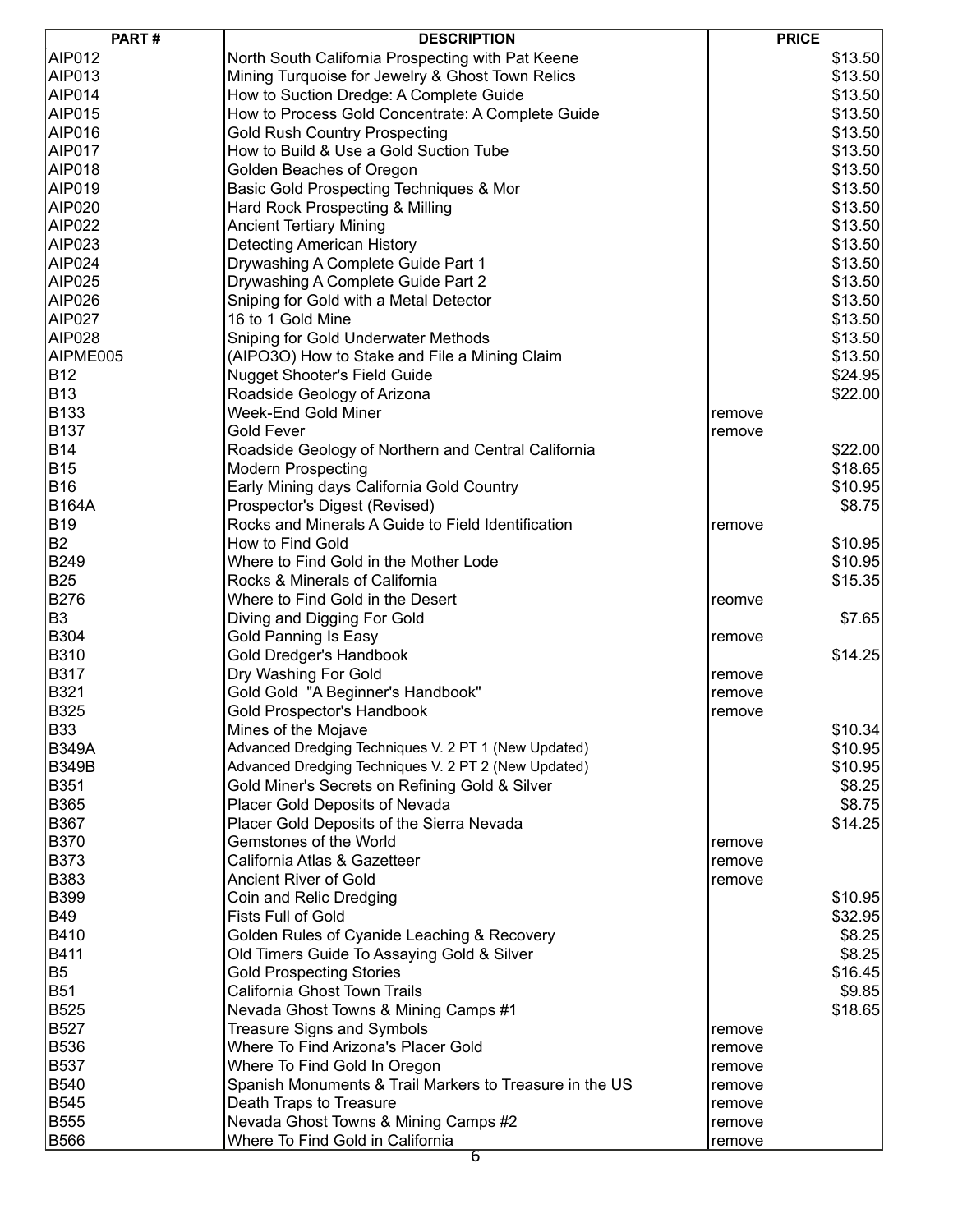| PART#             | <b>DESCRIPTION</b>                                     | <b>PRICE</b>      |
|-------------------|--------------------------------------------------------|-------------------|
| B567              | Unfound Treasures of Mexico                            | remove            |
| B570              | Advanced Prospecting & Detecting for Hardrock Gold     | remove            |
| B574              | <b>Advanced Nugget Shooting</b>                        | \$9.95            |
| B581              | Finding Gold Nuggets #2 (Jimmy Sierra)                 | remove            |
| B582              | Where to Find Yankee Placer Gold                       | \$24.95           |
| B583              | Successful Nugget-Teering in Nevada                    | \$24.95           |
| B584              | Where To Find Gold in Northern California              | \$11.95           |
| <b>B584A</b>      | Successful Drywashing                                  | remove            |
| B595              | <b>Underwater Sniping for Gold</b>                     | \$15.35           |
| B597              | No longer availble                                     |                   |
| B599              | Rocks, Crystals & Minerals                             | rremove           |
| B587              | No longer availble                                     | \$0.00            |
| B588              | <b>Gold Rush Young Prospectors</b>                     | \$16.50           |
| B594              | Knights of The Golden Circle                           | remove            |
| B600              | Successful Nugget Hunting                              | \$18.50           |
| B601              | Detecting for Gold                                     | \$32.95           |
| B7                | Gold Is Where You Find It                              | \$15.95           |
| B8                | Gold - ABC'S of Panning                                | \$10.95           |
| B84               | Mines of The San Gabriel's                             | \$10.95           |
| <b>B95A</b>       | Rocks and Minerals "Revised and Updated"               |                   |
| B10               |                                                        | remove<br>\$19.94 |
|                   | Treasure Knight of the Golden Circle                   |                   |
| BCS <sub>2</sub>  | Blue Classifier Sieve (2 Mesh) (While supplies last)   | \$17.50           |
| BCS4              | No longer availble                                     |                   |
| BCS8              | No longer availble                                     |                   |
| BCS12             | Blue Classifier Sieve (12 Mesh) (While supplies last)  | \$17.50           |
| BCS <sub>20</sub> | Blue Classifier Sieve (20 Mesh) (While supplies last)  | \$17.50           |
| BCS30             | Blue Classifier Sieve (30 Mesh) (While supplies last)  | \$17.50           |
| BCS50             | Blue Classifier Sieve (50 Mesh) (While supplies last)  | \$17.50           |
| <b>BCS100</b>     | Blue Classifier Sieve (100 Mesh) (While supplies last) | \$17.50           |
| BELTA24           | 4 to 6 hp KAC (4L260)                                  | \$19.95           |
| BELTA27           | 4 to 6 hp T80 (4L290)                                  | \$19.95           |
| BELTA29           | 2.5 hp T80 (4L310)                                     | \$19.95           |
| BELTA30           | 2.5 hp KAC (4L320)                                     | \$19.95           |
| BELTA32           | 8 to 9 hp T80 (4L340)                                  | \$19.95           |
| BELTA33           | 4 to 6.5 hp 263 (4L350                                 | \$19.95           |
| BELTA38           | 23 hp-263 (4L400)                                      | \$19.95           |
| BELTA41           | 10 hp Diesel 263 (4L390)                               | \$19.95           |
| BG11              | Belt Guard 11-23 hp w/263 Air Compressor               | \$65.00           |
| BG3               | Belt Guard for 3hp Air Compressor                      | \$59.95           |
| BG5               | Belt Guard for 5hp w/T80 Assembly                      | \$39.95           |
| BP5               | No longer availble                                     |                   |
| <b>BRRM</b>       | Black Ribbed Rubber Matting 12" x 36"                  | \$27.50           |
| BS1               | <b>Belt Holder for Rock Picks</b>                      | \$16.49]          |
| <b>BT38</b>       | Hard Sole Boots Size 8                                 | \$54.95           |
| <b>BT39</b>       | Hard Sole Boots Size 9                                 | \$54.95           |
| <b>BT310</b>      | Hard Sole Boots Size 10                                | \$54.95           |
| <b>BT311</b>      | Hard Sole Boots Size 11                                | \$54.95           |
| BT312             | Hard Sole Boots Size 12                                | \$54.95           |
| <b>BT313</b>      | Hard Sole Boots Size 13                                | \$54.95           |
| C1                | Suit Patching Glue                                     | \$15.95           |
| C <sub>2</sub>    | <b>Aquaseal Glue</b>                                   | \$9.95            |
| CD                | Coin Digger                                            | \$21.95]          |
| CDAF1             | Class "D" Air Filter 5 Microns for T80 Air Compressor  | \$59.95           |
| CDAF2             | Class "D" Air Filter 5 Microns for 263 Air Compressor  | \$109.95          |
| COM100R           | <b>Communication Rope 100'</b>                         | \$675.00          |
| COM100B           | Communication Rope 100 Feet /MK2 Banana Plug           | \$675.00          |
| <b>COMEM</b>      | Communication Ear & Microphone Assy /FM5R OTS          | \$629.00          |
| COMMK7            | Communication Box MK7 Portable Battery for 2 Divers    | \$1,499.00        |
| COMMK2            | Communication Box Aquacom MK2-DCI Banana Plug          | \$1,939.00        |
|                   |                                                        |                   |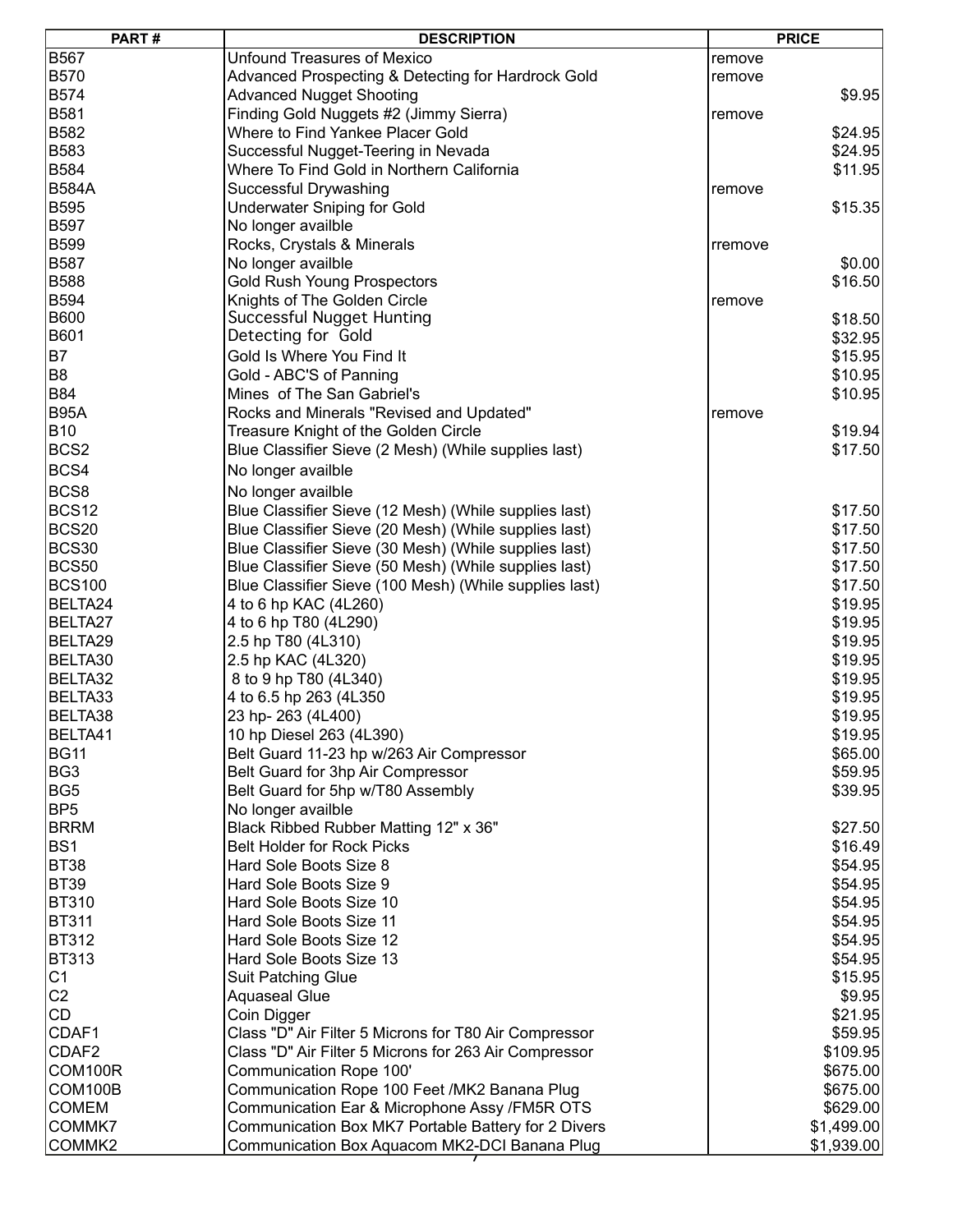| <b>CPGM</b><br>Collector Pin (Gold Miner)<br>\$7.95<br> CPK<br>Collector Pin "Keene Logo"<br>\$7.95<br><b>CPPS</b><br>\$7.95<br>Collector Pin ( Pick & Shovel )<br>CS2<br>\$24.95<br>Classifier Sieve (2 Mesh)<br> CS4<br>\$24.95<br>Classifier Sieve (4 Mesh)<br>CS8<br>\$24.95<br>Classifier Sieve (8 Mesh)<br> CS12<br>\$24.95<br>Classifier Sieve (12 Mesh)<br> CS20<br>\$24.95<br>Classifier Sieve (20 Mesh)<br> CS30<br>\$24.95<br>Classifier Sieve (30 Mesh)<br> CS50<br>\$24.95<br>Classifier Sieve (50 Mesh)<br>CS100<br>Classifier Sieve (100 Mesh)<br>DH1L<br>Dive Hood large<br>DH1M<br>Dive Hood Medium<br>\$64.95<br>DH1S<br>Dive Hood Small<br>\$64.95<br>DH1XL<br>Dive Hood Extra Large<br>\$64.95<br>DH2L<br>\$89.95<br>Dive Hood Aqualock Large 7mm<br>DH2M<br>\$89.95<br>Dive Hood Aqualock Medium 7mm<br>DH2XL<br>\$89.95<br>Dive Hood Aqualock X-Large 7mm<br>DH2XXL<br>\$89.95<br>Dive Hood Aqualock XX-Large 7mm<br>DIG<br><b>U-DIG-IT Hand Trowel</b><br>\$24.95<br><b>DP16</b><br>\$64.95<br>Detecting Pick 16" Handle<br><b>DP32</b><br>\$94.95<br>Detecting Pick 32" Handle<br>DS1<br>Diamond Scale<br>\$69.95<br>DT3<br>Pocket Diamond Tester (Presidium)<br>DV3L<br>Dive Suit large<br>\$324.95<br>DV3M<br>Dive Suit Medium<br>\$324.95<br>DV3S<br>Dive Suit Small<br>\$324.95<br>DV3XL<br>\$324.95<br>Dive Suit Extra Large<br>DV3XXL<br>\$324.95<br>Dive Suit Extra Extra Large<br>DV4L<br>Dive Suit Commercial Warm Titanium large<br>\$469.95<br>Dive Suit Commercial Warm Titanium Medium<br>DV4M<br>\$469.95<br>DV4XL<br>Dive Suit Commercial Warm Titanium X/Large<br>\$469.95<br>DV4XXL<br>Dive Suit Commercial Warm Titanium XX/Large<br>\$469.95<br>DV4XXXL<br>Dive Suit Commercial Warm Titanium XXX/Large<br>\$469.95<br>DVD <sub>2</sub><br>\$49.95<br>Successful Gold Dredging Made Easy<br>DVD3<br>\$34.95<br>Prospecting For Gold (Roy Roush)<br>DVD4<br>\$54.95<br>Modern Gold Mining Techniques<br> DVHSL<br>Hot Skins Undergarment Large<br>DVHSM<br>Hot Skins Undergarment Medium<br> DVHSXL<br>Hot Skins Undergarment Extra Large<br>\$54.95<br><b>DVHSXXL</b><br>Hot Skins Undergarment Extra Extra Large<br>DW12C<br>12 Volt Conversion for DW2 new and improved<br>\$465.00<br>DW <sub>2</sub><br>\$859.00<br>Mini Drywasher "Hand Crank Only"<br><b>DW212V</b><br>\$1,299.00<br>Mini Drywasher Combo 12V Improved<br><b>DWCK</b><br>DW1 "Cloth Only"<br>\$19.95<br>\$219.95<br>DWM <br>12 Volt Motor New and Improved<br>DW212SC<br>DW Pulse Modulation Control<br>\$84.95<br>E30<br>\$45.72]<br>Leather Handle Rock Pick<br>E314P<br>\$44.84]<br>Estwing 14 oz. Rock Pick<br>\$42.54]<br>E32<br>Estwing Crack Hammer 2lbs.<br>E322P<br>\$40.85<br>Estwing 22oz. Rock Pick<br>E323LP<br>\$45.32]<br><b>Estwing Long Handle Rock Pick</b><br>E33 <br>Estwing Crack Hammer 3 lbs.<br>E34<br>Estwing Crack Hammer 4 lbs.<br>Adhesive Sealant (Squeeze Tube)<br> EHP<br><b>Estwing Geo Pick</b> | PART# | <b>DESCRIPTION</b>              | <b>PRICE</b> |
|---------------------------------------------------------------------------------------------------------------------------------------------------------------------------------------------------------------------------------------------------------------------------------------------------------------------------------------------------------------------------------------------------------------------------------------------------------------------------------------------------------------------------------------------------------------------------------------------------------------------------------------------------------------------------------------------------------------------------------------------------------------------------------------------------------------------------------------------------------------------------------------------------------------------------------------------------------------------------------------------------------------------------------------------------------------------------------------------------------------------------------------------------------------------------------------------------------------------------------------------------------------------------------------------------------------------------------------------------------------------------------------------------------------------------------------------------------------------------------------------------------------------------------------------------------------------------------------------------------------------------------------------------------------------------------------------------------------------------------------------------------------------------------------------------------------------------------------------------------------------------------------------------------------------------------------------------------------------------------------------------------------------------------------------------------------------------------------------------------------------------------------------------------------------------------------------------------------------------------------------------------------------------------------------------------------------------------------------------------------------------------------------------------------------------------------------------------------------------------------------------------------------------------------------------------------------------------------------------------------------------------------------------------------------------------------------------------------------------------------------------------------------------------------------------------------------------------------------------------------------------------------------------------------------------------------------------|-------|---------------------------------|--------------|
|                                                                                                                                                                                                                                                                                                                                                                                                                                                                                                                                                                                                                                                                                                                                                                                                                                                                                                                                                                                                                                                                                                                                                                                                                                                                                                                                                                                                                                                                                                                                                                                                                                                                                                                                                                                                                                                                                                                                                                                                                                                                                                                                                                                                                                                                                                                                                                                                                                                                                                                                                                                                                                                                                                                                                                                                                                                                                                                                                   |       |                                 |              |
|                                                                                                                                                                                                                                                                                                                                                                                                                                                                                                                                                                                                                                                                                                                                                                                                                                                                                                                                                                                                                                                                                                                                                                                                                                                                                                                                                                                                                                                                                                                                                                                                                                                                                                                                                                                                                                                                                                                                                                                                                                                                                                                                                                                                                                                                                                                                                                                                                                                                                                                                                                                                                                                                                                                                                                                                                                                                                                                                                   |       |                                 |              |
|                                                                                                                                                                                                                                                                                                                                                                                                                                                                                                                                                                                                                                                                                                                                                                                                                                                                                                                                                                                                                                                                                                                                                                                                                                                                                                                                                                                                                                                                                                                                                                                                                                                                                                                                                                                                                                                                                                                                                                                                                                                                                                                                                                                                                                                                                                                                                                                                                                                                                                                                                                                                                                                                                                                                                                                                                                                                                                                                                   |       |                                 |              |
|                                                                                                                                                                                                                                                                                                                                                                                                                                                                                                                                                                                                                                                                                                                                                                                                                                                                                                                                                                                                                                                                                                                                                                                                                                                                                                                                                                                                                                                                                                                                                                                                                                                                                                                                                                                                                                                                                                                                                                                                                                                                                                                                                                                                                                                                                                                                                                                                                                                                                                                                                                                                                                                                                                                                                                                                                                                                                                                                                   |       |                                 |              |
|                                                                                                                                                                                                                                                                                                                                                                                                                                                                                                                                                                                                                                                                                                                                                                                                                                                                                                                                                                                                                                                                                                                                                                                                                                                                                                                                                                                                                                                                                                                                                                                                                                                                                                                                                                                                                                                                                                                                                                                                                                                                                                                                                                                                                                                                                                                                                                                                                                                                                                                                                                                                                                                                                                                                                                                                                                                                                                                                                   |       |                                 |              |
|                                                                                                                                                                                                                                                                                                                                                                                                                                                                                                                                                                                                                                                                                                                                                                                                                                                                                                                                                                                                                                                                                                                                                                                                                                                                                                                                                                                                                                                                                                                                                                                                                                                                                                                                                                                                                                                                                                                                                                                                                                                                                                                                                                                                                                                                                                                                                                                                                                                                                                                                                                                                                                                                                                                                                                                                                                                                                                                                                   |       |                                 |              |
|                                                                                                                                                                                                                                                                                                                                                                                                                                                                                                                                                                                                                                                                                                                                                                                                                                                                                                                                                                                                                                                                                                                                                                                                                                                                                                                                                                                                                                                                                                                                                                                                                                                                                                                                                                                                                                                                                                                                                                                                                                                                                                                                                                                                                                                                                                                                                                                                                                                                                                                                                                                                                                                                                                                                                                                                                                                                                                                                                   |       |                                 |              |
|                                                                                                                                                                                                                                                                                                                                                                                                                                                                                                                                                                                                                                                                                                                                                                                                                                                                                                                                                                                                                                                                                                                                                                                                                                                                                                                                                                                                                                                                                                                                                                                                                                                                                                                                                                                                                                                                                                                                                                                                                                                                                                                                                                                                                                                                                                                                                                                                                                                                                                                                                                                                                                                                                                                                                                                                                                                                                                                                                   |       |                                 |              |
|                                                                                                                                                                                                                                                                                                                                                                                                                                                                                                                                                                                                                                                                                                                                                                                                                                                                                                                                                                                                                                                                                                                                                                                                                                                                                                                                                                                                                                                                                                                                                                                                                                                                                                                                                                                                                                                                                                                                                                                                                                                                                                                                                                                                                                                                                                                                                                                                                                                                                                                                                                                                                                                                                                                                                                                                                                                                                                                                                   |       |                                 |              |
|                                                                                                                                                                                                                                                                                                                                                                                                                                                                                                                                                                                                                                                                                                                                                                                                                                                                                                                                                                                                                                                                                                                                                                                                                                                                                                                                                                                                                                                                                                                                                                                                                                                                                                                                                                                                                                                                                                                                                                                                                                                                                                                                                                                                                                                                                                                                                                                                                                                                                                                                                                                                                                                                                                                                                                                                                                                                                                                                                   |       |                                 |              |
|                                                                                                                                                                                                                                                                                                                                                                                                                                                                                                                                                                                                                                                                                                                                                                                                                                                                                                                                                                                                                                                                                                                                                                                                                                                                                                                                                                                                                                                                                                                                                                                                                                                                                                                                                                                                                                                                                                                                                                                                                                                                                                                                                                                                                                                                                                                                                                                                                                                                                                                                                                                                                                                                                                                                                                                                                                                                                                                                                   |       |                                 |              |
|                                                                                                                                                                                                                                                                                                                                                                                                                                                                                                                                                                                                                                                                                                                                                                                                                                                                                                                                                                                                                                                                                                                                                                                                                                                                                                                                                                                                                                                                                                                                                                                                                                                                                                                                                                                                                                                                                                                                                                                                                                                                                                                                                                                                                                                                                                                                                                                                                                                                                                                                                                                                                                                                                                                                                                                                                                                                                                                                                   |       |                                 | \$24.95      |
|                                                                                                                                                                                                                                                                                                                                                                                                                                                                                                                                                                                                                                                                                                                                                                                                                                                                                                                                                                                                                                                                                                                                                                                                                                                                                                                                                                                                                                                                                                                                                                                                                                                                                                                                                                                                                                                                                                                                                                                                                                                                                                                                                                                                                                                                                                                                                                                                                                                                                                                                                                                                                                                                                                                                                                                                                                                                                                                                                   |       |                                 | \$64.95      |
|                                                                                                                                                                                                                                                                                                                                                                                                                                                                                                                                                                                                                                                                                                                                                                                                                                                                                                                                                                                                                                                                                                                                                                                                                                                                                                                                                                                                                                                                                                                                                                                                                                                                                                                                                                                                                                                                                                                                                                                                                                                                                                                                                                                                                                                                                                                                                                                                                                                                                                                                                                                                                                                                                                                                                                                                                                                                                                                                                   |       |                                 |              |
|                                                                                                                                                                                                                                                                                                                                                                                                                                                                                                                                                                                                                                                                                                                                                                                                                                                                                                                                                                                                                                                                                                                                                                                                                                                                                                                                                                                                                                                                                                                                                                                                                                                                                                                                                                                                                                                                                                                                                                                                                                                                                                                                                                                                                                                                                                                                                                                                                                                                                                                                                                                                                                                                                                                                                                                                                                                                                                                                                   |       |                                 |              |
| E6000                                                                                                                                                                                                                                                                                                                                                                                                                                                                                                                                                                                                                                                                                                                                                                                                                                                                                                                                                                                                                                                                                                                                                                                                                                                                                                                                                                                                                                                                                                                                                                                                                                                                                                                                                                                                                                                                                                                                                                                                                                                                                                                                                                                                                                                                                                                                                                                                                                                                                                                                                                                                                                                                                                                                                                                                                                                                                                                                             |       |                                 |              |
|                                                                                                                                                                                                                                                                                                                                                                                                                                                                                                                                                                                                                                                                                                                                                                                                                                                                                                                                                                                                                                                                                                                                                                                                                                                                                                                                                                                                                                                                                                                                                                                                                                                                                                                                                                                                                                                                                                                                                                                                                                                                                                                                                                                                                                                                                                                                                                                                                                                                                                                                                                                                                                                                                                                                                                                                                                                                                                                                                   |       |                                 |              |
|                                                                                                                                                                                                                                                                                                                                                                                                                                                                                                                                                                                                                                                                                                                                                                                                                                                                                                                                                                                                                                                                                                                                                                                                                                                                                                                                                                                                                                                                                                                                                                                                                                                                                                                                                                                                                                                                                                                                                                                                                                                                                                                                                                                                                                                                                                                                                                                                                                                                                                                                                                                                                                                                                                                                                                                                                                                                                                                                                   |       |                                 |              |
|                                                                                                                                                                                                                                                                                                                                                                                                                                                                                                                                                                                                                                                                                                                                                                                                                                                                                                                                                                                                                                                                                                                                                                                                                                                                                                                                                                                                                                                                                                                                                                                                                                                                                                                                                                                                                                                                                                                                                                                                                                                                                                                                                                                                                                                                                                                                                                                                                                                                                                                                                                                                                                                                                                                                                                                                                                                                                                                                                   |       |                                 |              |
|                                                                                                                                                                                                                                                                                                                                                                                                                                                                                                                                                                                                                                                                                                                                                                                                                                                                                                                                                                                                                                                                                                                                                                                                                                                                                                                                                                                                                                                                                                                                                                                                                                                                                                                                                                                                                                                                                                                                                                                                                                                                                                                                                                                                                                                                                                                                                                                                                                                                                                                                                                                                                                                                                                                                                                                                                                                                                                                                                   |       |                                 |              |
|                                                                                                                                                                                                                                                                                                                                                                                                                                                                                                                                                                                                                                                                                                                                                                                                                                                                                                                                                                                                                                                                                                                                                                                                                                                                                                                                                                                                                                                                                                                                                                                                                                                                                                                                                                                                                                                                                                                                                                                                                                                                                                                                                                                                                                                                                                                                                                                                                                                                                                                                                                                                                                                                                                                                                                                                                                                                                                                                                   |       |                                 |              |
|                                                                                                                                                                                                                                                                                                                                                                                                                                                                                                                                                                                                                                                                                                                                                                                                                                                                                                                                                                                                                                                                                                                                                                                                                                                                                                                                                                                                                                                                                                                                                                                                                                                                                                                                                                                                                                                                                                                                                                                                                                                                                                                                                                                                                                                                                                                                                                                                                                                                                                                                                                                                                                                                                                                                                                                                                                                                                                                                                   |       |                                 |              |
|                                                                                                                                                                                                                                                                                                                                                                                                                                                                                                                                                                                                                                                                                                                                                                                                                                                                                                                                                                                                                                                                                                                                                                                                                                                                                                                                                                                                                                                                                                                                                                                                                                                                                                                                                                                                                                                                                                                                                                                                                                                                                                                                                                                                                                                                                                                                                                                                                                                                                                                                                                                                                                                                                                                                                                                                                                                                                                                                                   |       |                                 |              |
|                                                                                                                                                                                                                                                                                                                                                                                                                                                                                                                                                                                                                                                                                                                                                                                                                                                                                                                                                                                                                                                                                                                                                                                                                                                                                                                                                                                                                                                                                                                                                                                                                                                                                                                                                                                                                                                                                                                                                                                                                                                                                                                                                                                                                                                                                                                                                                                                                                                                                                                                                                                                                                                                                                                                                                                                                                                                                                                                                   |       |                                 |              |
|                                                                                                                                                                                                                                                                                                                                                                                                                                                                                                                                                                                                                                                                                                                                                                                                                                                                                                                                                                                                                                                                                                                                                                                                                                                                                                                                                                                                                                                                                                                                                                                                                                                                                                                                                                                                                                                                                                                                                                                                                                                                                                                                                                                                                                                                                                                                                                                                                                                                                                                                                                                                                                                                                                                                                                                                                                                                                                                                                   |       |                                 |              |
|                                                                                                                                                                                                                                                                                                                                                                                                                                                                                                                                                                                                                                                                                                                                                                                                                                                                                                                                                                                                                                                                                                                                                                                                                                                                                                                                                                                                                                                                                                                                                                                                                                                                                                                                                                                                                                                                                                                                                                                                                                                                                                                                                                                                                                                                                                                                                                                                                                                                                                                                                                                                                                                                                                                                                                                                                                                                                                                                                   |       |                                 | \$184.95     |
|                                                                                                                                                                                                                                                                                                                                                                                                                                                                                                                                                                                                                                                                                                                                                                                                                                                                                                                                                                                                                                                                                                                                                                                                                                                                                                                                                                                                                                                                                                                                                                                                                                                                                                                                                                                                                                                                                                                                                                                                                                                                                                                                                                                                                                                                                                                                                                                                                                                                                                                                                                                                                                                                                                                                                                                                                                                                                                                                                   |       |                                 |              |
|                                                                                                                                                                                                                                                                                                                                                                                                                                                                                                                                                                                                                                                                                                                                                                                                                                                                                                                                                                                                                                                                                                                                                                                                                                                                                                                                                                                                                                                                                                                                                                                                                                                                                                                                                                                                                                                                                                                                                                                                                                                                                                                                                                                                                                                                                                                                                                                                                                                                                                                                                                                                                                                                                                                                                                                                                                                                                                                                                   |       |                                 |              |
|                                                                                                                                                                                                                                                                                                                                                                                                                                                                                                                                                                                                                                                                                                                                                                                                                                                                                                                                                                                                                                                                                                                                                                                                                                                                                                                                                                                                                                                                                                                                                                                                                                                                                                                                                                                                                                                                                                                                                                                                                                                                                                                                                                                                                                                                                                                                                                                                                                                                                                                                                                                                                                                                                                                                                                                                                                                                                                                                                   |       |                                 |              |
|                                                                                                                                                                                                                                                                                                                                                                                                                                                                                                                                                                                                                                                                                                                                                                                                                                                                                                                                                                                                                                                                                                                                                                                                                                                                                                                                                                                                                                                                                                                                                                                                                                                                                                                                                                                                                                                                                                                                                                                                                                                                                                                                                                                                                                                                                                                                                                                                                                                                                                                                                                                                                                                                                                                                                                                                                                                                                                                                                   |       |                                 |              |
|                                                                                                                                                                                                                                                                                                                                                                                                                                                                                                                                                                                                                                                                                                                                                                                                                                                                                                                                                                                                                                                                                                                                                                                                                                                                                                                                                                                                                                                                                                                                                                                                                                                                                                                                                                                                                                                                                                                                                                                                                                                                                                                                                                                                                                                                                                                                                                                                                                                                                                                                                                                                                                                                                                                                                                                                                                                                                                                                                   |       |                                 |              |
|                                                                                                                                                                                                                                                                                                                                                                                                                                                                                                                                                                                                                                                                                                                                                                                                                                                                                                                                                                                                                                                                                                                                                                                                                                                                                                                                                                                                                                                                                                                                                                                                                                                                                                                                                                                                                                                                                                                                                                                                                                                                                                                                                                                                                                                                                                                                                                                                                                                                                                                                                                                                                                                                                                                                                                                                                                                                                                                                                   |       |                                 |              |
|                                                                                                                                                                                                                                                                                                                                                                                                                                                                                                                                                                                                                                                                                                                                                                                                                                                                                                                                                                                                                                                                                                                                                                                                                                                                                                                                                                                                                                                                                                                                                                                                                                                                                                                                                                                                                                                                                                                                                                                                                                                                                                                                                                                                                                                                                                                                                                                                                                                                                                                                                                                                                                                                                                                                                                                                                                                                                                                                                   |       |                                 |              |
|                                                                                                                                                                                                                                                                                                                                                                                                                                                                                                                                                                                                                                                                                                                                                                                                                                                                                                                                                                                                                                                                                                                                                                                                                                                                                                                                                                                                                                                                                                                                                                                                                                                                                                                                                                                                                                                                                                                                                                                                                                                                                                                                                                                                                                                                                                                                                                                                                                                                                                                                                                                                                                                                                                                                                                                                                                                                                                                                                   |       |                                 |              |
|                                                                                                                                                                                                                                                                                                                                                                                                                                                                                                                                                                                                                                                                                                                                                                                                                                                                                                                                                                                                                                                                                                                                                                                                                                                                                                                                                                                                                                                                                                                                                                                                                                                                                                                                                                                                                                                                                                                                                                                                                                                                                                                                                                                                                                                                                                                                                                                                                                                                                                                                                                                                                                                                                                                                                                                                                                                                                                                                                   |       |                                 |              |
|                                                                                                                                                                                                                                                                                                                                                                                                                                                                                                                                                                                                                                                                                                                                                                                                                                                                                                                                                                                                                                                                                                                                                                                                                                                                                                                                                                                                                                                                                                                                                                                                                                                                                                                                                                                                                                                                                                                                                                                                                                                                                                                                                                                                                                                                                                                                                                                                                                                                                                                                                                                                                                                                                                                                                                                                                                                                                                                                                   |       |                                 |              |
|                                                                                                                                                                                                                                                                                                                                                                                                                                                                                                                                                                                                                                                                                                                                                                                                                                                                                                                                                                                                                                                                                                                                                                                                                                                                                                                                                                                                                                                                                                                                                                                                                                                                                                                                                                                                                                                                                                                                                                                                                                                                                                                                                                                                                                                                                                                                                                                                                                                                                                                                                                                                                                                                                                                                                                                                                                                                                                                                                   |       |                                 |              |
|                                                                                                                                                                                                                                                                                                                                                                                                                                                                                                                                                                                                                                                                                                                                                                                                                                                                                                                                                                                                                                                                                                                                                                                                                                                                                                                                                                                                                                                                                                                                                                                                                                                                                                                                                                                                                                                                                                                                                                                                                                                                                                                                                                                                                                                                                                                                                                                                                                                                                                                                                                                                                                                                                                                                                                                                                                                                                                                                                   |       |                                 |              |
|                                                                                                                                                                                                                                                                                                                                                                                                                                                                                                                                                                                                                                                                                                                                                                                                                                                                                                                                                                                                                                                                                                                                                                                                                                                                                                                                                                                                                                                                                                                                                                                                                                                                                                                                                                                                                                                                                                                                                                                                                                                                                                                                                                                                                                                                                                                                                                                                                                                                                                                                                                                                                                                                                                                                                                                                                                                                                                                                                   |       |                                 |              |
|                                                                                                                                                                                                                                                                                                                                                                                                                                                                                                                                                                                                                                                                                                                                                                                                                                                                                                                                                                                                                                                                                                                                                                                                                                                                                                                                                                                                                                                                                                                                                                                                                                                                                                                                                                                                                                                                                                                                                                                                                                                                                                                                                                                                                                                                                                                                                                                                                                                                                                                                                                                                                                                                                                                                                                                                                                                                                                                                                   |       |                                 |              |
|                                                                                                                                                                                                                                                                                                                                                                                                                                                                                                                                                                                                                                                                                                                                                                                                                                                                                                                                                                                                                                                                                                                                                                                                                                                                                                                                                                                                                                                                                                                                                                                                                                                                                                                                                                                                                                                                                                                                                                                                                                                                                                                                                                                                                                                                                                                                                                                                                                                                                                                                                                                                                                                                                                                                                                                                                                                                                                                                                   |       |                                 | \$54.95      |
|                                                                                                                                                                                                                                                                                                                                                                                                                                                                                                                                                                                                                                                                                                                                                                                                                                                                                                                                                                                                                                                                                                                                                                                                                                                                                                                                                                                                                                                                                                                                                                                                                                                                                                                                                                                                                                                                                                                                                                                                                                                                                                                                                                                                                                                                                                                                                                                                                                                                                                                                                                                                                                                                                                                                                                                                                                                                                                                                                   |       |                                 | \$54.95      |
|                                                                                                                                                                                                                                                                                                                                                                                                                                                                                                                                                                                                                                                                                                                                                                                                                                                                                                                                                                                                                                                                                                                                                                                                                                                                                                                                                                                                                                                                                                                                                                                                                                                                                                                                                                                                                                                                                                                                                                                                                                                                                                                                                                                                                                                                                                                                                                                                                                                                                                                                                                                                                                                                                                                                                                                                                                                                                                                                                   |       |                                 | \$54.95      |
|                                                                                                                                                                                                                                                                                                                                                                                                                                                                                                                                                                                                                                                                                                                                                                                                                                                                                                                                                                                                                                                                                                                                                                                                                                                                                                                                                                                                                                                                                                                                                                                                                                                                                                                                                                                                                                                                                                                                                                                                                                                                                                                                                                                                                                                                                                                                                                                                                                                                                                                                                                                                                                                                                                                                                                                                                                                                                                                                                   |       |                                 |              |
|                                                                                                                                                                                                                                                                                                                                                                                                                                                                                                                                                                                                                                                                                                                                                                                                                                                                                                                                                                                                                                                                                                                                                                                                                                                                                                                                                                                                                                                                                                                                                                                                                                                                                                                                                                                                                                                                                                                                                                                                                                                                                                                                                                                                                                                                                                                                                                                                                                                                                                                                                                                                                                                                                                                                                                                                                                                                                                                                                   |       |                                 |              |
|                                                                                                                                                                                                                                                                                                                                                                                                                                                                                                                                                                                                                                                                                                                                                                                                                                                                                                                                                                                                                                                                                                                                                                                                                                                                                                                                                                                                                                                                                                                                                                                                                                                                                                                                                                                                                                                                                                                                                                                                                                                                                                                                                                                                                                                                                                                                                                                                                                                                                                                                                                                                                                                                                                                                                                                                                                                                                                                                                   |       |                                 |              |
|                                                                                                                                                                                                                                                                                                                                                                                                                                                                                                                                                                                                                                                                                                                                                                                                                                                                                                                                                                                                                                                                                                                                                                                                                                                                                                                                                                                                                                                                                                                                                                                                                                                                                                                                                                                                                                                                                                                                                                                                                                                                                                                                                                                                                                                                                                                                                                                                                                                                                                                                                                                                                                                                                                                                                                                                                                                                                                                                                   |       |                                 |              |
|                                                                                                                                                                                                                                                                                                                                                                                                                                                                                                                                                                                                                                                                                                                                                                                                                                                                                                                                                                                                                                                                                                                                                                                                                                                                                                                                                                                                                                                                                                                                                                                                                                                                                                                                                                                                                                                                                                                                                                                                                                                                                                                                                                                                                                                                                                                                                                                                                                                                                                                                                                                                                                                                                                                                                                                                                                                                                                                                                   |       |                                 |              |
|                                                                                                                                                                                                                                                                                                                                                                                                                                                                                                                                                                                                                                                                                                                                                                                                                                                                                                                                                                                                                                                                                                                                                                                                                                                                                                                                                                                                                                                                                                                                                                                                                                                                                                                                                                                                                                                                                                                                                                                                                                                                                                                                                                                                                                                                                                                                                                                                                                                                                                                                                                                                                                                                                                                                                                                                                                                                                                                                                   |       |                                 |              |
|                                                                                                                                                                                                                                                                                                                                                                                                                                                                                                                                                                                                                                                                                                                                                                                                                                                                                                                                                                                                                                                                                                                                                                                                                                                                                                                                                                                                                                                                                                                                                                                                                                                                                                                                                                                                                                                                                                                                                                                                                                                                                                                                                                                                                                                                                                                                                                                                                                                                                                                                                                                                                                                                                                                                                                                                                                                                                                                                                   |       |                                 |              |
|                                                                                                                                                                                                                                                                                                                                                                                                                                                                                                                                                                                                                                                                                                                                                                                                                                                                                                                                                                                                                                                                                                                                                                                                                                                                                                                                                                                                                                                                                                                                                                                                                                                                                                                                                                                                                                                                                                                                                                                                                                                                                                                                                                                                                                                                                                                                                                                                                                                                                                                                                                                                                                                                                                                                                                                                                                                                                                                                                   |       |                                 |              |
|                                                                                                                                                                                                                                                                                                                                                                                                                                                                                                                                                                                                                                                                                                                                                                                                                                                                                                                                                                                                                                                                                                                                                                                                                                                                                                                                                                                                                                                                                                                                                                                                                                                                                                                                                                                                                                                                                                                                                                                                                                                                                                                                                                                                                                                                                                                                                                                                                                                                                                                                                                                                                                                                                                                                                                                                                                                                                                                                                   |       |                                 |              |
|                                                                                                                                                                                                                                                                                                                                                                                                                                                                                                                                                                                                                                                                                                                                                                                                                                                                                                                                                                                                                                                                                                                                                                                                                                                                                                                                                                                                                                                                                                                                                                                                                                                                                                                                                                                                                                                                                                                                                                                                                                                                                                                                                                                                                                                                                                                                                                                                                                                                                                                                                                                                                                                                                                                                                                                                                                                                                                                                                   |       |                                 |              |
|                                                                                                                                                                                                                                                                                                                                                                                                                                                                                                                                                                                                                                                                                                                                                                                                                                                                                                                                                                                                                                                                                                                                                                                                                                                                                                                                                                                                                                                                                                                                                                                                                                                                                                                                                                                                                                                                                                                                                                                                                                                                                                                                                                                                                                                                                                                                                                                                                                                                                                                                                                                                                                                                                                                                                                                                                                                                                                                                                   |       |                                 |              |
|                                                                                                                                                                                                                                                                                                                                                                                                                                                                                                                                                                                                                                                                                                                                                                                                                                                                                                                                                                                                                                                                                                                                                                                                                                                                                                                                                                                                                                                                                                                                                                                                                                                                                                                                                                                                                                                                                                                                                                                                                                                                                                                                                                                                                                                                                                                                                                                                                                                                                                                                                                                                                                                                                                                                                                                                                                                                                                                                                   |       |                                 |              |
|                                                                                                                                                                                                                                                                                                                                                                                                                                                                                                                                                                                                                                                                                                                                                                                                                                                                                                                                                                                                                                                                                                                                                                                                                                                                                                                                                                                                                                                                                                                                                                                                                                                                                                                                                                                                                                                                                                                                                                                                                                                                                                                                                                                                                                                                                                                                                                                                                                                                                                                                                                                                                                                                                                                                                                                                                                                                                                                                                   |       |                                 |              |
|                                                                                                                                                                                                                                                                                                                                                                                                                                                                                                                                                                                                                                                                                                                                                                                                                                                                                                                                                                                                                                                                                                                                                                                                                                                                                                                                                                                                                                                                                                                                                                                                                                                                                                                                                                                                                                                                                                                                                                                                                                                                                                                                                                                                                                                                                                                                                                                                                                                                                                                                                                                                                                                                                                                                                                                                                                                                                                                                                   |       |                                 | \$36.26      |
|                                                                                                                                                                                                                                                                                                                                                                                                                                                                                                                                                                                                                                                                                                                                                                                                                                                                                                                                                                                                                                                                                                                                                                                                                                                                                                                                                                                                                                                                                                                                                                                                                                                                                                                                                                                                                                                                                                                                                                                                                                                                                                                                                                                                                                                                                                                                                                                                                                                                                                                                                                                                                                                                                                                                                                                                                                                                                                                                                   |       |                                 | \$40.88]     |
|                                                                                                                                                                                                                                                                                                                                                                                                                                                                                                                                                                                                                                                                                                                                                                                                                                                                                                                                                                                                                                                                                                                                                                                                                                                                                                                                                                                                                                                                                                                                                                                                                                                                                                                                                                                                                                                                                                                                                                                                                                                                                                                                                                                                                                                                                                                                                                                                                                                                                                                                                                                                                                                                                                                                                                                                                                                                                                                                                   |       |                                 | \$7.95       |
|                                                                                                                                                                                                                                                                                                                                                                                                                                                                                                                                                                                                                                                                                                                                                                                                                                                                                                                                                                                                                                                                                                                                                                                                                                                                                                                                                                                                                                                                                                                                                                                                                                                                                                                                                                                                                                                                                                                                                                                                                                                                                                                                                                                                                                                                                                                                                                                                                                                                                                                                                                                                                                                                                                                                                                                                                                                                                                                                                   |       |                                 | \$74.95      |
|                                                                                                                                                                                                                                                                                                                                                                                                                                                                                                                                                                                                                                                                                                                                                                                                                                                                                                                                                                                                                                                                                                                                                                                                                                                                                                                                                                                                                                                                                                                                                                                                                                                                                                                                                                                                                                                                                                                                                                                                                                                                                                                                                                                                                                                                                                                                                                                                                                                                                                                                                                                                                                                                                                                                                                                                                                                                                                                                                   | EL43  | Eyepiece Watchmaker's Loupe 10x | \$15.35      |
| EL8<br>10x Economy Magnifier                                                                                                                                                                                                                                                                                                                                                                                                                                                                                                                                                                                                                                                                                                                                                                                                                                                                                                                                                                                                                                                                                                                                                                                                                                                                                                                                                                                                                                                                                                                                                                                                                                                                                                                                                                                                                                                                                                                                                                                                                                                                                                                                                                                                                                                                                                                                                                                                                                                                                                                                                                                                                                                                                                                                                                                                                                                                                                                      |       |                                 | \$5.25       |
| EL9<br>10x Economy Folding Magnifier<br>\$8.50                                                                                                                                                                                                                                                                                                                                                                                                                                                                                                                                                                                                                                                                                                                                                                                                                                                                                                                                                                                                                                                                                                                                                                                                                                                                                                                                                                                                                                                                                                                                                                                                                                                                                                                                                                                                                                                                                                                                                                                                                                                                                                                                                                                                                                                                                                                                                                                                                                                                                                                                                                                                                                                                                                                                                                                                                                                                                                    |       |                                 |              |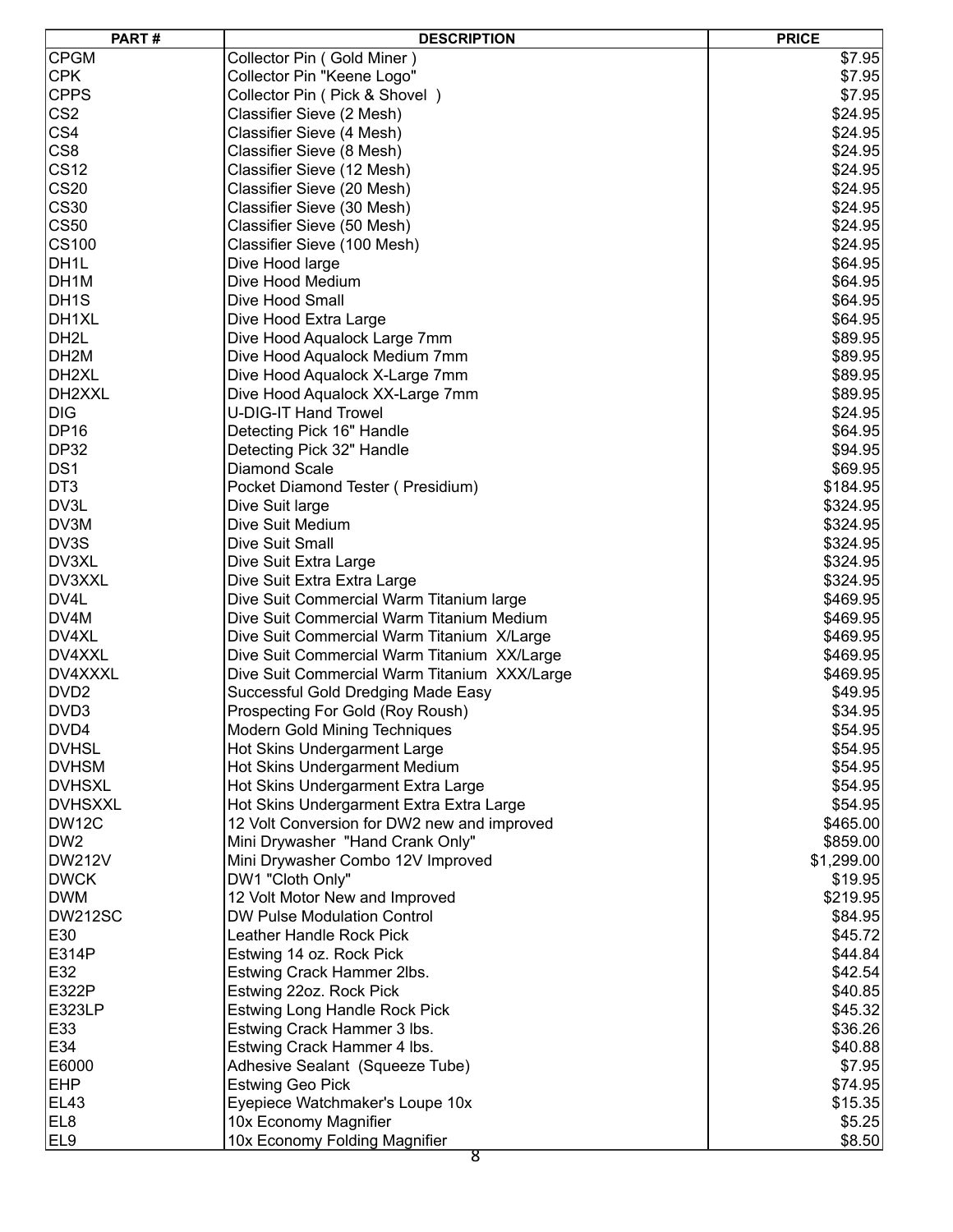| PART#             | <b>DESCRIPTION</b>                                      | <b>PRICE</b> |
|-------------------|---------------------------------------------------------|--------------|
| ELD <sub>10</sub> | Eye Loupe Doublet 10 X Large Hexagonal                  | \$21.95      |
| ELT <sub>10</sub> | Eye Loupe 10 Triplet Lens (Quality)                     | \$16.45      |
| ELT11             | Eye Loupe 10 Triplet Lens Gold finish                   | \$21.95      |
| ERC12             | 12 Inch Chisel No longer availble                       |              |
| ERC7              | Wide Splitting Chisel No longer availble                |              |
| ERC8              | Splitting Chisel No longer availble                     |              |
| ERC9              | Prying Chisel No longer availble                        |              |
| ESB1              |                                                         | \$39.95      |
|                   | Pro Bowl Scale (.1 Tenths)                              |              |
| ESR]              | Army Ranger Scale (.01 Hundreths)                       | \$29.95      |
| ESV <sub>2</sub>  | Digital Pro 1000 Scale                                  | \$29.95      |
| ESV3              | Digital Pocket Gold Scale (Prospector) (.01 Hundredths) | \$39.95      |
| ESM4              | Digital Pocket Gold Scale Magnum (.1 tenths)            | \$29.95      |
| <b>FAC</b>        | Flusher Adapter Cap                                     | \$7.95       |
| <b>FACS</b>       | Flusher Adapter Cap Seal                                | \$3.25       |
| FF65B             | Fire Fighter (Briggs & Stratton) temp not availble      |              |
| FF65H             | Fire Fighter Honda 6.5                                  | \$2,195.00   |
| <b>FFFG</b>       | Foam Fast Gun                                           | \$399.50     |
| <b>FFFGC</b>      | Foam Cartriges for Foam Fast Gun (3 each per package)   | \$74.95      |
| FL                | <b>Flusher Bushing</b>                                  | \$7.95       |
| <b>FLC</b>        | Flusher Adapter Cap                                     | \$3.25       |
| FLP               | Frame Locking Pins                                      | \$4.95       |
| FM3               | <b>Full Face Mask</b>                                   | \$164.95     |
| <b>FM3ST</b>      | <b>Full Face Mask Strap</b>                             | \$29.95      |
| FM5               | No longer availble                                      |              |
| FM5S              | Full Face Mask Spectrum (Regulator not Included)        | \$409.00]    |
| FM5ST             | Full Face Mask Strap FM5                                | \$29.95      |
| FSK263            | 263 Rebuild Kit 2 Cyl. (Gast)                           | \$205.00     |
| <b>FSKKAC</b>     | <b>KAC Field Service Kit</b>                            | \$89.95      |
| FSKT80            |                                                         |              |
|                   | T-80 Field Service Kit                                  | \$89.95      |
| FV14              | Foot Valve 1.25"                                        | \$71.50      |
| FV15              | Foot Valve 1.5"                                         | \$70.86      |
| FV20              | Foot Valve 2"                                           | \$73.15      |
| FV25              | Foot Valve 2.5"                                         | \$79.73]     |
| FV30              | Foot Valve 3"                                           | \$83.19]     |
| FV40              | Foot Valve 4"                                           | \$197.23     |
| FV50              | Foot Valve 5"                                           | \$429.95     |
| FVA14E            | 1.25" Foot Valve & 8' of Hose and Clamps                | \$119.95     |
| FVA14             | Foot Valve & Hose Assembly 1.25"                        | \$81.40      |
| FVA15             | Foot Valve & Hose Assembly 1.50"                        | \$97.90      |
| FVA15e            | Foot Valve & Hose Assembly 1.5" 8 Feet in Length        | \$118.80     |
| FVA20             | Foot Valve & Hose Assembly 2"                           | \$103.40     |
| FVA20E            | Foot Valve & Hose Assembly 2" x 8 Feet in Length        | \$132.00     |
| FVA25             | Foot Valve & Hose Assembly 2.50"                        | \$116.60     |
| FVA25E            | Foot Valve & Hose Assembly 2.50" 8 Feet in Length       | \$146.30     |
| FVA30             | Foot Valve & Hose Assembly 3"                           | \$132.00     |
| FVA30E            | Foot Valve & Hose Assembly 3" 8 Feet in Length          | \$174.90     |
| FVA40             | 4" Long Grey Foot Valve                                 | \$299.00     |
| FVA40E            | 4" Foot Valve Assembly Extended                         | \$345.00     |
| FVA50             | 5" Intake Assembly w/Filler Cap                         | \$830.00     |
| G3                | <b>Underwater Work Gloves</b>                           | \$17.95      |
| G4K3S             | Kevlar Neoprene Gloves 3mm Small                        | \$69.95      |
|                   |                                                         |              |
| G4K3M             | Kevlar Neoprene Gloves 3mm Medium                       | \$69.95      |
| G4K3L             | Kevlar Neoprene Gloves 3mm Large                        | \$69.95      |
| G4K3XL            | Kevlar Neoprene Gloves 3mm Extra Large                  | \$69.95      |
| G4K5S             | Kevlar Neoprene Gloves 5mm Thick Small                  | \$69.95      |
| G4K5L             | Kevlar Neoprene Gloves 5mm Thick Medium                 | \$69.95      |
| G4K5M             | Kevlar Neoprene Gloves 5mm Thick Large                  | \$69.95      |
| G4K5XL            | Kevlar Neoprene Gloves 5mm Thick Extra Large            | \$69.95      |
| $\overline{G6}$   | No longer availble                                      | \$0.00]      |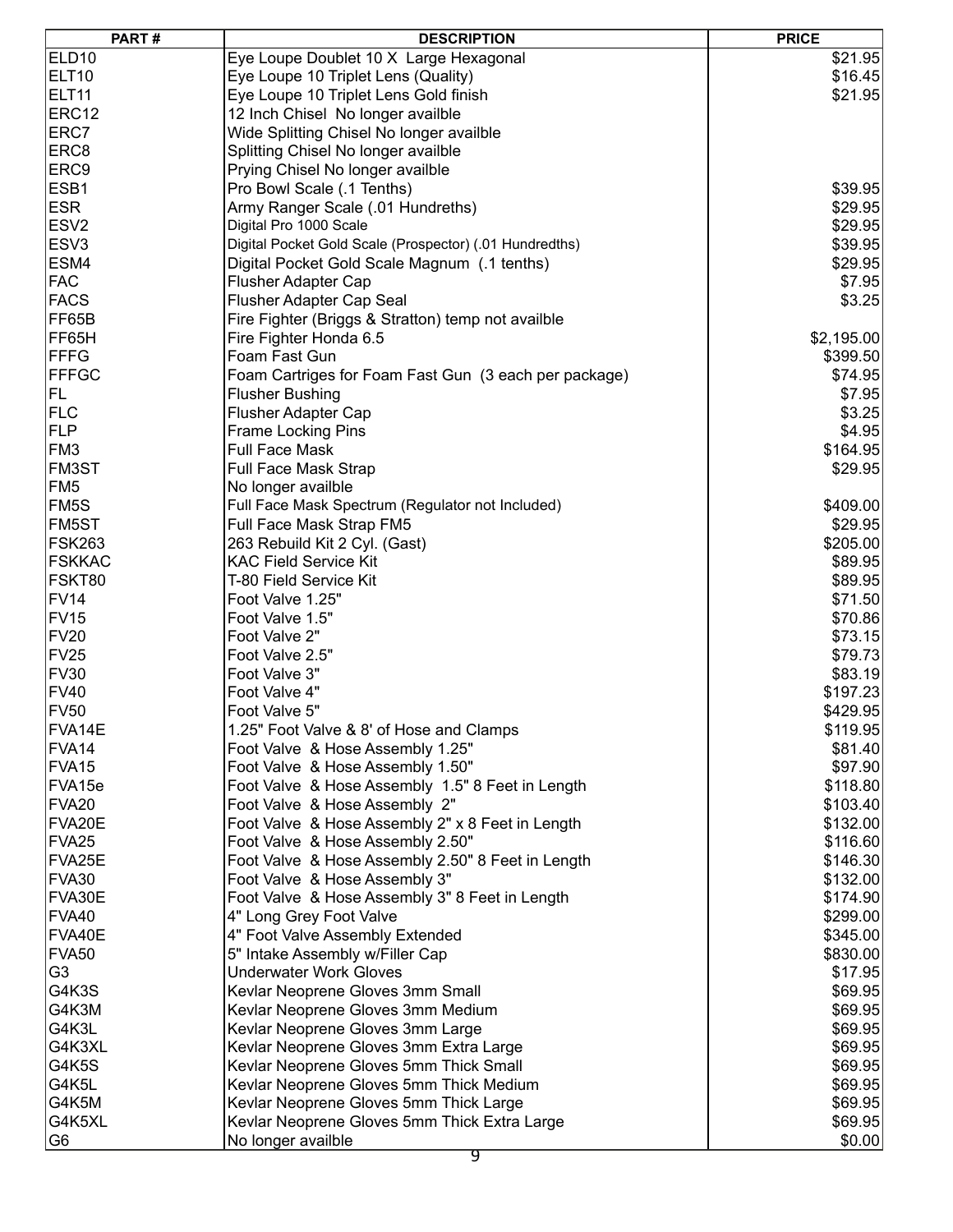| PART#             | <b>DESCRIPTION</b>                              | <b>PRICE</b> |
|-------------------|-------------------------------------------------|--------------|
| GBS1              | <b>Gold Bottle Snifter</b>                      | \$3.75       |
| <b>GBSBS</b>      | Belt Sheath for GBS1 for Gold Bottle Snifter    | \$9.95       |
| GCB               | <b>Gold Concentrator Bowl</b>                   | \$89.95      |
| <b>GCBSLC</b>     | Gold Concentrator Bowl Support Leveling Clips   | \$27.75      |
| GD1               | Gold Drop                                       | \$7.95       |
| GMCG              | Clay Gone                                       | \$9.95       |
|                   |                                                 |              |
| GP18              | Gad Pry Bar                                     | \$52.80      |
| GP <sub>2</sub>   | Gold Poke Doe Skin (2 oz. Bottle)               | \$5.95       |
| GP3               | Gold Poke Cow Skin (2 oz. Bottle)               | \$5.75       |
| GPB10             | Gold Pan Blue 3 Stage 10"                       | \$8.95       |
| GPB12             | Gold Pan Blue 3 Stage 12"                       | \$10.95      |
| GPB14             | Gold Pan Blue 3 Stage 14"                       | \$11.95      |
| GPB16             | Gold Pan Blue 3 Stage 16"                       | \$13.95      |
| GPC               | No copper pans availble                         |              |
| <b>GPCYK</b>      | Complete Cyclone Kit no longer available        |              |
| <b>GPCYPS</b>     | Cyclone Sieves, Gold Pan, Bottle & Adapter      | \$47.95      |
| <b>GPCYP</b>      | Cyclone Gold Pan, Bottle & Adapter              | \$8.95       |
| <b>GPCYS</b>      | Cyclone 3 Sieves & Sieve Base                   | \$39.95      |
| <b>GPCYCS</b>     | Cyclone Custom Sieve Screens (100,50,30,20)     | \$12.99      |
| <b>IGPE</b>       | No steal pans availble                          |              |
| GPG14             | 14" Garrett Pan (New Gold Trap Design)          | \$11.95      |
| GPP10             | Gold Black Pan Plastic 10 1/2"                  | \$7.95       |
| GPP14             | Gold Black Pan Plastic 14"                      | \$9.95       |
| GPP17             | Gold Black Pan Plastic 17"                      | \$10.95      |
| <b>GPS</b>        |                                                 |              |
|                   | No more steal pans                              |              |
| GS505             | <b>Professional Balance Gold Scale</b>          | \$95.65      |
| GW25              | Spiral Concentrator no longer available         |              |
| GWF               | <b>Spiral Concentrator Feeder</b>               | \$44.95      |
| H1                | <b>Regulator Harness</b>                        | \$45.95      |
| HA2               | Hose Adapter for P-100 2"                       | \$25.95      |
| <b>HA25</b>       | Hose Adapter for P-100 2.5"                     | \$27.95      |
| HAS               | Hydro Air System 12 Volt Compressor             | \$1,699.00   |
| <b>HASCOVER</b>   | HAS Inner Tube Cover Only                       |              |
| HBCDB2            | 2" Dredge Bracket                               | \$39.95      |
| HBCDB25           | 2.5" Dredge Bracket                             | \$42.95      |
| HBCDK2            | 2" High Banker Dredge Kit Hose Suction Nozzle   | \$310.00     |
| HBCDK25           | 2.5" High Banker Dredge Kit Hose Suction Nozzle | \$339.95     |
| HBCK <sub>2</sub> | Combo Power Sluice Dredge Kit 2"                | \$2,349.00   |
| HBCK25            | Combo Power Sluice Dredge Kit 2.5"              | \$2,365.00   |
| HBCK52            | Power Sluice Package.                           | \$1,849.00   |
| HBCKE             | Pump Kit - P90GH Engine w/FVA15 & NH125 x 25'   | \$1,125.00   |
| HBCKF             | Mini Frame & Leg Assembly                       | \$105.00     |
| HBCKF2            | 2" Jet Flare Dredge, Sluice Legs & Pump, etc.   | \$2,150.00   |
| HBCKF25           |                                                 |              |
|                   | 2.5" Jet Flare Dredge, Sluice Legs & Pump etc.  | \$2,199.00   |
| HBCKH             | Mini Hibanker Hopper Assembly                   | \$374.95     |
| HBCS              | Mini Hibanker Classify Screen                   | \$45.00]     |
| HC1               | Flex Hose Connector Male x Female 30"           | \$23.95      |
| HC1ST             | Flex Steam Hose Connector Male x Female 30"     | \$27.95      |
| HCT               | <b>Hydraulic Crevice Tool</b>                   | \$75.00      |
| HDC2P             | 2" Heavy Duty Bolt Clamp for Pressure Hose      | \$12.99      |
| HDC2T             | 2" T Handle Clamp Fits Oversized Jet Flare      | \$17.75      |
| HDC25P            | 2.5" Heavy Duty Bolt Clamp for Press Hose       | \$14.25      |
| HDC25T            | 2.5" T Handle Clamp Fits Oversized Jet Flare    | \$20.25]     |
| HDC3P             | 3" Heavy Duty Bolt Clamp Fits Pressure Hose     | \$15.88      |
| HDC3T             | 3" T Handle Clamp Fits Oversized Jet Flare      | \$22.25      |
| HDC4P             | 4" Heavy Duty Bolt Clamp Fits Pressure Hose     | \$17.15      |
| HDC4T             | 4" T Handle Clamp Fits Oversized Jet Flare      | \$21.95      |
| HDC5P             | 5" Heavy Duty Bolt Clamp Fits Pressure Hose     | \$18.50      |
| HDC5T             | 5" T Handle Clamp Fits Oversized Jet Flare      | \$24.95      |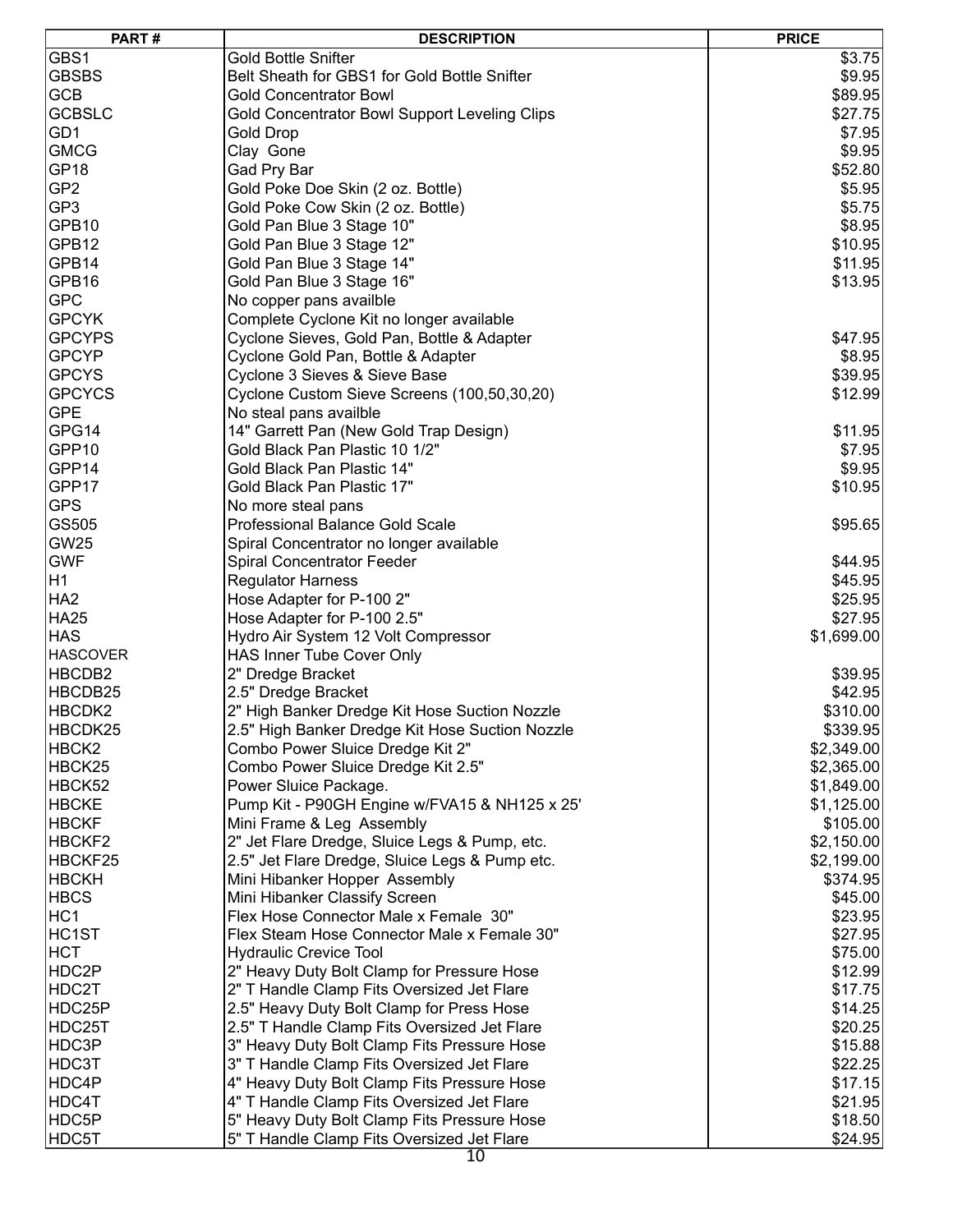| PART#         | <b>DESCRIPTION</b>                                    | <b>PRICE</b> |
|---------------|-------------------------------------------------------|--------------|
| HDC6P         | 6" Heavy Duty Bolt Clamp Fits Pressure Hose           | \$18.50      |
| HDC6T         | 6" T Handle Clamp Fits Oversized Jet Flare            | \$24.95      |
| HDCS6         | 6" Spiral Clamp for 6" Hose                           | \$25.00      |
| HDCS8         | 8" Spiral Clamp for 8" Hose                           | \$39.95      |
| HDCT          | Heavy Duty T Handle for T Clamps                      | \$6.59       |
| <b>HDHOW</b>  | No longer availble                                    | Call         |
| HDMA          | Holy Moley Digger kit                                 | Call         |
| HDMR          | Holy Moley Digger with Reamer                         | Call         |
| <b>HDMATK</b> | Holy Moley Cache Tube Kit                             | Call         |
| HL5           | New 21 LED Head Lamp                                  | \$10.95      |
| <b>HLAPEX</b> | Head Lamp APEX Quality USA                            | \$89.95      |
| <b>HLVIZZ</b> | Head Lamp VIZZ Quality USA                            | \$49.95      |
| HP4120        | High Pressure Air System w/1 X 20' Air Hose           | \$845.00     |
| HP4130        | High Pressure Air System w/1 X 30' Air Hose           | \$858.00     |
| HP4140        | High Pressure Air System w/1 X 40' Air Hose           | \$878.00     |
| HP4150        | High Pressure Air System w/1 X 50' Air Hose           | \$905.00     |
| HP41100       | High Pressure Air System w/1 X 100' Air Hose          | \$1,011.56]  |
| HP4220        | High Pressure Air System w/2 X 20' Air Hose           | \$1,171.25   |
| HP4230        | High Pressure Air System w/2 X 30' Air Hose           | \$1,195.00   |
|               |                                                       |              |
| HP4240        | High Pressure Air System w/2 X 40' Air Hose           | \$1,244.00   |
| HP4250        | High Pressure Air System w/2 X 50' Air Hose           | \$1,283.00   |
| HP42100       | High Pressure Air System w/2 X 100' Air Hose          | \$1,504.00   |
| HP42300       | High Pressure Air System w/2 X 300' Air Hose          | \$2,295.00   |
| HP9220        | High Pressure Air System w/2 X 20' Air Hose           | \$1,550.00   |
| HP9230        | High Pressure Air System w/2 X 30' Air Hose           | \$1,567.50   |
| HP9240        | High Pressure Air System w/2 X 40' Air Hose           | \$1,595.00   |
| HP9250        | High Pressure Air System w/2 X 50' Air Hose           | \$1,622.00   |
| HP92100       | High Pressure Air System w/2 X 100' Air Hose          | \$1,864.00   |
| HP92300       | High Pressure Air System w/2 X 300' Air Hose          | \$2,904.00   |
| HVS           | High Vac System with New Screw On Lid.                | \$549.95     |
| ISB           | Engine Shaft Bushing for 3 & 5 hp.                    | \$19.95      |
| KAC           | Keene Air Compressor "New"                            | \$575.00     |
| KACAF         | Air Filter See CDAF1                                  |              |
| KACAFE        | Filter Element for KAC Air filter                     |              |
| KAC1BG        | KAC1 Compressor Belt Guard                            | \$27.50      |
| KAC1KIT       | KAC Compressor Kit Belts Pulleys Air Snorkel Guards   | \$829.95     |
| <b>KACGHM</b> | KAC Air Compressor GX 50 Honda (Mini)                 | \$1,250.00   |
| <b>KACG</b>   | KAC Air Compressor 3.5 hp Briggs & Stratton           | remove       |
| <b>KACGH</b>  | <b>KAC Air Compressor GX120 Honda</b>                 | \$1,325.00   |
| KAS3          | Safety Snorkel (KAC1 Compressor)                      | \$39.95      |
| KAS1          | Safety Snorkel (T80 Compressor)                       | \$49.95      |
| KAS2          | Safety Snorkel (263 Compressor)                       | \$89.95      |
| KCM           | Keene Coffee Mug                                      | \$8.95       |
| KCT           | <b>Keen Crevice Trowel</b>                            | \$19.95      |
| KH2           | Keene Hat Embroidered (Need Color Choice)             | \$16.45]     |
| KH3           | Keene Hat Wide Brim Hat                               | \$27.45]     |
| KH4           | Keene Embroidered Cold Weather Hat                    | \$14.23      |
| KHJ           | Keene Engineering Hooded Sweat Shirt                  | \$49.50]     |
| KSCR          | Keene Super Concentrator                              | \$425.00]    |
| KSCRM         | Keene Super Concentrator Mat 35" x 35"                | \$295.00     |
| KSCRM1        | Keene Super Concentrator Mat Per Linear Inch 35" Wide | \$7.50       |
| KTS           | Keene "T" Shirt (Need Size & Color)                   | \$16.50      |
| LP120         | Low Pressure Air System w/1X20' Hose                  | \$464.00     |
| LP130         | Low Pressure Air System w/1X30' Hose                  | \$479.00     |
| LP140         | Low Pressure Air System w/1X40' Hose                  | \$506.00     |
| LP150         | Low Pressure Air System w/1X50' Hose                  | \$528.00     |
| LP1100        | Low Pressure Air System w/1X100' Hose                 | \$638.00     |
| LP220         | Low Pressure Air System w/2 X20' Hose                 | \$817.00     |
| LP230         | Low Pressure Air System w/2X30' Hose                  | \$844.00     |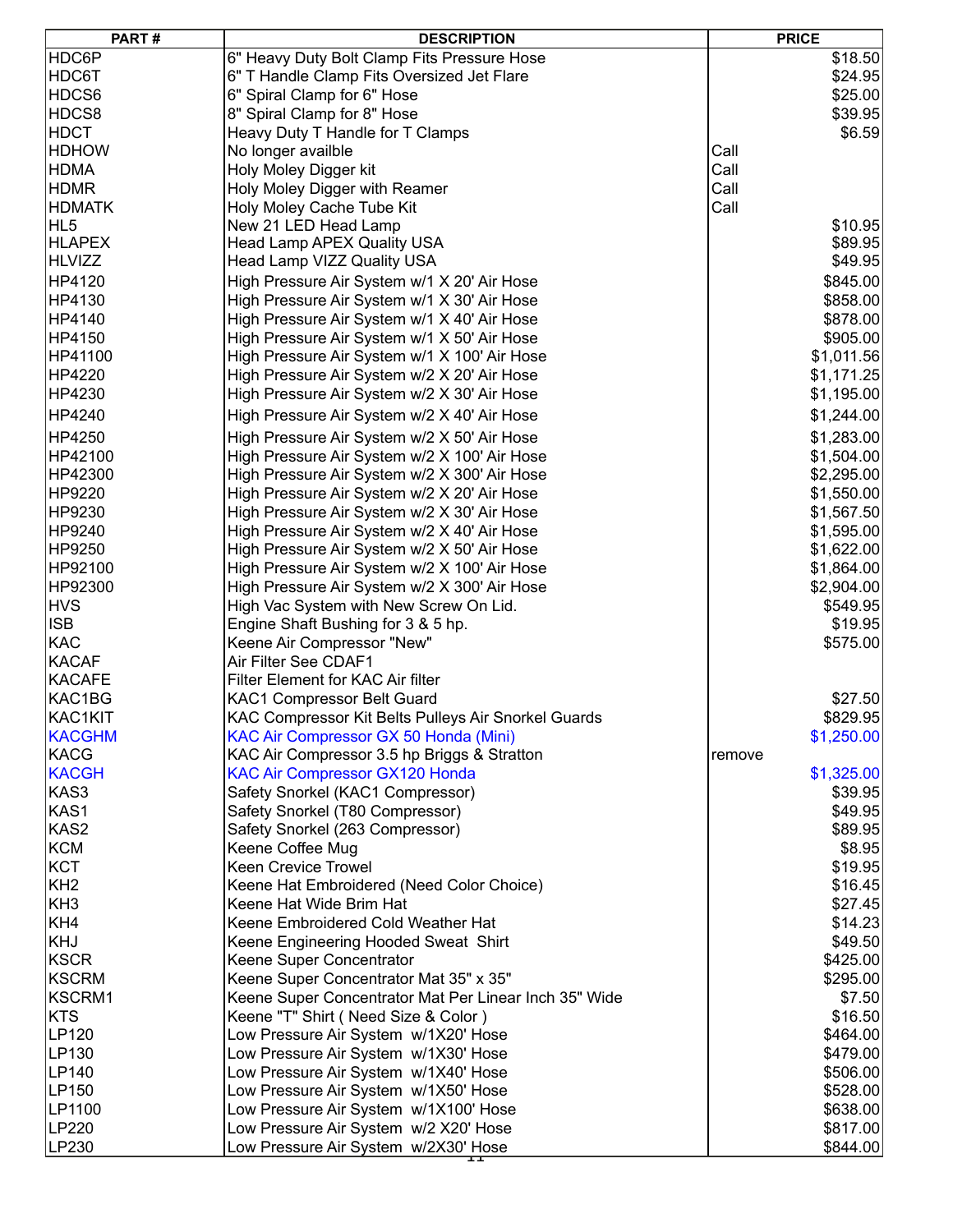| PART#             | <b>DESCRIPTION</b>                                      | <b>PRICE</b>         |
|-------------------|---------------------------------------------------------|----------------------|
| LP240             | Low Pressure Air System w/2X40' Hose                    | \$892.00             |
| LP250             | Low Pressure Air System w/2X50' Hose                    | \$935.00             |
| LP2100            | Low Pressure Air System w/2X100' Hose                   | \$1,152.00           |
| M4                | Clear Silicone Dredger's Mask                           | \$49.95              |
| M5                | <b>Professional Mask</b>                                | \$59.95              |
| MC1               | <b>Super Sea Drops</b>                                  | \$6.95               |
| MD                | METAL DETECTORS CALL FOR CURRENT PRICING                |                      |
| MDGPX5000         | Minelab GPX 5000                                        |                      |
| MDGPZ7000         | Minelab GPZ7000 Super Detector                          |                      |
| SDC2300           | Minelab SDC2300 Waterproof                              |                      |
| MDGBPRO           | Fisher Gold Bug Pro                                     |                      |
| MDGB2             | Fisher Gold Bug 2                                       |                      |
| MM2DH             | Mini Max 2" Dredge Header & Classifier                  | \$179.00             |
| <b>MMCEC</b>      | Mini Max A52 Conversion End Cap                         | \$32.95              |
| <b>MMFHA</b>      | Mini Max Flood Hopper Assy 2 x Classifer's              | \$249.95             |
| <b>MMPSCK</b>     | Mini Max Power Sluice Concentrator Kit                  |                      |
| <b>MMSL</b>       |                                                         | \$749.95<br>\$349.95 |
|                   | Mini Max Sluice and Legs                                |                      |
| MF1               | <b>Magic Fingers</b>                                    | \$29.95              |
| NH1               | 1" Nylobraid Hose Per Foot                              | \$2.31               |
| NH125             | 1.25" Nylobraid Hose Per Foot                           | \$2.73               |
| <b>NH15</b>       | 1.5" Nylobraid Hose Per Foot                            | \$3.47]              |
| NH <sub>2</sub>   | 2" Nylobraid Hose Per Foot                              | \$4.95               |
| NH <sub>3</sub>   | 3" Nylobraid Hose Per Foot                              | \$7.66               |
| NH4               | 4" Nylobraid Hose Per Foot                              | \$10.80              |
| NMM               | Nomad Matting 1' X 3' (Miner's Moss)                    | \$38.50              |
| NMMR              | Nomad Matting 3' x 20' (Miner's Moss)                   | \$635.00             |
| P <sub>1500</sub> | 1500 GPM Pedestal Pump                                  | \$2,495.00           |
| P150037K          | P1500 Pump 37 hp EF! Vangard                            | \$7,150.00           |
| P180              | 250 GPM Pump (2.5" x 2" Thread) (formerly) 5 to 7 hp.   | \$589.95             |
| P180K             | 250 GPM Pump (2.5" x 2" Key- Way) (formerly) 5 to 7 hp. | \$605.00             |
| P185              | P180 Pump & 6.5 hp Vangard                              |                      |
| P185c             | P180 Pump 6.5 hp Intek Pro & T80 Compressor             |                      |
| P185CH            | P-180 Pump with GX200 Honda & T80 Compressor            | \$2,088.00           |
| P185CH263         | P185H 6.5hp/P180 Pump/263 Compressor                    | \$2,475.00           |
| P185chkac         | P-180 Pump with GX200 Honda & KAC Compressor            | \$2,088.90           |
| P185CKAC          | P-180 Pump with 6.5 Vangard & KAC Compressor            |                      |
| P185H             | P-180 Pump w/GX200 Honda                                | \$1,318.90           |
| P195              | P180 Pedestal Pump                                      | \$699.00             |
| P2                | Base Plate (3-7) hp w/Compressor                        | \$52.95              |
| P2A               | Engine Base 8-9 hp Offset                               | \$52.95              |
| P2B               | Engine Base (8-23 hp w/Compressor                       | \$79.95              |
| P2C               | Engine Base P90GH                                       | \$39.95              |
| P2H               | Engine Base GX50 Honda & T80 Compressor                 | \$49.95              |
| P3                | Compressor Drive 3 to 6.5 hp Pulley & Belt              | \$54.95              |
| P350              | 400 GPM Pump 3 X 4 8-9 hp Threaded Shaft                | \$910.00             |
| P350S             | 500 GPM Pump 3 X 4 16-23 hp 1" Threaded Shaft           | \$1,050.00           |
| P3510DE           | 10 hp Diesel Engine P350 Pump Electric Start            | \$4,169.00]          |
| P3510DEC          | 10 hp Diesel Engine P350 Pump Electric & 263 Compressor | \$5,175.00           |
| P3513HE           | P-350 Pump 13 Honda Electric Start Engine               | \$2,085.00           |
| P3513HEC          | P-350 Pump 13 Honda Electric Engine & 263 Compressor    | \$3,225.00           |
| P3523V            | P350S 23hp Electric Vanguard Engine                     | \$3,550.00           |
| P3523VC           | P350S 23hp Electric Vanguard Engine & 263 Compressor    | \$4,695.00           |
| P355              | 400 GPM Pedestal Pump                                   | \$1,050.00           |
| P355S             |                                                         |                      |
|                   | P355 Pedestal Pump w/Large Impeller 16 hp               | \$1,150.00           |
| P359BCH           | P350 GX270 Honda & KAC Air Compressor                   | \$2,499.00           |
| P359H             | P350 Pump for GX270 Honda                               | \$1,750.00           |
| P38               | Compressor Drive 8 to 23 hp Pulley & Belt               | \$48.35              |
| P90               | 100 GPM New for GX50 Honda 4 Cycle Engine               | \$359.00             |
| P90EH             | P90 Engine Handle comes with P90                        | \$32.95              |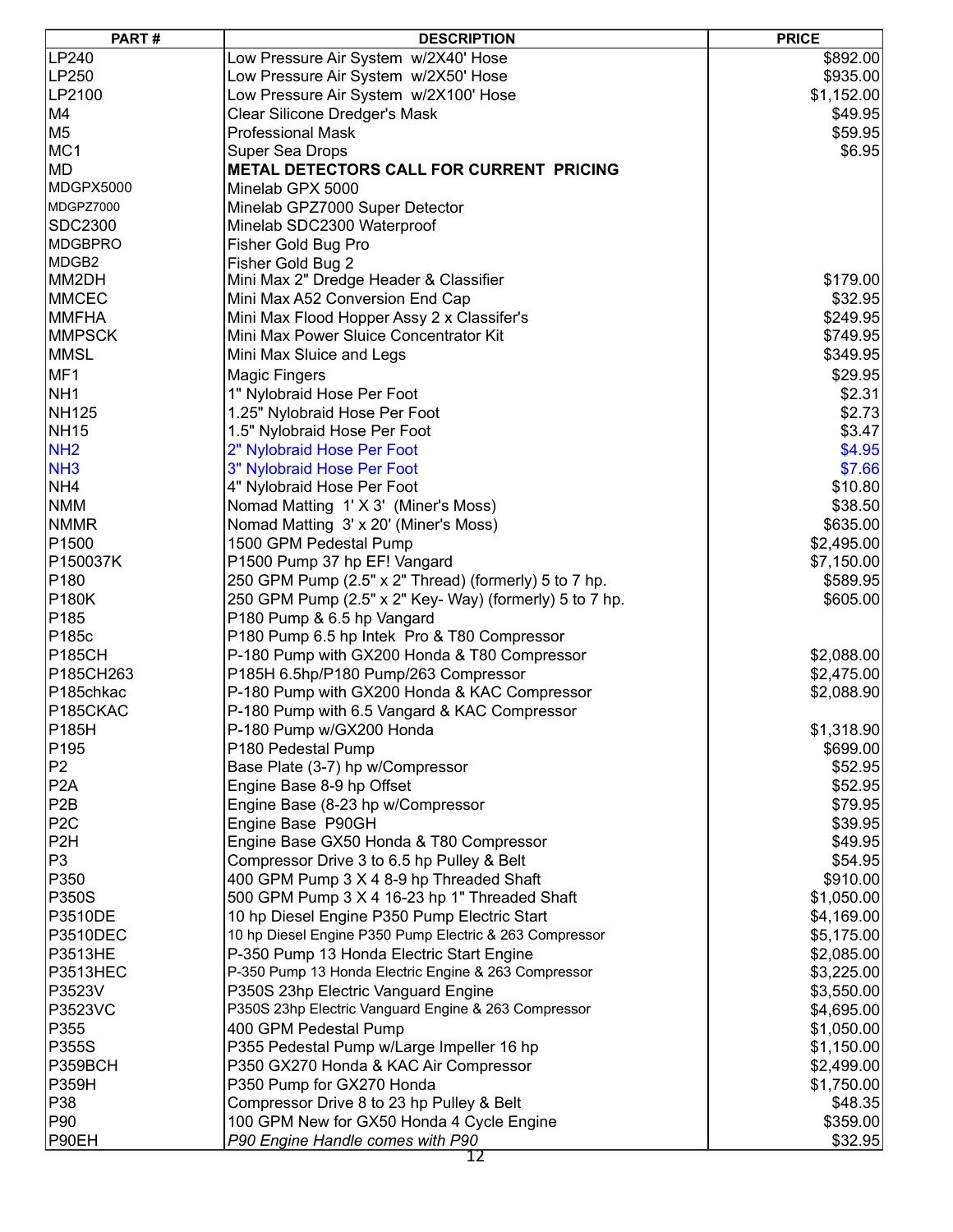| PART#             | <b>DESCRIPTION</b>                                                                      | <b>PRICE</b> |
|-------------------|-----------------------------------------------------------------------------------------|--------------|
| P90GH             | 2.5 hp Honda Engine & Pump Base Handle                                                  | \$899.00     |
| PF <sub>2</sub>   | Marlex Float 2004                                                                       | \$115.95     |
| PF25              | 2.5" Pontoon Float                                                                      | \$199.00     |
| PF2I              | 2004 Inflatable Pontoon Only No longer available                                        |              |
| PF3               | 3" Mini 4" floats 62" x 10.5" x 10.5m"                                                  | \$249.95     |
| PF45              | Pontoon Only Old Style Long Float                                                       | \$285.00     |
| PF45S             | Pontoon Only (New 4" Short Float)                                                       | \$205.00     |
| PF5               | 5" & 6" Marlex Float                                                                    |              |
|                   |                                                                                         | \$339.95     |
| PF5OK             | 5" Outrigger Supports for 2 PF5 Floats<br>Pontoon Float 6" Nose 72" x 21" x 21" 60 lbs. | \$115.00     |
| PF6N              |                                                                                         | \$675.00     |
| PF6MC             | 6" Float Max Center                                                                     | \$519.95     |
| PF6MN             | 6" Float Max Nose                                                                       | \$545.00     |
| PF8C              | Pontoon Float 8" Center 48" x 24" x 24" 60 lbs.                                         | \$665.00     |
| PF8N              | Pontoon Float 8" Nose 54" x 24" x 24" 65 lbs.                                           | \$665.00     |
| PFA2i             | No longer availble                                                                      |              |
| PFA <sub>2</sub>  | 2004 Pontoon Float Complete                                                             | \$495.00     |
| PFA <sub>25</sub> | 2.5" Pontoon Float Assembly (New)                                                       | \$915.00     |
| PFA44             | 4" Mini Float & Frame                                                                   | \$1,005.00   |
| PFA45A            | Pontoon Flotation Assembly (4 FLoat)                                                    | \$1,315.00   |
| PFA4C             | Highbanker Flotation Assembly Complete for a 3" Dredge                                  | \$1,315.00   |
| pfa5f             | 5" Pontoon Float Assembly (Jet Flare) New Model                                         | \$2,095.00   |
| PFA5FT            | 5" & 6" Floats & Frame wth 2 x Engines (Jet Flare)                                      | \$2,175.00   |
| PFA5OK            | 5" Outrigger Kit 2 x Frame & 2 x PF5 Floats                                             | \$689.00     |
| PFA56U            | New 6 float Ultra 5" 6" frame                                                           | \$1,850.00   |
| PFA6M             | 6" Max Float & Frame Assy.                                                              | \$4,825.00   |
| PFA6N             | 6" & 8" Frame & Floats Complete 8' x 12'                                                |              |
|                   |                                                                                         | \$6,250.00   |
| PFA6NE            | 6" & 8" Frame & Floats 8' x 18'                                                         | \$9,050.00   |
| PFF2              | 2" Frame Jet Flare for Hard and Soft Floats                                             | \$379.00     |
| PFF25             | See Part Number PFF44M                                                                  |              |
| PFF44M            | 4" Mini Frame (New 2007)                                                                | \$499.00     |
| PFF45FA           | 4" Frame (4 Float Model)                                                                | \$515.00     |
| PFF5F             | 5" Jet Flare Frame Single Engine Only                                                   | \$775.00     |
| PFF5FT            | 5" & 6" Jet Flare Frame 2 x Engines                                                     | \$860.00     |
| PFF56U            | 5" & 6" Jet Frame Ultra 2 x Engines                                                     | \$750.00     |
| PFF6A             | 6" & 8" Frame 6200-8200                                                                 | \$3,399.00   |
| PFF6M             | 6" Max Frame                                                                            | \$1,650.00   |
| PFF6SMS           | 6" Super Max Sluice Saddle (Each Side)                                                  | \$220.00     |
| PH1               | 1" Heavy Duty Pressure Hose Per Foot                                                    | \$2.97       |
| PH125             | 1.25" Heavy Duty Pressure Hose Per Foot                                                 | \$5.23       |
| PH15              | 1.5" Heavy Duty Pressure Hose Per Foot                                                  | \$6.22       |
| PH1C              | 1" Pressure Hose (Clear Vinyl)                                                          | \$2.86       |
| PH <sub>2</sub>   | 2" Heavy Duty Pressure Hose Per Foot                                                    | \$8.05       |
| PH3               | 3" Heavy Duty Pressure Hose Per Foot                                                    | \$13.26      |
| PH4               | 4" Heavy Duty Pressure Hose Per Foot                                                    | \$15.48      |
| PHC1M             | 1" Male Pressure Brass Hose Coupling                                                    | \$11.11      |
| PHC1F             |                                                                                         | \$11.88      |
|                   | 1" Female Pressure Brass Hose Coupling                                                  |              |
| PHC125F           | 1.25" Female Pressure Hose Coupling                                                     | \$14.67      |
| PHC125M           | 1.25" Male Pressure Hose Coupling                                                       | \$12.27      |
| PHC15F            | 1.5" Female Pressure Hose Coupling                                                      | \$13.81      |
| PHC15M            | 1.5" Male Pressure Hose Coupling                                                        | \$12.53      |
| PHC2F             | 2" Female Pressure Hose Coupling                                                        | \$16.89      |
| PHC2M             | 2" Male Pressure Hose Coupling                                                          | \$15.35      |
| PHC3F             | 3" Female Pressure Hose Coupling                                                        | \$25.25      |
| PHC3M             | 3" Male Pressure Hose Coupling                                                          | \$19.99      |
| PHC4F             | 4" Female Pressure Hose Coupling                                                        | \$38.50      |
| PHC4M             | 4" Male Pressure Hose Coupling                                                          | \$30.25      |
| PHP160            | 160 GPM hp Pump 2" in 1.5" Out                                                          | \$575.00     |
| PHP160K           | 160 GPM hp Pump 2" in 1.5" Out Key-Way                                                  | \$585.00     |
| PHP1604B          | PHP160 Pump / Briggs and stratton                                                       | remove       |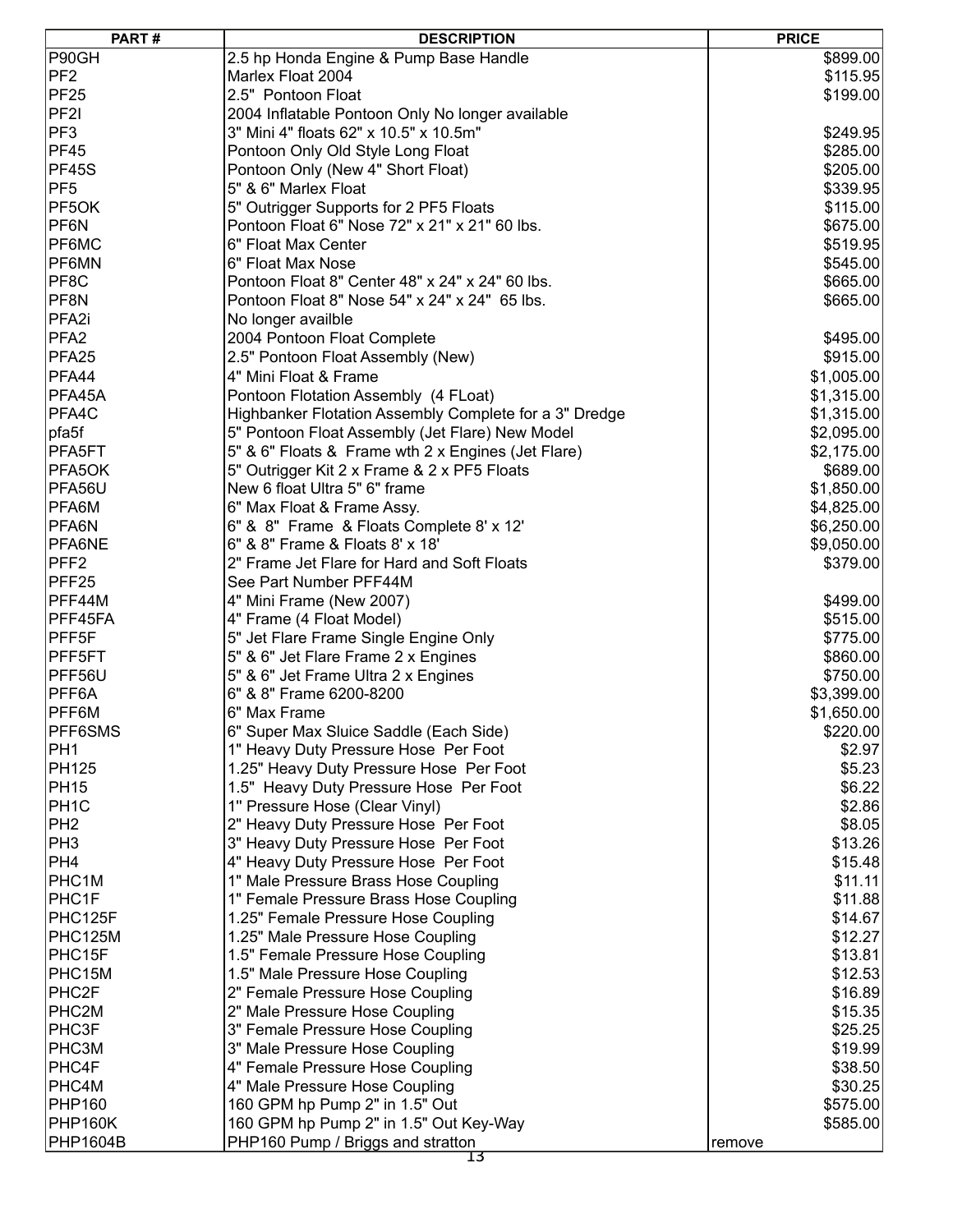| PART#             | <b>DESCRIPTION</b>                                        | <b>PRICE</b> |
|-------------------|-----------------------------------------------------------|--------------|
| PHP1604           | GX120 Honda Engine New PHP160 Pump                        | \$1,149.00   |
| <b>PHP1604C</b>   | GX120 Honda Engine New PHP160 & T80 Compressor            | remove       |
| PHP1604CK         | GX120 Honda Engine New PHP160 KAC1 Compressor             | \$1,975.00   |
| PHP165            | PHP160 Pedestal Pump 2" x 1.5"                            | \$599.00     |
| <b>PHP500</b>     | PHP500 Pump 3" x 2.5" 9 to 23 hp                          | \$925.00     |
| PHP50013E         | PHP500 GX390 Honda Electric Start                         |              |
|                   |                                                           | \$2,050.00]  |
| PHP50013E263      | PHP500 Pump 13 hp 263 Compressor                          | \$3,175.00   |
| PHP50013EKAC      | PHP500 Pump 13 hp KAC Compressor                          | \$2,869.00   |
| <b>PHP505</b>     | PHP500 Pump Pedestal Pump 3" x 2.5"                       | \$1,075.00   |
| PHP5009           | HP500 Pump GX270 Honda Engine                             | \$1,865.00   |
| PHP5009263        | HP500 Pump GX270 Honda 263 Comp.                          | \$2,995.00   |
| PHP5009KAC        | HP500 Pump GX270 Honda KAC Comp.                          | \$2,445.00   |
| PHP5009T80        | HP500 Pump GX270 Honda T80 Comp.                          | remove       |
| PJ2               | 2" Power Jet (w/1.25" Straight)                           | \$126.50     |
| PJ2O              | 2" Power Jet Oversized Jet Log                            | \$258.50     |
| PJ25              | 2.5" Power Jet (1.5" Straight)                            | \$149.50     |
| PJ25140           | 2.5" Power Jet 1.25" with Oversized Jet Log               | \$275.00     |
| <b>PJ250</b>      | 2.5" Power Jet 1.5" with Oversized Jet Log                | \$264.00     |
| PJ3               | 3" Power Jet 1.5" Jet Log (Straight)                      | \$192.50     |
| PJ32              | 3" Power Jet 2" Jet Log (Straight)                        | \$203.50     |
| PJ320             | 3" Power Jet 2" Oversized Jet Log                         | \$372.00     |
| PJ3O              | 3" Power Jet 1.5" Oversized Jet Log                       | \$368.00     |
| PJ4               | 4" Power Jet 4 X 1-1/2 Jet Log                            | \$247.00     |
| PJ42              | 4" Power Jet 4" X 2" Jet Log                              | \$258.00     |
| <b>PJ420</b>      | 4" Power Jet 2" Oversized Jet Log                         | \$459.00     |
| PJ43              | 4" Power Jet with 3" Jet Log                              | \$286.00     |
| Pj430             | 4" Power Jet 3" Oversized Jet Log with Quick Coupler      | \$493.90     |
| PJ4T2             | 4" Power Jet 2" x 2" with Jet Log                         | \$335.00     |
| PJ4T2O            | 4" Power Jet 2" x 2" Oversized Jet Log with Quick Coupler | \$585.00     |
|                   |                                                           |              |
| PJ5               | 5" Power Jet with 2" Jet Log                              | \$368.00     |
| PJ53              | 5" Power Jet with 3" Jet Log                              | \$399.00     |
| PJ530             | 5" Power Jet 3" Oversized with Quick Coupler              | \$632.00     |
| PJ5T2             | 5" Power Jet 2" x 2" with Jet Log                         | \$445.00     |
| <b>PJ5T150</b>    | 5" Power Jet 2" x 2" with Jet Log                         | \$625.00     |
| <b>PJ5T20</b>     | 5" Power Jet 2"x 2" Oversized with Quick Coupler          | \$665.00     |
| PJ6               | 6" Power Jet w/3" Jet Log                                 | \$572.00     |
| PJ6O              | 6" Power Jet 3" Oversized with Quick Coupler              | \$856.00     |
| PJ6T2             | 6" Power Jet 2" X 2" Jet Log                              | \$647.00     |
| PJ6T2O            | 6" Power Jet 2"x 2" Oversized Quick Coupler               | \$999.95     |
| PJ6T3             | 6" Power Jet 3" x 3" Jet Log                              | \$692.00     |
| PJ6T3O            | 6" Power Jet 3"x 3" Oversized Quick Coupler               | \$1,065.00   |
| PJ83              | 8" Power Jet 1 x 3" Jet Log                               | \$795.00     |
| PJ8T3             | 8" Power Jet 2 x 3" Jet Log                               | \$977.00     |
| PJ84              | 8" Power Jet (2-3" Logs & SQC8)                           | \$1,428.00   |
| PJ844             | 8" Power Jet Oversized 4 x 3 inch Jet Logs Threaded       | \$1,815.00   |
| PJ104             | 10' Power Jet Oversized 4 x 3 inch Jet Logs Threaded      | \$2,612.00   |
| PJBO <sub>2</sub> | 2" Power Jet Bullet Coupling Oversized                    | \$34.00      |
| PJBO25            | 2.5" Power Jet Bullet Coupling Oversized                  | \$44.00]     |
| PJBO3             | 3" Power Jet Bullet Coupling Oversized                    | \$51.00      |
| PJBO4             | 4" Power Jet Bullet Coupling Oversized                    | \$55.00      |
| PJBO5             | 5" Power Jet Bullet Coupling Oversized                    | \$71.50      |
| PJBO6             | 6" Power Jet Bullet Coupling Oversized                    | \$82.50]     |
| PJFA250           | 2.5" Adaptor Hose to Oversized Jet Flare                  | \$32.95      |
| PJFA20            | 2"<br>Adaptor Hose to Oversized Jet Flare                 | \$31.85      |
| PJFA3O            | 3"                                                        |              |
|                   | Adaptor Hose to Oversized Jet Flare                       | \$37.35]     |
| PJFA40            | 4" Adaptor Hose to Oversized Jet Flare                    | \$46.20]     |
| PJL14             | Power Jet Log 1.25" (2" Dredges)                          | \$126.45     |
| PJL15             | Power Jet Log 1.5" (for older 3" Dredges)                 | \$140.00     |
| PJL2              | Power Jet Log 2" (3"- 4" Dredges)                         | \$159.00     |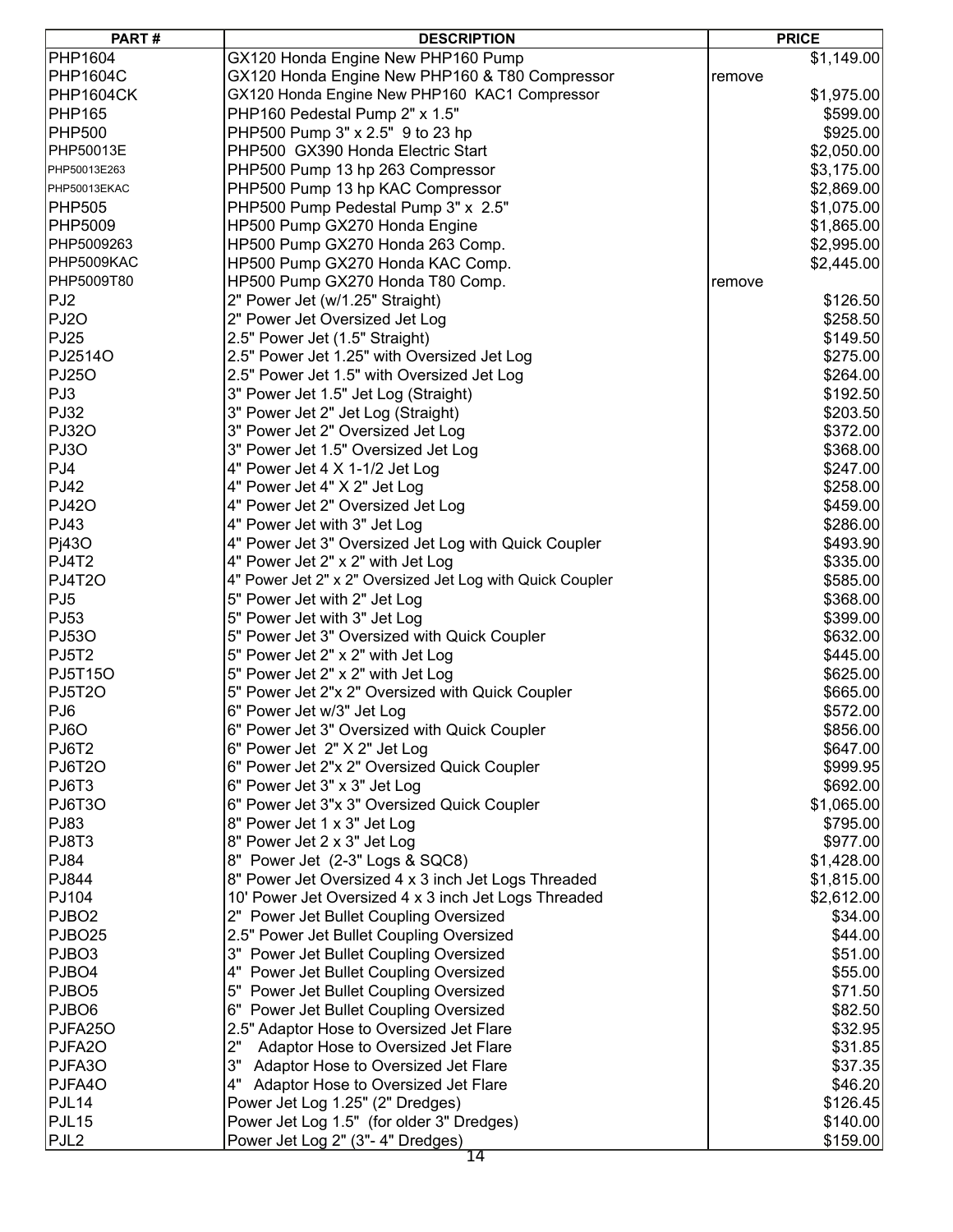| PART#             | <b>DESCRIPTION</b>                                           | <b>PRICE</b> |
|-------------------|--------------------------------------------------------------|--------------|
| PJL3              | Power Jet Log 3"                                             | \$198.00     |
| PK1               | Pump Priming Kit (Older Model)                               | \$93.50      |
| PK <sub>2</sub>   | Pump Priming Kit Large Guzzler                               | \$165.00     |
| PPJF10            | 10" Jet Flare Steel w/ Victolic Con. Multi handl & lift pts. | \$1,995.00   |
| PPJF20            | 2" Jet Flare Oversized                                       | \$195.00     |
| PPJF250           | 2.5" Jet Flare Oversized                                     | \$239.95     |
| PPJF30            |                                                              |              |
|                   | 3" Jet Flare Oversized                                       | \$285.00     |
| PPJF40            | 4" Jet Flare Oversized                                       | \$329.00     |
| PPJF50            | 5" Jet Flare Oversized                                       | \$399.00     |
| PPJF60            | 6" Jet Flare Oversized                                       | \$475.00     |
| PPJF8             | 8" Marlex Jet Flare                                          | \$875.00     |
| <b>PPSL</b>       | UV Light - Long & Short Wave                                 |              |
| PSC4              | Professional Stacking Screens (4 mesh)                       | \$12.95      |
| PSC6              | Professional Stacking Screens (6 mesh)                       | \$12.95      |
| PSC8              | Professional Stacking Screens (8 mesh)                       | \$12.95      |
| PSC <sub>10</sub> | Professional Stacking Screens (10 mesh)                      | \$12.95      |
| PSC <sub>12</sub> | Professional Stacking Screens (12 mesh)                      | \$12.95      |
| PSC <sub>14</sub> | Professional Stacking Screens (14 mesh)                      | \$12.95      |
| PSC <sub>16</sub> | Professional Stacking Screens (16 mesh)                      | \$12.95      |
| PSC <sub>18</sub> | Professional Stacking Screens (18 mesh)                      | \$12.95      |
| PSC <sub>20</sub> | Professional Stacking Screens (20 mesh)                      | \$12.95      |
| PSC30             | Professional Stacking Screens (30 mesh)                      | \$12.95      |
| PSC50             | Professional Stacking Screens (50 mesh)                      | \$12.95      |
| PSC100            |                                                              |              |
|                   | Professional Stacking Screens (100 mesh)                     | \$12.95      |
| PSCS12            | Professional Stacking Screens Complete Set                   | \$139.95     |
| PST               | <b>Suction Tweezers</b>                                      | \$0.30       |
| PU14X50           | Pulley 14" x 1/2" Bore (DW212)                               | \$89.95      |
| PU25WSB           | Pulley 2.5" x 5/8" w/Shaft Bushing                           | \$39.95      |
| <b>PU2X25</b>     | Pulley 2" 1/4" Bore (DW212)                                  | \$19.95      |
| PU3X1             | Pulley 3" x 1" Bore Keyed (8 hp+)                            | \$28.95      |
| <b>PU4X50</b>     | Pulley 4" x 1/2" (T80E Compressor)                           | \$29.95      |
| PU65X58           | Pulley 6.5" x 5/8" (263 Compressor) (N/A)                    |              |
| <b>PU6X58</b>     | Pulley 6" X 5/8" Keyed (T80 Compressor)                      | \$44.95      |
| QC1F              | 1" Female Quick Coupling                                     | \$22.95      |
| QC1M              | 1" Male Quick Coupling                                       | \$12.55      |
| QC125F            | 1.25" Female Quick Coupling                                  | \$23.50      |
| QC125M            | 1.25" Male Quick Coupling                                    | \$13.25      |
| QC15F             | 1.5" Female Quick Coupling                                   | \$23.50      |
| QC15M             | 1.5" Male Quick Coupling                                     | \$13.25      |
| QC2F              | 2" Female Quick Coupling                                     | \$26.25      |
| QC2M              | 2" Male Quick Coupling                                       | \$15.25      |
|                   |                                                              |              |
| QC25F             | 2.5" Female Quick Coupling                                   | \$31.95]     |
| QC25M             | 2.5" Male Quick Coupling                                     | \$18.50      |
| QC3F              | 3" Female Quick Coupling                                     | \$41.25]     |
| QC3M              | 3" Male Quick Coupling                                       | \$24.25      |
| QC4F              | 4" Female Quick Coupling                                     | \$54.50      |
| QC4M              | 4" Male Quick Coupling                                       | \$37.95      |
| R1                | Air Regulator                                                | \$189.95     |
| RC1               | <b>G-Force Rock Crusher</b>                                  | \$1,495.00   |
| RC1CART           | RC1 Cart                                                     | \$199.00     |
| RC1CB             | <b>Rock Crusher Blade</b>                                    | \$84.95      |
| RC46              | Stand Mounted Rock Crusher New 13 hp Honda                   | \$12,950.00  |
| RC46E             | Stand Mounted Rock Crusher Electric Motor                    | \$12,950.00  |
| RC46T             | Rock Crusher Mounted on Trailer New 13 hp Honda              | remove       |
| RC46WP            | Jaw Crushing Wear Plate RC46                                 | \$120.00     |
| RC6               | <b>Stationary Wear Plate RC46</b>                            | \$115.00     |
| RC8               | Drive Roller RC46                                            | \$599.00     |
|                   |                                                              |              |
| RC9               | Free Spinning Roller RC46                                    | \$599.00     |
| RC46DR            | RC46 Double Roller on Stand Mounted                          | \$16,950.00  |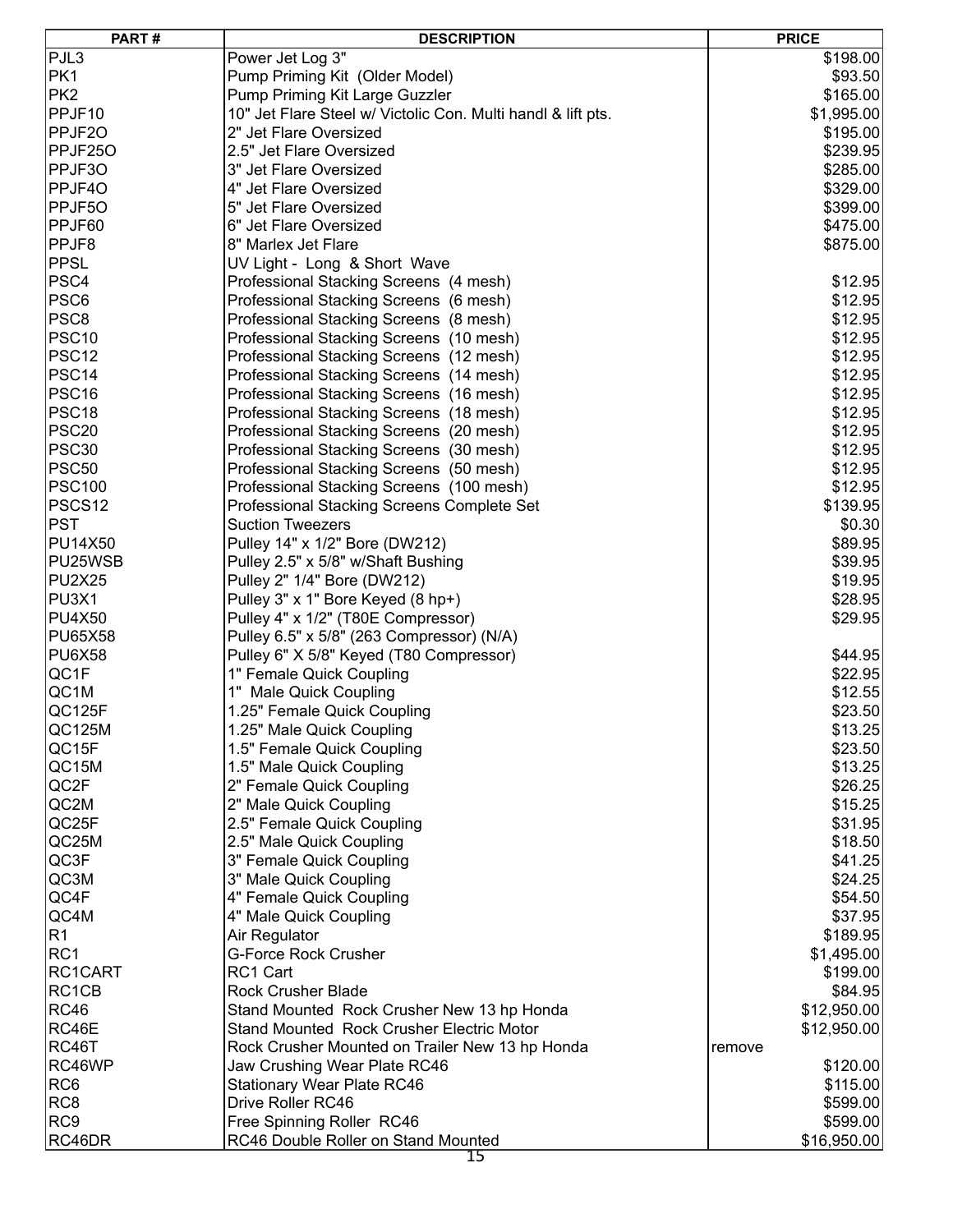| PART#              | <b>DESCRIPTION</b>                                | <b>PRICE</b> |
|--------------------|---------------------------------------------------|--------------|
| RC46DRT            | Rock Crusher Double Roller Trailer Mounted        | remove       |
| RC46DRE            | Rock Crusher Double Roller Electric Stand         | \$16,950.00  |
| RC46DRK            | Conversion Kit for 2016 Crushers to Double Roller | \$3,995.00   |
| <b>RC812D</b>      | Rock Crusher 8"x12" Call for update               |              |
| <b>RC812E</b>      | Rock Crusher 8" x 12" Call for update             |              |
| RG1                | Rubber Gasket 1"                                  | \$2.75       |
| <b>RG125</b>       | Rubber Gasket 1.25"                               | \$3.00       |
| <b>RG15</b>        | Rubber Gasket 1 1/2"                              | \$3.25       |
| RG <sub>2</sub>    | Rubber Gasket 2"                                  | \$4.00]      |
| RG3                | Rubber Gasket 3"                                  | \$5.00       |
| RG4                | Rubber Gasket 4"                                  | \$6.50       |
| <b>RM</b>          | Standard Ribbed Carpet (1 Foot x 1 Foot)          | \$8.95       |
| RM <sub>1</sub>    | Standard Ribbed Carpet (1 Foot x 3 Feet)          | \$29.95      |
| RP1000             |                                                   | \$44.95      |
|                    | 12 Volt Water Pump 1000 gph (gallons per hour)    |              |
| RP1600             | 12 Volt Water Pump 1600 gph (gallons per hour)    | \$99.95      |
| <b>RP2200</b>      | 12 Volt Water Pump 2200 gph (gallons per hour)    | \$119.95     |
| RP4000             | 12 Volt Water Pump 4000 gph (gallons per hour)    | \$219.95     |
| RT1                | <b>Plastic Reserve Tank 3 Gallons</b>             | \$119.95     |
| RT4                | <b>High Pressure Reserve Tank 4 Gallons</b>       | \$379.50     |
| RT4S               | RT4 Stainless Tank with Fittings                  | \$528.00     |
| RT9                | Reserve Tank Only 9 Gallons                       | \$758.00     |
| RT9S               | Reserve Tank 9 Gallons with Fitting's             | \$836.00     |
| SAH <sub>25</sub>  | Spark Arrestor GX50 Honda                         | \$31.68      |
| SA <sub>3</sub>    | Spark Arrestor 3hp - 3.7 B/S (old flat)           | \$22.00      |
| SAH4               | Spark Arrestor GX120 Honda                        | \$31.25      |
| SA <sub>5</sub>    | Spark Arrestor 5hp - 8hp B/S (Old)                | \$23.10      |
| <b>SA65I</b>       | Spark Arrestor 6.5hp Intek Pro                    | \$43.95      |
| SAH65              | Spark Arrestor GX200 Honda                        | \$31.35      |
| SAH <sub>8</sub>   | Spark Arrestor GX270 to GX390 Honda               | \$31.35      |
| <b>SA16</b>        | Spark Arrestor 16 hp plus (Old flat)              | \$27.50      |
| SB <sub>2</sub> F  | 2" Sluice Box for Marlex Jet Flare                | \$329.95     |
| SB <sub>25</sub> F | 2.5" New Sluice Box Improved 12" Width            | \$605.00     |
| SB <sub>3</sub> F  | 3" Sluice Box for Marlex Jet Flare                | \$739.95     |
| <b>SB41</b>        | 4" Short Sluice Box 4405 (2006)                   | \$769.00     |
| SB4F3              | 4" Jet Flare Sluice for 3 Stage                   | \$1,045.00   |
| SB5F3              | 5" & 6" Mini Sluice Box for Marlex Jet Flare      | \$1,349.00   |
| SB5U               | 5" x 6" New Ultra sluice "Slow Flow"              | \$1,065.00   |
| SB6S               | 6" Sluice Box 3 Stage (6218 - 6220D)              | \$3,299.00   |
| SB6SE              | 6" Sluice Box 3 Stage (6220DE)                    | \$5,150.00   |
| SB6MAX             | 6" Max Sluice 24" x 8' (No Sump)                  | \$2,365.00   |
| SB6MS24            | 6" Max Sump (Only) 24" w/ 1/8" Woven Screen       | \$715.00     |
| SB8S               | 8" Single Box 3 Stage (8222 - 8236)               | \$3,695.00   |
| SB8160             | 8" Combination Gold Diamond Sluice 20 Feet long   | \$7,500.00   |
| SB8SE              | 8" Mini Sluice Extended (8246E - 8142DE)          | \$5,495.00   |
| <b>SBRS</b>        | <b>Sluice Bucket Recovery System</b>              | \$225.00     |
| SE <sub>1</sub>    | Swim Ear Dry                                      | \$8.75       |
| SGP2               | Relic & Gem Sieve 1/4 Inch                        | \$16.95      |
| SGP <sub>3</sub>   | Relic & Gem Sieve 3/8 Inch                        | \$16.95      |
| SGP4               | Relic & Gem Sieve 9/16 Inch                       | \$16.95      |
| SGP <sub>5</sub>   | Relic & Gem Sieve 3/4 Inch                        | \$16.95      |
| <b>SH125</b>       | 1.25" Suction Hose                                | \$4.24]      |
| SH <sub>15</sub>   | 1.5" Suction Hose                                 | \$5.39       |
| SH <sub>2</sub>    | 2" Suction Hose                                   | \$6.51]      |
| <b>SH25</b>        | 2.5" Suction Hose                                 | \$7.35       |
| SH <sub>3</sub>    | 3" Suction Hose                                   | \$10.37      |
| SH4                | 4" Suction Hose                                   | \$16.50      |
| SH <sub>5</sub>    | 5" Suction Hose                                   | \$25.36      |
| SH <sub>6</sub>    | 6" Suction Hose                                   | \$31.70      |
| SH6HD              | Heavy Duty 6" Suction Hose (priced per foot)      | \$38.06      |
|                    | 16                                                |              |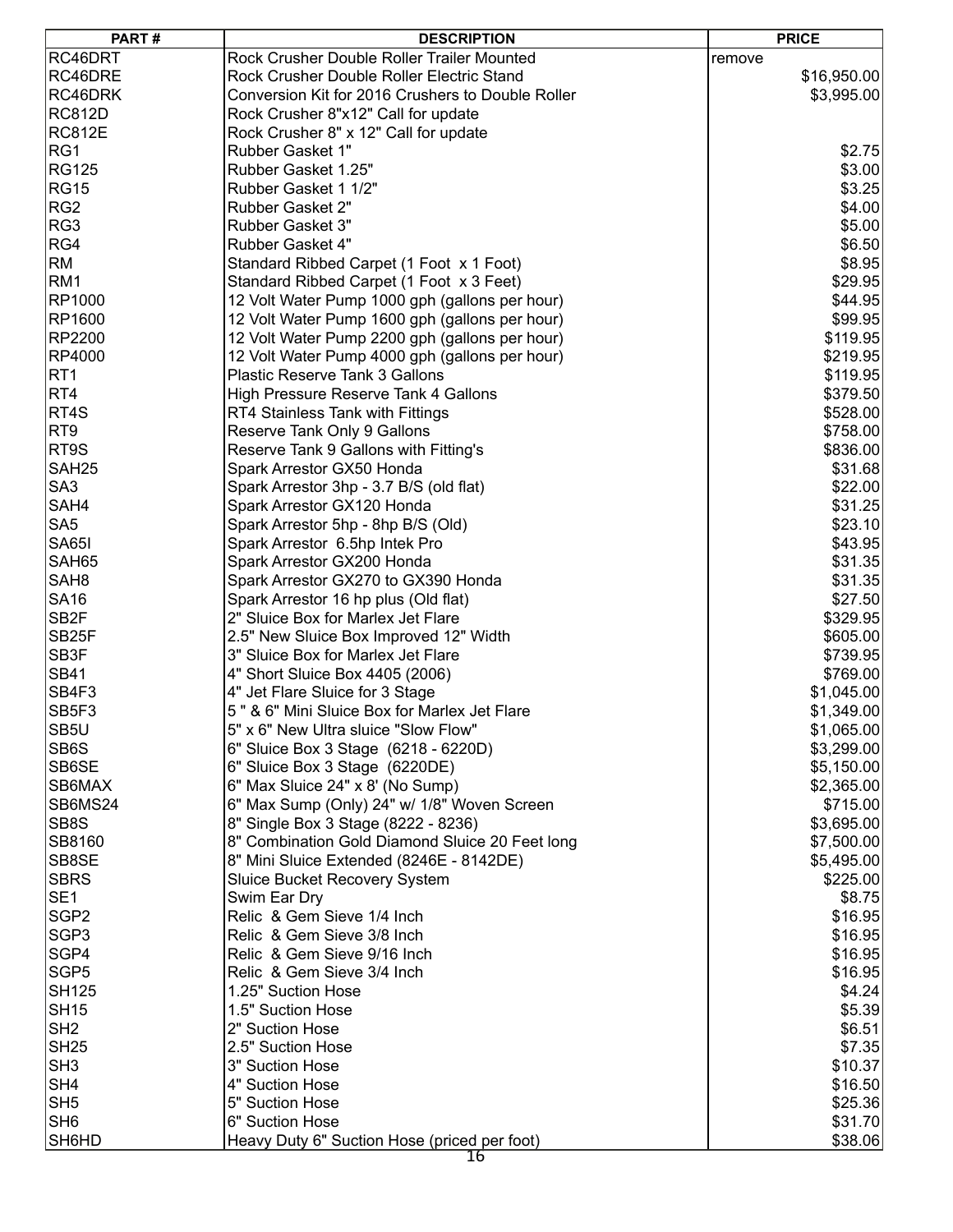| PART#               | <b>DESCRIPTION</b>                              | <b>PRICE</b> |
|---------------------|-------------------------------------------------|--------------|
| SH8                 | 8" Suction Hose                                 | \$38.35      |
| SH8HD               | 8" Suction Hose Heavy Duty "8040"               | \$53.31]     |
| SHC <sub>15</sub>   | Suction Hose Connector 1.5" & Clamps            | \$23.30      |
| SHC <sub>2</sub>    | Suction Hose Connector 2" & Clamps              | \$24.63]     |
| SHC <sub>25</sub>   | Suction Hose Connector 2.5" & Clamps            | \$25.96      |
| SHC <sub>3</sub>    | Suction Hose Connector 3" & Clamps              | \$29.95      |
| SHC4                | Suction Hose Connector 4" & Clamps              | \$37.94]     |
| SHC5                | Suction Hose Connector 5" & Clamps              | \$41.26]     |
| SHC6                | Suction Hose Connector 6" & Clamps              | \$103.13]    |
| SHC8                | Suction Hose Connector 8" & Clamps              | \$131.77     |
|                     |                                                 |              |
| SHD <sub>25</sub>   | Long Discharge Tube 2.5"                        | \$29.95      |
| SHD3                | Long Discharge Tube 3"                          | \$35.99      |
| SM <sub>24</sub> K  | 6" Super Max Conversion Kit 24" Wide Box        | \$3,799.00   |
| SNAPPY2             | Snappy Grip For 5 Gallon Bucket (2 each)        | \$3.50       |
| SN1                 | <b>Diving Snorkel</b>                           | \$24.95      |
| SN15                | Suction Nozzle (1.5" x 1" Threaded)             | \$155.00     |
| $ $ SN2             | Suction Nozzle (2" x 1.25" Threaded)            | \$179.95     |
| SN25                | Suction Nozzle (2.5" x 1" Threaded)             | \$195.99     |
| SN251               | Suction Nozzle (2.5" X 1 1/4" Threaded)         | \$199.99     |
| SN2515              | Suction Nozzle (2.5" X 1.5" Threaded)           | \$195.00     |
| SN3                 | Suction Nozzle (3" x 1.5" Threaded)             | \$219.95     |
| <b>SN32</b>         | Suction Nozzle (3" X 2" Threaded)               | \$229.95     |
| SN4                 | Suction Nozzle (4" x 1.5" Threaded)             | \$279.95     |
| SN42                | Suction Nozzle (4" X 2" Threaded)               | \$285.00     |
| SP <sub>12</sub>    | 12" 3 Stage Gold Pan *** (improved for 2016)    | \$11.99      |
| SP <sub>14</sub>    | 14" 3 Stage Gold Pan ***                        | \$13.99      |
| SP1251              | SP1251 Y Splitter Discharge 1.25"x1.25 "x1"     | \$45.00]     |
| SP1251K             | Splitter Kit 30' with Blaster Nozzle            | \$195.00     |
| SP151               | SP21 Y Splitter Discharge 1.5" x 1.5 "x 1"      | \$49.95      |
| SP <sub>151</sub> K | Splitter Kit 30' with Blaster Nozzle            | \$199.95     |
| SP21                | SP21 Y Splitter Discharge 2" x 2 "x 1" Out      | \$55.00      |
| SP <sub>21</sub> K  |                                                 |              |
|                     | Splitter Kit 30' with Blaster Nozzle            | \$210.00     |
| SP21515             | Splitter 2" x 15" x 15"                         | \$205.00     |
| SP2522              | Splitter 2.5" x 2" x 2"                         | \$218.00     |
| SP31                | SP31 Splitter Discharge 3" x 3" x 1" Out        | \$68.95      |
| SP31K               | Splitter Kit 30' Ball Valve with Blaster Nozzle | \$225.00     |
| SP322               | Pressure Hose Splitter 3" x 2" Discharge        | \$252.00     |
| SP415               | Splitter 4" x 4" x 1 -1.5"                      | \$220.00     |
| SP433               | Pressure Hose Splitter 4" x 3" x 3"             | \$269.95     |
| SPP125              | Splitter 1.25" x 1 .25 x 1" or .75"             | \$55.00      |
| SQC2                | 2" Jet Quick Coupling                           | \$110.00     |
| SQC25               | 2.5 " Jet Quick Coupling                        | \$130.00     |
| SQC3                | 3" Jet Quick Coupling                           | \$150.00     |
| SQC4                | 4" Jet Quick Coupling                           | \$172.00     |
| SQC5                | 5" Jet Quick Coupling                           | \$212.00     |
| SQC6                | 6" Jet Quick Coupling                           | \$325.00     |
| SQC8                | 8" Jet Quick Coupling                           | \$510.00     |
| SS16                | 1.25" Hose Clamp                                | \$2.20       |
| SS24                | 1.5" Hose Clamp                                 | \$2.53       |
| SS32                | 2"<br>Hose Clamp                                | \$2.93]      |
| SS44                | 2.5" Hose Clamp                                 | \$3.27       |
| SS52                | 3" Hose Clamp                                   | \$3.66       |
| SS72                | 4" Hose Clamp                                   | \$3.99       |
| SS104               | 5" Hose Clamp                                   | \$4.33]      |
| SST <sub>2</sub>    | Mono Handle delux tip                           | \$45.95      |
|                     |                                                 |              |
| SST <sub>25</sub>   | 2.5 " Swivel Tip                                | \$165.00     |
| SST3                | 3" Swivel Tip                                   | \$181.50     |
| SST4                | 4" Swivel Tip                                   | \$193.00     |
| SST4F               | 4" Swivel Tip with Suction Breaking Flap        | \$313.00     |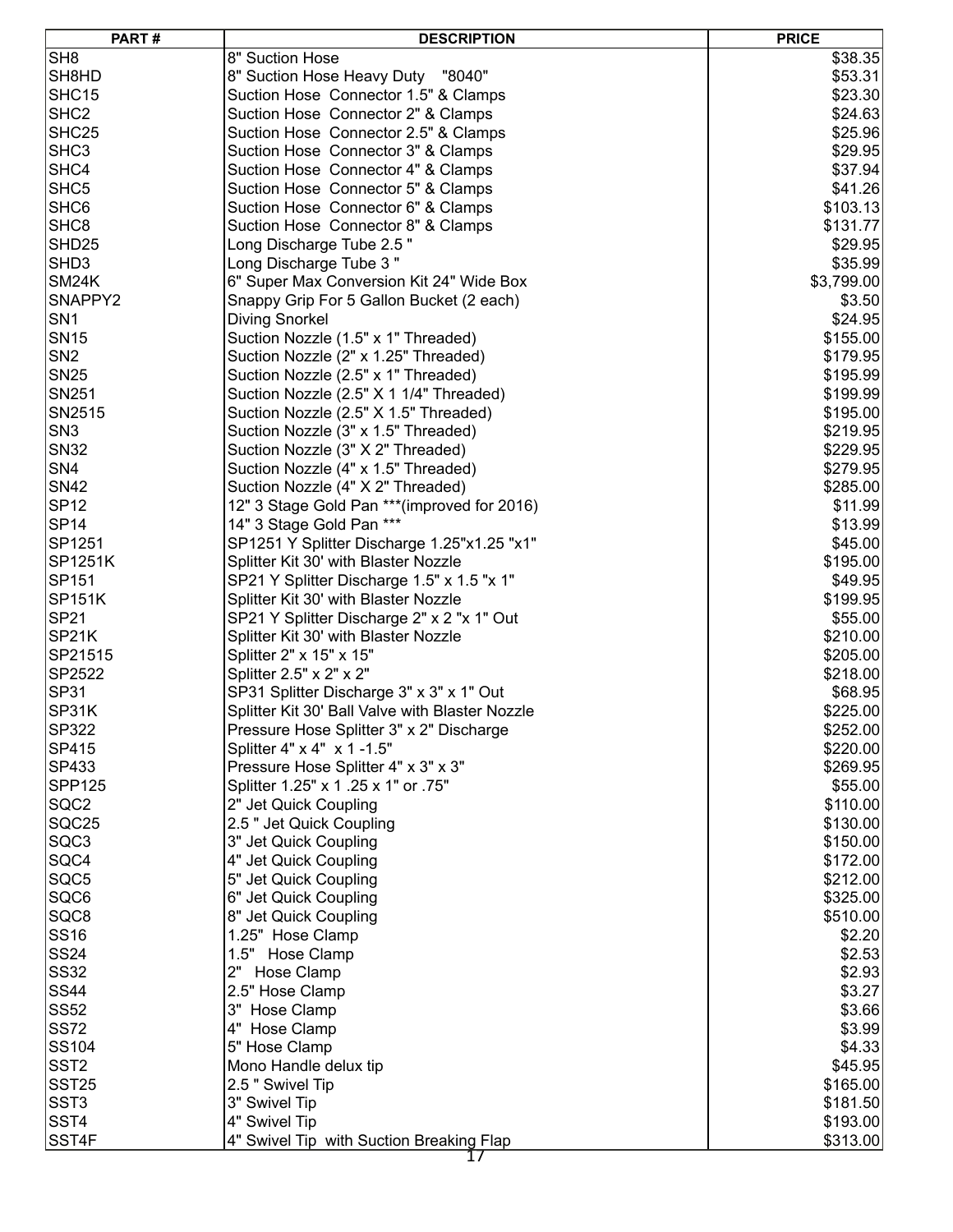| PART#                 | <b>DESCRIPTION</b>                                     | <b>PRICE</b> |
|-----------------------|--------------------------------------------------------|--------------|
| SST5                  | 5" Swivel Tip                                          | \$205.00     |
| SST5F                 | 5" Swivel Tip with Suction Breaking Flap               | \$345.00     |
| SST6                  | 6" Swivel Tip                                          | \$275.00     |
| SST6F                 | 6" Swivel Tip with Suction Breaking Flap               | \$445.00     |
|                       |                                                        |              |
| SST8F                 | Swivel Tip 8" with Suction Flap                        | \$849.95     |
| SST10F                | Swivel Tip 10" with Suction Flap                       | \$1,155.00   |
| ST1                   | <b>Shaker Table</b>                                    | \$4,950.00   |
| ST15                  | 1-1/2' Suction Tip                                     | \$21.95      |
| ST1B                  | <b>Shaker Table Base</b>                               | \$350.00     |
| ST <sub>1</sub> belts | ST1 shaker table belts kit 3 + 1                       | \$59.95      |
| ST1PK                 | Shaker Table Pump Kit                                  | \$295.00     |
| ST2                   | 2" Suction Tip                                         | \$27.50      |
| ST <sub>25</sub>      | 2.5" Suction Tip                                       | \$31.90      |
| ST3                   | 3" Suction Tip                                         | \$36.30      |
| ST4                   | 4" Suction Tip                                         | \$44.00      |
| ST5                   | 5" Suction Tip                                         | \$66.00      |
| <b>STE</b>            | <b>Sluice Trough Extension</b>                         | \$30.25]     |
| STE25F                | A52 2.5" Jet Flare Adapter (Jet Flare Not Included)    | \$46.20      |
| STE2F                 | A52 2"                                                 | \$46.20]     |
|                       | Jet Flare Adapter (Jet Flare Not Included)             |              |
| T604006               | <b>Felt Filter White</b>                               | \$6.60       |
| T607009               | <b>Connecting Rod</b>                                  | \$60.47]     |
| T608068               | Diaphragm                                              | \$33.28      |
| T614037               | Air Intake Cap                                         | \$19.95      |
| T616014               | Air Intake Screen                                      | \$4.99       |
| T621001               | Intake Valve Plate                                     | \$37.98      |
| T621009               | <b>Exhaust Valve Plate</b>                             | \$34.95      |
| T625000               | Screw #10 - 32" x 1/2"                                 | \$1.00       |
| T625023               | Screw # 6 - 32 x 1/8"                                  | \$2.33       |
| T626255               | Key                                                    | \$4.31]      |
| T626256               | Bearing Felt (Donut Grey)                              | \$7.50       |
| T633029               | Valve Plate Gasket                                     | \$7.25       |
| T633030               | <b>Exhaust Flapper Valve Short</b>                     | \$18.99      |
| T638210               | Intake Flapper Valve Long                              | \$22.75      |
| T645019               | <b>Main Shaft</b>                                      | \$39.95      |
| T645682               | Eccentric & Bearing                                    | \$103.00     |
| T646070               | Bearing & Cap Assembly                                 | \$31.79      |
|                       |                                                        |              |
| Г661836<br>T80        | Compressor Head<br>Air Compressor with 5/8" Shaft Key  | \$79.95      |
|                       |                                                        |              |
| <b>T80E</b>           | Electric Driven T80 Compressor                         | \$878.00     |
| <b>T80G</b>           | 3.7 hp B/S with T80 Air Compressor                     | Remove       |
| <b>T80GH</b>          | GX120 Honda with T80 Air Compressor                    | Remove       |
| T80GHM                | Mini Compressor System T80 & 2.5hp Honda Engine        | Remove       |
| T80GHMH               | Base Handle for T80 2.5hp Honda Engine                 | \$32.95      |
| T80KIT                | Thomas Compressor Kit for 3.5 to 6.5 hp Engine Upgrade | Remove       |
| <b>TACH</b>           | Tachometer & Hour Meter (Small Engine)                 | \$54.95      |
| TF1                   | <b>Tote Float</b>                                      | \$159.95     |
| TF <sub>2</sub>       | Tote Float & Inner Tube                                | \$225.00     |
| <b>TS</b>             | Treasure Scoop                                         | \$8.95       |
| TP1                   | Header Box Plug                                        | \$5.50       |
| TUBE2                 | Inner Tube $1100 \times 20$                            | \$65.95      |
| TUBESEAL2             | Silicon Seal                                           | \$11.95      |
| W15                   | 15 lb. Lead Weight                                     | remove       |
| W5                    | 5 lb. Lead Weight                                      |              |
| WB2                   |                                                        | remove       |
|                       | Weight Belt Extra Long                                 | \$19.95      |
| WM15                  | Weight Mold 15 Pounds                                  | \$59.95      |
| WM5                   | Weight Mold 5 Pounds                                   | \$39.95      |
| WPS1                  | Water Pump Seal Only 2 hp (Older P90 Model)            | \$35.75      |
| WPS2                  | Water Pump Seal Only 2.5-6.5 hp                        | \$39.95      |
| WPS3                  | Water Pump Seal Only 8-23 hp                           | \$47.25      |